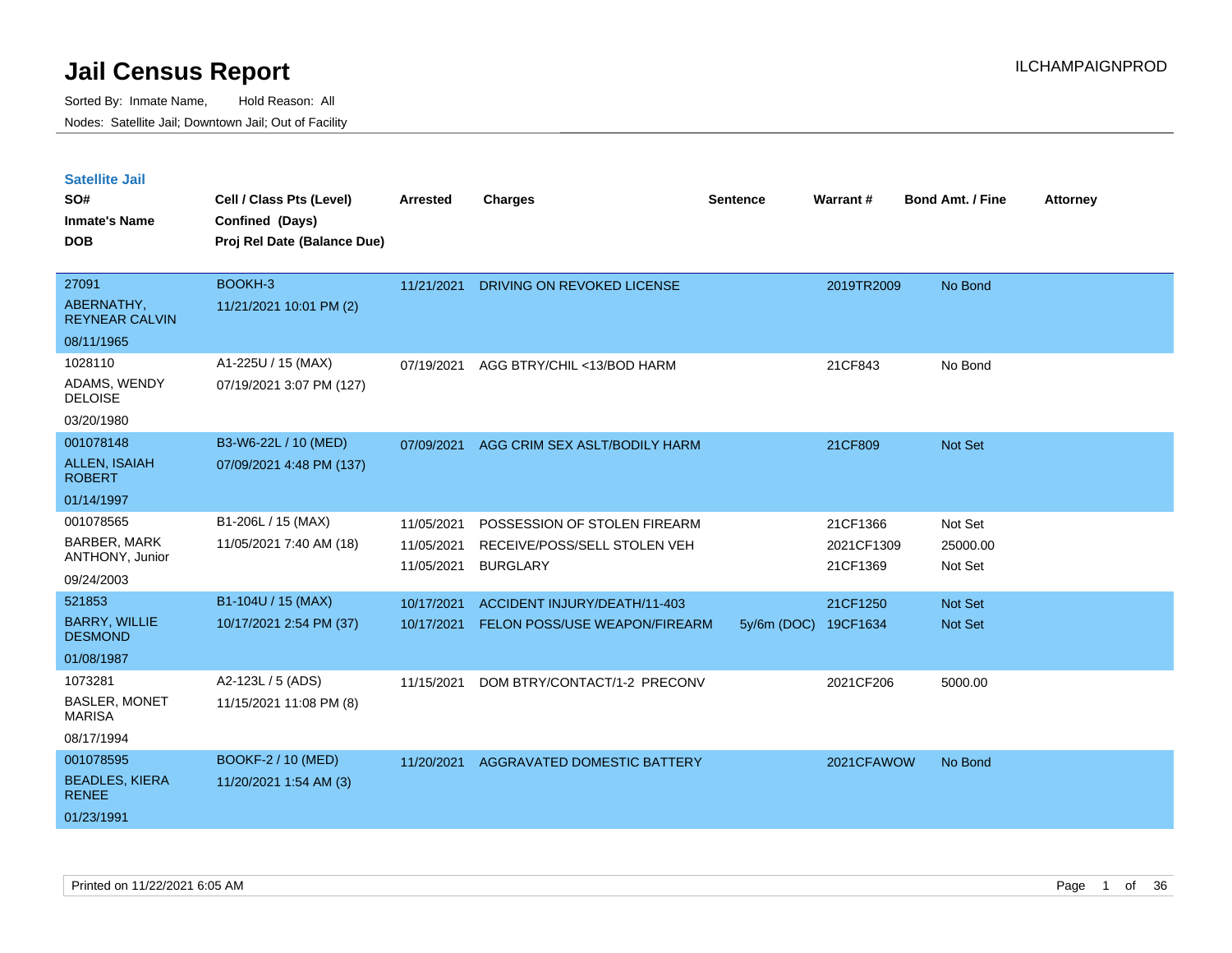Sorted By: Inmate Name, Hold Reason: All Nodes: Satellite Jail; Downtown Jail; Out of Facility

| ivouss. Satellite Jali, Downtown Jali, Out of Facility |                             |            |                                      |           |           |                         |                 |
|--------------------------------------------------------|-----------------------------|------------|--------------------------------------|-----------|-----------|-------------------------|-----------------|
| SO#                                                    | Cell / Class Pts (Level)    | Arrested   | <b>Charges</b>                       | Sentence  | Warrant#  | <b>Bond Amt. / Fine</b> | <b>Attorney</b> |
| <b>Inmate's Name</b>                                   | Confined (Days)             |            |                                      |           |           |                         |                 |
| <b>DOB</b>                                             | Proj Rel Date (Balance Due) |            |                                      |           |           |                         |                 |
|                                                        |                             |            |                                      |           |           |                         |                 |
| 55826                                                  | B1-102L / 15 (MAX)          | 10/22/2021 | MFG/DEL 100<400 GR COCA/ANLG         |           | 21CF1284  | Not Set                 |                 |
| BEAUREGARD,<br><b>MAURICE RONALD,</b>                  | 10/22/2021 7:57 AM (32)     |            |                                      |           |           |                         |                 |
| 06/19/1982                                             |                             |            |                                      |           |           |                         |                 |
| 1059371                                                | A4-101U / 15 (MAX)          | 11/15/2021 | <b>RESIDENTIAL BURGLARY</b>          | 10y (DOC) | 2021CF154 | No Bond                 |                 |
| BECKETT, ANQWAUN<br>JAWAUN                             | 11/15/2021 11:01 AM (8)     | 11/15/2021 | AGG BATTERY/PEACE OFFICER            | 5y (DOC)  | 2021CF154 | No Bond                 |                 |
| 11/14/1996                                             |                             |            |                                      |           |           |                         |                 |
| 001078535                                              | B2-T2-07U / 15 (SPH)        | 10/26/2021 | <b>CRIM SEX ASSAULT/FORCE</b>        |           | 21CF1305  | <b>Not Set</b>          |                 |
| BERRY, DAVID ISAAC                                     | 10/26/2021 10:52 AM (28)    |            |                                      |           |           |                         |                 |
| 09/23/2000                                             |                             |            |                                      |           |           |                         |                 |
| 1057334                                                | B4-222U / 15 (MAX)          | 10/27/2021 | MURDER/INTENT TO KILL/INJURE         |           |           | No Bond                 |                 |
| BEVERLY, DAVID<br><b>BENJAMIN</b>                      | 10/27/2021 1:42 PM (27)     |            |                                      |           |           |                         |                 |
| 03/31/1987                                             |                             |            |                                      |           |           |                         |                 |
| 57176                                                  | B3-DR / 5 (MIN)             | 11/04/2021 | DRIVING ON REVOKED LICENSE           |           | 2021CF92  | <b>Not Set</b>          |                 |
| <b>BICKERS, LARRY RAY</b>                              | 11/04/2021 4:37 PM (19)     |            |                                      |           |           |                         |                 |
| 03/03/1966                                             | 11/3/2021 (0.00)            |            |                                      |           |           |                         |                 |
| 29626                                                  | A3-216L / 10 (MED)          | 11/09/2021 | MFG/DEL 15<100 GR COCA/ANALOG        |           | 21CF1387  | Not Set                 |                 |
| <b>BISHOP, DARRELL</b><br>EDWARD                       | 11/09/2021 4:46 PM (14)     |            |                                      |           |           |                         |                 |
| 07/18/1968                                             |                             |            |                                      |           |           |                         |                 |
| 51247                                                  | B1-202U / 10 (MED)          | 04/15/2021 | <b>FELON POSS/USE WEAPON/FIREARM</b> |           | 21CF411   | Not Set                 |                 |
| <b>BROWN, DANTE</b><br><b>MAURICE</b>                  | 04/15/2021 6:24 PM (222)    |            |                                      |           |           |                         |                 |
| 04/19/1979                                             |                             |            |                                      |           |           |                         |                 |
| 1067476                                                | A4-106L / 10 (MED)          | 11/13/2021 | AGG DOMESTIC BATTERY/STRANGLE        |           | 20CF575   | 5000.00                 |                 |
| <b>BROWN, JAMES</b>                                    | 11/13/2021 2:35 AM (10)     | 11/13/2021 | LEAVING THE SCENE INVOLV VEHICLE     |           | 20TR3784  | 5000.00                 |                 |
| <b>BRONELL</b>                                         |                             | 11/13/2021 | <b>RESIDENTIAL BURGLARY</b>          |           | 21CF385   | 25000.00                |                 |
| 01/08/1996                                             |                             |            |                                      |           |           |                         |                 |

Printed on 11/22/2021 6:05 AM Page 2 of 36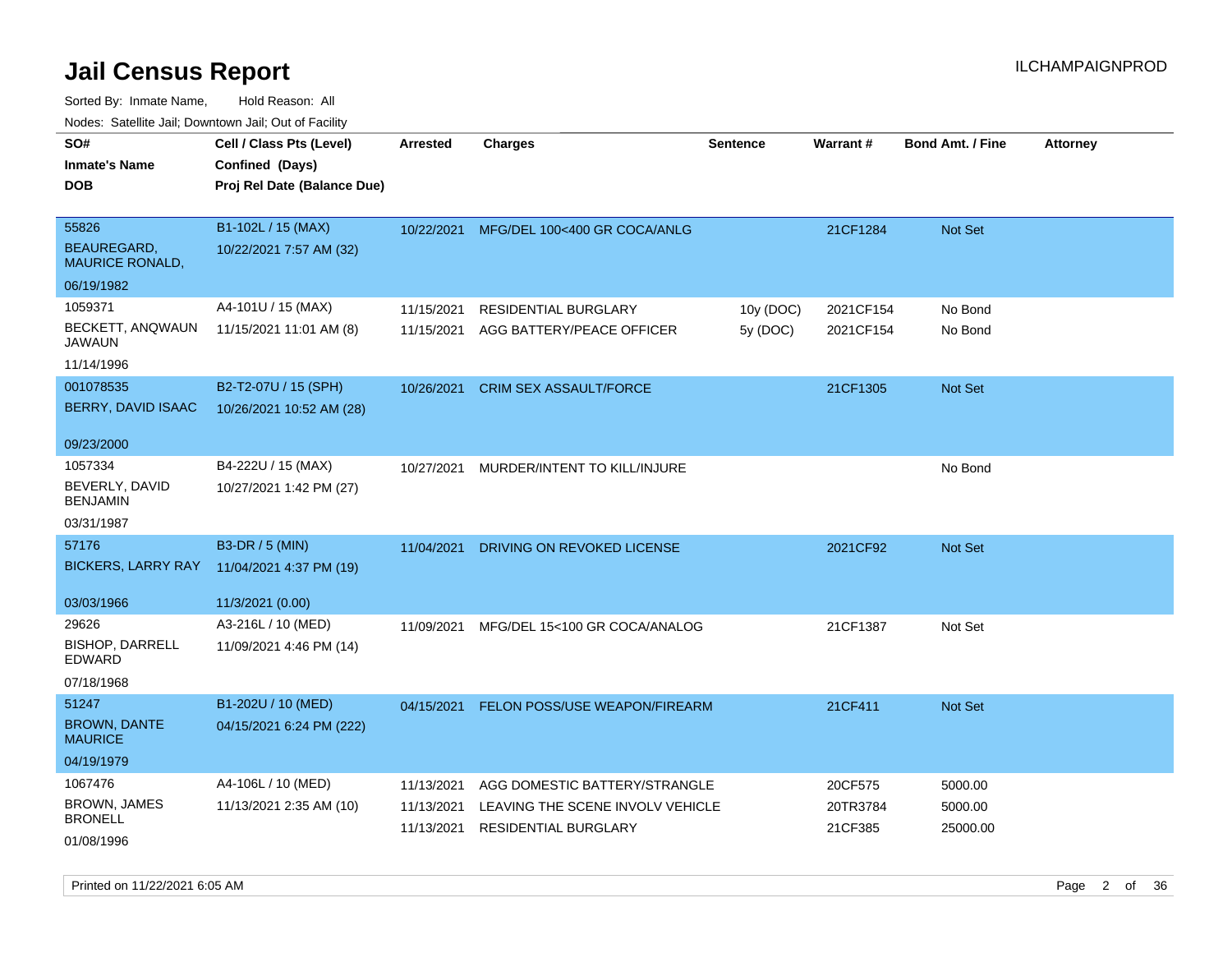Sorted By: Inmate Name, Hold Reason: All Nodes: Satellite Jail; Downtown Jail; Out of Facility

| roaco. Catolino dall, Downtown dall, Out of Fability                     |                                                                            |                                        |                                                                            |                 |                                    |                                |                 |
|--------------------------------------------------------------------------|----------------------------------------------------------------------------|----------------------------------------|----------------------------------------------------------------------------|-----------------|------------------------------------|--------------------------------|-----------------|
| SO#<br><b>Inmate's Name</b><br><b>DOB</b>                                | Cell / Class Pts (Level)<br>Confined (Days)<br>Proj Rel Date (Balance Due) | <b>Arrested</b>                        | <b>Charges</b>                                                             | <b>Sentence</b> | Warrant#                           | Bond Amt. / Fine               | <b>Attorney</b> |
| 1035923<br><b>BROWN, KYRELL</b><br><b>NAJUAN</b><br>06/14/1993           | B3-W3-12L / 10 (MED)<br>08/23/2021 9:46 AM (92)                            | 08/23/2021                             | POSS STOLEN VEHICLE > \$25,000                                             |                 | 21CF1029                           | Not Set                        |                 |
|                                                                          |                                                                            |                                        |                                                                            |                 |                                    |                                |                 |
| 29957<br>BROWN, RODNEY<br>LOUIS                                          | A3-116L / 15 (MAX)<br>11/13/2021 8:57 PM (10)                              | 11/13/2021                             | FELON POSS/USE WEAPON/FIREARM<br>11/13/2021 AGG CRIM SX AB/>5 YR OLDER VIC |                 | 21CF1390<br>2019CF0718             | Not Set<br>250000.00           |                 |
| 01/07/1968                                                               |                                                                            |                                        |                                                                            |                 |                                    |                                |                 |
| 001077945<br><b>BROWN, SIDREA</b><br><b>RENEIA</b>                       | A2-121L / 10 (MED)<br>11/13/2021 10:49 AM (10)                             | 11/13/2021<br>11/13/2021<br>11/17/2021 | AGG ASLT PEACE OFF/FIRE/ER WRK<br><b>BURGLARY</b><br><b>BURGLARY</b>       |                 | 2021CF637<br>2021CF543<br>21CF1264 | 1000.00<br>50000.00<br>1000.00 |                 |
| 07/23/1992                                                               |                                                                            |                                        |                                                                            |                 |                                    |                                |                 |
| 001078572<br>BRUMMOND, DOMINIC 11/06/2021 2:24 AM (17)<br><b>ANTONIO</b> | A4-103U / 15 (MAX)                                                         | 11/06/2021                             | ARMED ROBBERY/NO FIREARM                                                   |                 | 21CF1364                           | No Bond                        |                 |
| 10/30/2001                                                               |                                                                            |                                        |                                                                            |                 |                                    |                                |                 |
| 1071534                                                                  | B2-T2-08L / 10 (SPH)                                                       | 09/18/2020                             | AGG BATTERY/DISCHARGE FIREARM                                              |                 | 20CF1049                           | Not Set                        |                 |
| BRYANT, KETONE<br><b>LEVELL</b>                                          | 09/18/2020 1:19 PM (431)                                                   |                                        |                                                                            |                 |                                    |                                |                 |
| 04/07/2000                                                               |                                                                            |                                        |                                                                            |                 |                                    |                                |                 |
| 001078604<br><b>BURTON, MARLISA</b><br><b>SHANITA</b><br>11/23/1986      | BOOKF-2<br>11/21/2021 10:49 PM (2)                                         | 11/21/2021                             | AGG ASLT/USE DDLY WEAPON                                                   |                 | 2021CMAWOW                         | 100.00                         |                 |
| 56936                                                                    | B4-225U / 15 (MAX)                                                         | 11/01/2021                             | PUBLIC INDECENCY/EXPOSURE/3+                                               |                 |                                    | Not Set                        |                 |
| CALDWELL, STEVEN<br><b>ANDRE</b>                                         | 11/01/2021 1:09 PM (22)                                                    |                                        |                                                                            |                 |                                    |                                |                 |
| 04/19/1982                                                               |                                                                            |                                        |                                                                            |                 |                                    |                                |                 |
| 39474                                                                    | B1-101U / 10 (ADS)                                                         | 07/06/2021                             | MFG/DEL 15<100 GR HEROIN/ANLG                                              |                 | 21CF792                            | Not Set                        |                 |
| CAMPBELL, AARON<br><b>JACOB</b><br>07/18/1974                            | 07/06/2021 11:56 PM (140)                                                  |                                        |                                                                            |                 |                                    |                                |                 |
|                                                                          |                                                                            |                                        |                                                                            |                 |                                    |                                |                 |

Printed on 11/22/2021 6:05 AM Page 3 of 36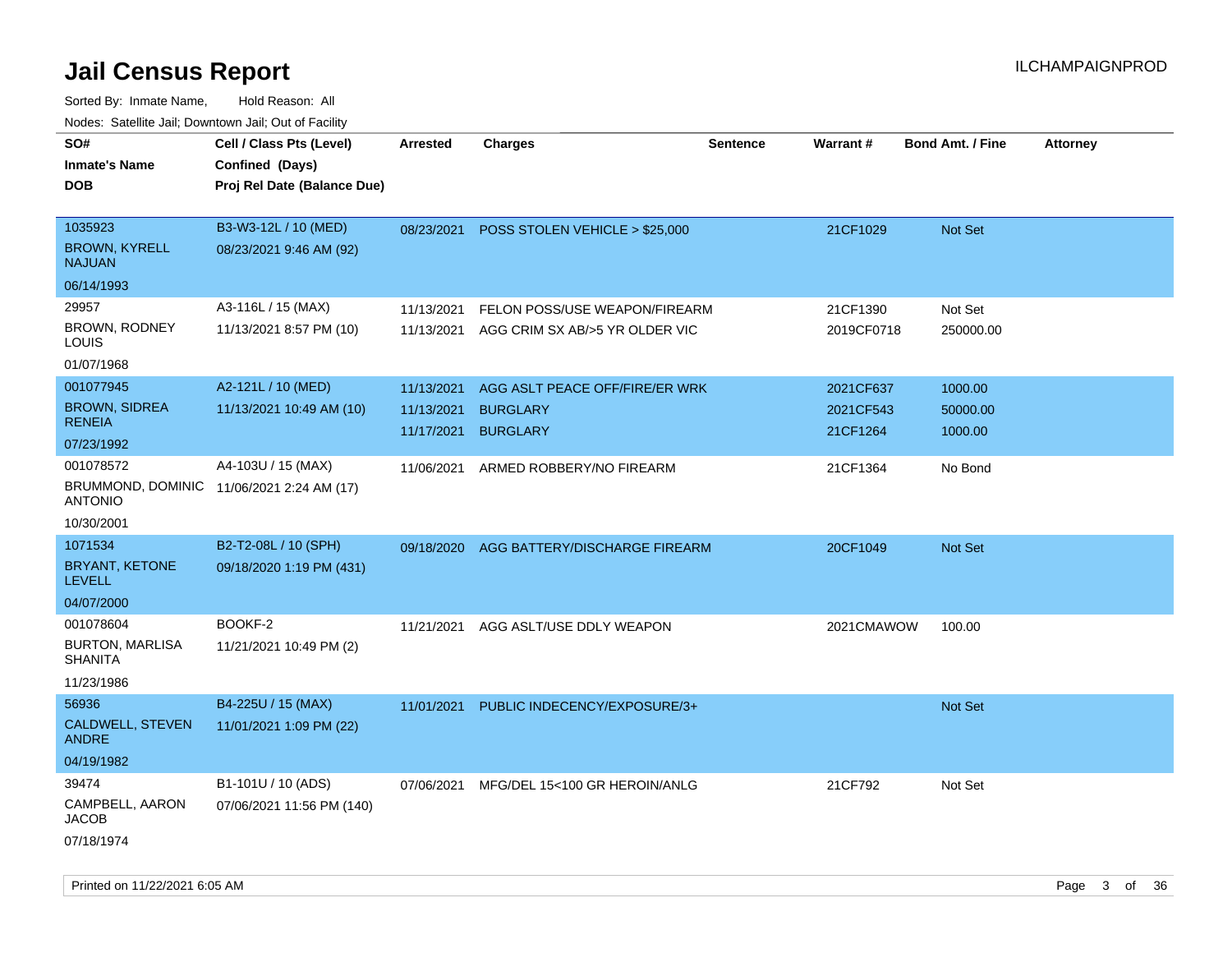Sorted By: Inmate Name, Hold Reason: All Nodes: Satellite Jail; Downtown Jail; Out of Facility

| SO#                                         | Cell / Class Pts (Level)    | Arrested   | <b>Charges</b>                 | <b>Sentence</b> | Warrant#   | <b>Bond Amt. / Fine</b> | <b>Attorney</b> |
|---------------------------------------------|-----------------------------|------------|--------------------------------|-----------------|------------|-------------------------|-----------------|
| <b>Inmate's Name</b>                        | Confined (Days)             |            |                                |                 |            |                         |                 |
| <b>DOB</b>                                  | Proj Rel Date (Balance Due) |            |                                |                 |            |                         |                 |
|                                             |                             |            |                                |                 |            |                         |                 |
| 996275                                      | A4-104L / 10 (ADS)          | 11/15/2021 | FELON POSS/USE WEAPON/FIREARM  |                 | 21CF1398   | Not Set                 |                 |
| CAMPBELL, JOHNNIE<br>LEE, Third             | 11/15/2021 8:37 AM (8)      | 11/15/2021 | <b>UNLICENSED</b>              |                 | 21TR9796   | <b>Not Set</b>          |                 |
| 04/02/1992                                  |                             |            |                                |                 |            |                         |                 |
| 001078576                                   | B1-201U / 15 (MAX)          | 11/09/2021 | UNLAWFUL USE OF A WEAPON       |                 | 21CF1383   | Not Set                 |                 |
| CARTER, DEMONDRE<br><b>DAVON</b>            | 11/09/2021 6:01 PM (14)     |            |                                |                 |            |                         |                 |
| 05/27/2001                                  |                             |            |                                |                 |            |                         |                 |
| 958898                                      | <b>BOOKH-6 / 15 (MAX)</b>   | 11/18/2021 | AGGRAVATED DOMESTIC BATTERY    |                 | 21CF1409   | <b>Not Set</b>          |                 |
| <b>CHAMBERS, GARY</b><br><b>DANTE</b>       | 11/18/2021 5:10 AM (5)      |            |                                |                 |            |                         |                 |
| 05/24/1973                                  |                             |            |                                |                 |            |                         |                 |
| 960551                                      | B4-225L / 10 (MED)          | 08/26/2021 | DOMESTIC BATTERY/HARM/VIO O/P  |                 | 21CF1035   | 100000.00               |                 |
| COFFIN, KYLE LAIR                           | 08/26/2021 4:43 AM (89)     | 08/26/2021 | POSS HYPO/SYRINGE/NEEDLES/1ST  |                 | 2021 CM116 | 1000.00                 |                 |
|                                             |                             |            |                                |                 |            |                         |                 |
| 09/21/1988                                  |                             |            |                                |                 |            |                         |                 |
| 34805                                       | B4-226L / 15 (MAX)          | 10/01/2021 | <b>DOMESTIC BATTERY</b>        |                 | 21CF1183   | <b>Not Set</b>          |                 |
| CONERLY, KIN JOSEPH 10/01/2021 1:53 AM (53) |                             | 10/01/2021 | <b>ARMED HABITUAL CRIMINAL</b> |                 | 21CF1184   | <b>Not Set</b>          |                 |
| 11/16/1971                                  |                             | 10/06/2021 | POSS STOLEN VEHICLE > \$25,000 |                 | 19CF1786   | <b>Not Set</b>          |                 |
| 1074319                                     | B2-DR / 15 (MAX)            | 10/12/2021 | AGGRAVATED CRUELTY TO ANIMALS  |                 | 21CF1238   | Not Set                 |                 |
| <b>CRAIG, DAVUCCI</b><br><b>DAVION</b>      | 10/12/2021 11:36 AM (42)    | 10/14/2021 | <b>MURDER</b>                  |                 | 21CF1239   | Not Set                 |                 |
| 08/02/2001                                  |                             |            |                                |                 |            |                         |                 |
| 001077549                                   | B2-T3-10L / 10 (SPH)        | 12/22/2020 | PRED CRIM SEX ASLT/VICTIM <13  |                 | 2020CF1469 | Not Set                 |                 |
| CRISTOBAL-MATEO,<br><b>CRISTOBAL</b>        | 12/22/2020 1:17 PM (336)    |            |                                |                 |            |                         |                 |
| 12/02/1988                                  |                             |            |                                |                 |            |                         |                 |
| 001077536                                   | B2-T1-03U / 10 (SPH)        | 12/20/2020 | ROBBERY                        |                 | 20CF1446   | Not Set                 |                 |
| DAVIS, ARTRE LAVAE                          | 12/20/2020 1:38 PM (338)    |            |                                |                 |            |                         |                 |

06/26/2002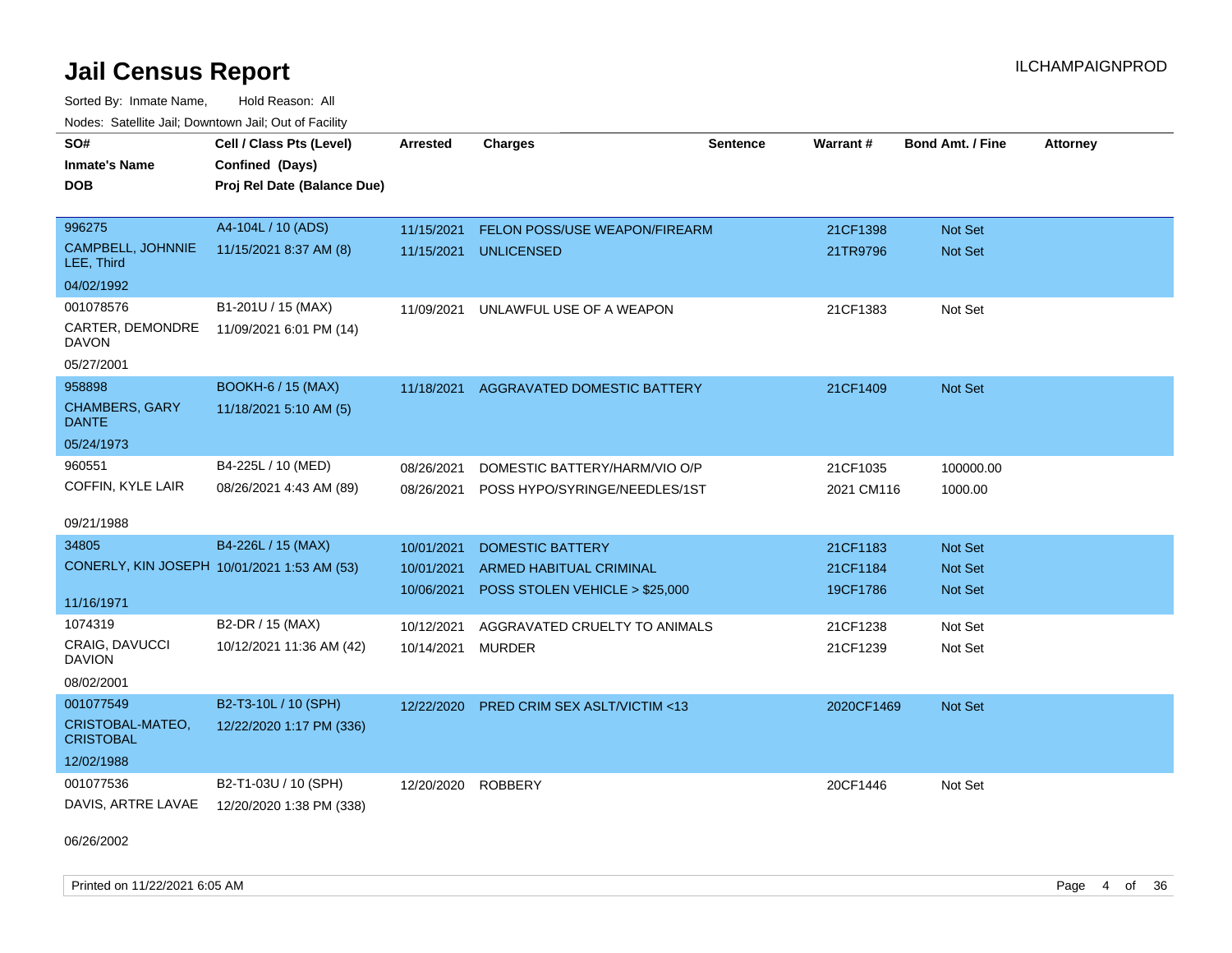| SO#<br><b>Inmate's Name</b><br><b>DOB</b>                           | Cell / Class Pts (Level)<br>Confined (Days)<br>Proj Rel Date (Balance Due) | <b>Arrested</b>                        | <b>Charges</b>                                                                                         | <b>Sentence</b> | Warrant#               | <b>Bond Amt. / Fine</b>         | <b>Attorney</b> |
|---------------------------------------------------------------------|----------------------------------------------------------------------------|----------------------------------------|--------------------------------------------------------------------------------------------------------|-----------------|------------------------|---------------------------------|-----------------|
| 1067370<br><b>DAVIS, AUSTIN</b><br><b>CHRISTOPHER</b><br>08/11/1997 | B1-205U / 15 (MAX)<br>11/06/2021 12:23 AM (17)                             | 11/05/2021                             | <b>FIREARM/FOID INVALID/NOT ELIG</b>                                                                   |                 | 21CF1370               | Not Set                         |                 |
| 1023587<br>DAVIS, MARTIN<br><b>DENNIS</b><br>12/02/1994             | B1-203U / 15 (MAX)<br>09/24/2021 9:38 PM (60)                              | 09/24/2021<br>09/24/2021               | MFG/DEL CANNABIS/2.5-10 GRAMS<br>ARMED HABITUAL CRIMINAL                                               |                 | 21CF1155<br>2021-CF681 | Not Set<br>500000.00            |                 |
| 001077634<br>DAVIS, TAMIKA<br>03/11/1974                            | A2-223L / 5 (ADS)<br>09/23/2021 12:30 AM (61)                              | 09/23/2021                             | OBSTRUCT JUST/DESTROY EVIDENCE                                                                         |                 | 21CF887                | 25000.00                        |                 |
| 56972<br>DAY, DANIEL JOSEPH<br>10/16/1982                           | B4-227U / 10 (MED)<br>08/30/2021 3:07 PM (85)                              | 08/30/2021<br>09/04/2021               | POSS STOLEN VEHICLE > \$25,000<br><b>BURGLARY</b>                                                      |                 | 21CF1044<br>21CF1054   | Not Set<br>Not Set              |                 |
| 989143<br>DIAL, CLAYTON COLE<br>07/28/1991                          | B3-W2-06L / 10 (MED)<br>09/27/2021 4:12 PM (57)                            | 09/27/2021<br>09/27/2021<br>09/27/2021 | <b>STALKING/CAUSE PERSON DISTRESS</b><br><b>VIOLATE ORDER PROTECTION</b><br>POSSESSION OF METH<5 GRAMS |                 | 21CF1149<br>21CM440    | 50000.00<br>25000.00<br>9430.00 |                 |
| 001078223<br>DIEGO-MATEO,<br><b>JOAQUIN</b><br>01/23/2002           | A3-214U / 5 (MIN)<br>11/09/2021 10:52 PM (14)                              | 11/09/2021                             | AGG DUI/NO VALID DL                                                                                    |                 | 21CF1382               | Not Set                         |                 |
| 515892<br><b>DISHMAN, BYRON</b><br><b>EUJEAN</b><br>07/30/1983      | A4-107U / 15 (ADS)<br>11/18/2021 2:33 PM (5)                               | 11/18/2021                             | AGG DOMESTIC BATTERY/STRANGLE                                                                          |                 | 15CF1432               | No Bond                         |                 |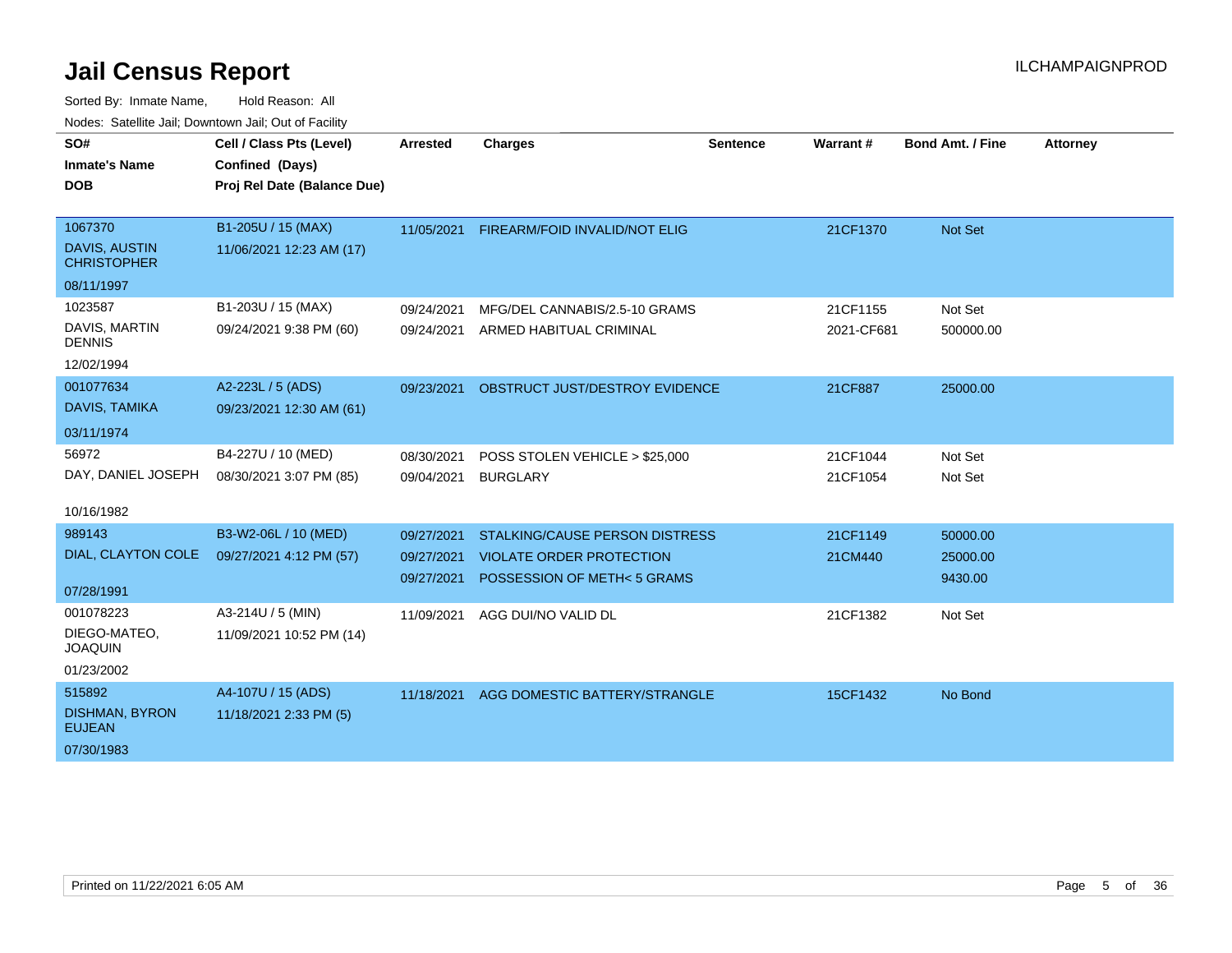| SO#<br><b>Inmate's Name</b><br><b>DOB</b> | Cell / Class Pts (Level)<br>Confined (Days)<br>Proj Rel Date (Balance Due) | <b>Arrested</b>          | <b>Charges</b>                                                     | <b>Sentence</b> | <b>Warrant#</b>      | <b>Bond Amt. / Fine</b> | <b>Attorney</b> |
|-------------------------------------------|----------------------------------------------------------------------------|--------------------------|--------------------------------------------------------------------|-----------------|----------------------|-------------------------|-----------------|
| 001077846<br>DONAHUE, JEANICE             | A1-224L / 5 (ADS)<br>04/12/2021 9:50 AM (225)                              | 04/12/2021<br>08/19/2021 | BATTERY/MAKES PHYSICAL CONTACT<br><b>CRIMINAL TRESPASS TO LAND</b> |                 | 21CM142<br>2019CM378 | Not Set<br>5000.00      |                 |
| <b>LUELLA</b>                             |                                                                            | 08/19/2021               | CRIM DAMAGE TO PROPERTY <\$500                                     |                 | 2020CM299            | 1500.00                 |                 |
| 07/03/1993                                |                                                                            | 08/19/2021               | <b>CRIMINAL TRESPASS TO LAND</b>                                   |                 | 2020CM297            | 1500.00                 |                 |
|                                           |                                                                            | 08/19/2021               | <b>RETAIL THEFT</b>                                                |                 | 2020CM455            | 1500.00                 |                 |
| 25659                                     | B4-125L / 15 (MAX)                                                         | 06/15/2021               | <b>RESIDENTIAL BURGLARY</b>                                        |                 | 2020CF1218           | 50000.00                |                 |
| DORRIS, LORENZO                           | 06/15/2021 6:17 AM (161)                                                   | 06/15/2021               | <b>BURGLARY</b>                                                    |                 | 21CF689              | Not Set                 |                 |
| 07/19/1966                                |                                                                            |                          |                                                                    |                 |                      |                         |                 |
| 45194                                     | B3-W1-01U / 10 (MED)                                                       | 10/20/2021               | DOMESTIC BATTERY/OTHER PRIOR                                       |                 | 21CF1265             | <b>Not Set</b>          |                 |
| <b>FALLS, ANDREW</b>                      | 10/20/2021 12:59 AM (34)                                                   |                          |                                                                    |                 |                      |                         |                 |
| 08/15/1976                                |                                                                            |                          |                                                                    |                 |                      |                         |                 |
| 527081                                    | B3-W6-24L / 10 (MED)                                                       | 09/06/2021               | ARSON/REAL/PERSONAL PROP>\$150                                     |                 | 2021 CF 797          | 25000.00                |                 |
| FERGUSON,<br><b>CHRISTOPHER</b>           | 09/06/2021 1:18 PM (78)                                                    |                          |                                                                    |                 |                      |                         |                 |
| 12/21/1981                                |                                                                            |                          |                                                                    |                 |                      |                         |                 |
| 524764                                    | B3-W2-08L / 5 (MIN)                                                        | 09/18/2021               | METH DELIVERY/15<100 GRAMS                                         |                 | 21CF627              | 50000.00                |                 |
| <b>FISCUS, ROBERT</b><br><b>LOWELL</b>    | 09/18/2021 10:50 AM (66)                                                   |                          |                                                                    |                 |                      |                         |                 |
| 02/17/1986                                |                                                                            |                          |                                                                    |                 |                      |                         |                 |
| 518395                                    | B2-T3-12L / 15 (SPH)                                                       | 07/07/2020               | CRIMINAL SEXUAL ASSAULT                                            |                 | 2020-CF735           | 250000.00               |                 |
|                                           | FRANDLE, MARK RYAN 07/07/2020 3:42 PM (504)                                |                          |                                                                    |                 |                      |                         |                 |
| 09/10/1985                                |                                                                            |                          |                                                                    |                 |                      |                         |                 |
| 001078583                                 | A3-117U / 15 (MAX)                                                         | 11/14/2021               | AGG UNLAWFUL USE WEAPON/PERSON                                     |                 | 21CF1392             | Not Set                 |                 |
| <b>FRAZIER, RICHARD</b><br><b>EMOND</b>   | 11/14/2021 3:12 AM (9)                                                     |                          |                                                                    |                 |                      |                         |                 |
| 04/19/2001                                |                                                                            |                          |                                                                    |                 |                      |                         |                 |
| 001077934                                 | A1-124U / 10 (MED)                                                         | 08/22/2021               | <b>DOMESTIC BATTERY</b>                                            |                 | 21 CM 172            | 10000.00                |                 |
| FREED, LOGAN<br>SUZANNE                   | 08/22/2021 11:45 PM (93)                                                   | 08/22/2021               | AGG DUI/ACCIDENT/DEATH                                             |                 | 21CF1024             | Not Set                 |                 |
| 08/18/1996                                |                                                                            |                          |                                                                    |                 |                      |                         |                 |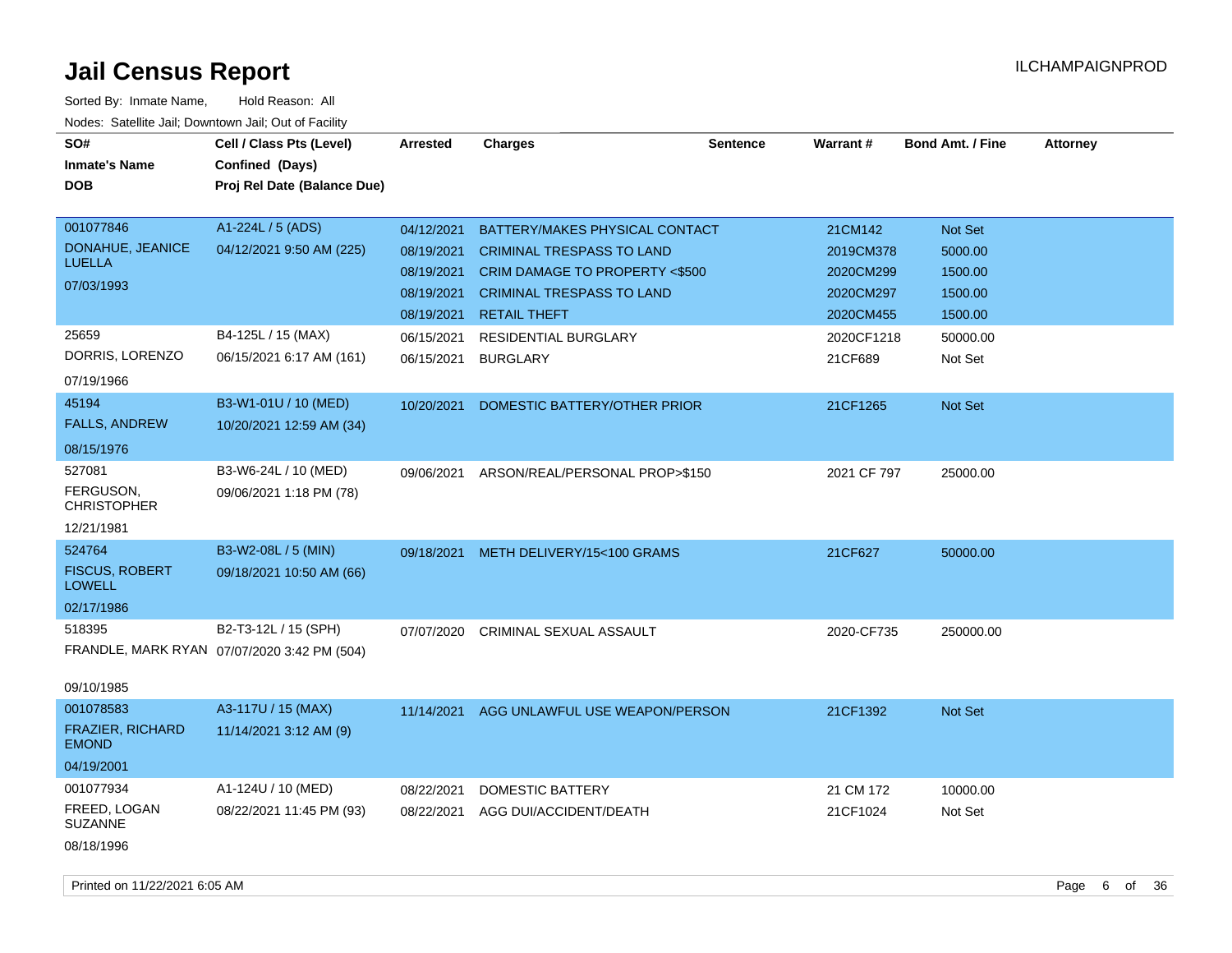Sorted By: Inmate Name, Hold Reason: All

| Nodes: Satellite Jail; Downtown Jail; Out of Facility |                                              |                 |                                        |                 |            |                         |                 |
|-------------------------------------------------------|----------------------------------------------|-----------------|----------------------------------------|-----------------|------------|-------------------------|-----------------|
| SO#                                                   | Cell / Class Pts (Level)                     | <b>Arrested</b> | <b>Charges</b>                         | <b>Sentence</b> | Warrant#   | <b>Bond Amt. / Fine</b> | <b>Attorney</b> |
| <b>Inmate's Name</b>                                  | Confined (Days)                              |                 |                                        |                 |            |                         |                 |
| <b>DOB</b>                                            | Proj Rel Date (Balance Due)                  |                 |                                        |                 |            |                         |                 |
|                                                       |                                              |                 |                                        |                 |            |                         |                 |
| 001078290                                             | A1-124L / 10 (ADS)                           |                 | 08/19/2021 MACHINE GUN/AUTO WEAPON/VEH |                 | 21CF1012   | Not Set                 |                 |
| FREEMAN, ANGEL<br><b>JANILA KAY</b>                   | 08/19/2021 1:26 AM (96)                      |                 |                                        |                 |            |                         |                 |
| 12/25/1995                                            |                                              |                 |                                        |                 |            |                         |                 |
| 001078450                                             | B3-W2-05U / 10 (MED)                         | 10/26/2021      | AGGRAVATED BATTERY                     |                 |            | Not Set                 |                 |
| GAMBLE, HAKEEM<br><b>DARION</b>                       | 10/26/2021 1:01 PM (28)                      | 10/26/2021      | BURGLARY W/O CAUSING DAMAGE            |                 |            | No Bond                 |                 |
| 12/17/1999                                            | 12/23/2021 (0.00)                            |                 |                                        |                 |            |                         |                 |
| 001078606                                             | BOOKF-2                                      | 11/22/2021      | <b>DRVG UNDER INFLU</b>                |                 | 2021DTAWOW | 3000.00                 |                 |
| <b>GARCIA, MARTHA</b>                                 | 11/22/2021 4:35 AM (1)                       | 11/22/2021      | OPERATE UNINSURED MTR VEHICLE          |                 | 2021TRAWOW | <b>Not Set</b>          |                 |
| 09/13/1972                                            |                                              |                 |                                        |                 |            |                         |                 |
| 54107                                                 | A3-111L / 10 (MED)                           | 11/18/2021      | PAROLE REVOCATION                      |                 | CI2106822  | Not Set                 |                 |
| <b>GARLICK, MORGAN</b><br><b>THOMAS</b>               | 11/18/2021 5:53 PM (5)                       |                 |                                        |                 |            |                         |                 |
| 07/08/1981                                            |                                              |                 |                                        |                 |            |                         |                 |
| 1013012                                               | B4-222L / 15 (MAX)                           | 07/08/2021      | ATTEMPT (FIRST DEGREE MURDER)          |                 | 2021CF790  | 1000000.00              |                 |
|                                                       | GARY, XAVIER LAMAR  07/08/2021 9:24 AM (138) | 07/08/2021      | <b>FELON POSS/USE FIREARM PRIOR</b>    |                 | 2020CF650  | 25000.00                |                 |
|                                                       |                                              | 07/08/2021      | <b>FELON POSS/USE FIREARM PRIOR</b>    |                 | 21CF798    | <b>Not Set</b>          |                 |
| 12/14/1991                                            |                                              |                 |                                        |                 |            |                         |                 |
| 1069726                                               | A4-105U / 5 (ADS)                            | 11/17/2021      | POSS AMT CON SUB EXCEPT(A)/(D)         |                 | 21CF472    | 10000.00                |                 |
| GREER, CONNOR JAY                                     | 11/17/2021 5:26 PM (6)                       | 11/17/2021      | BURGLARY W/O CAUSING DAMAGE            |                 | 19CF1421   | 10000.00                |                 |
| 02/22/1994                                            |                                              |                 |                                        |                 |            |                         |                 |
| 56342                                                 | B1-205L / 10 (MED)                           | 10/21/2021      | THEFT CONTROL INTENT <\$500            |                 | 17CF1451   | 10000.00                |                 |
| <b>GRIFFIN, NATHAN</b>                                | 10/21/2021 4:20 PM (33)                      | 10/21/2021      | DRIVING ON REVOKED LICENSE             |                 | 20TR1979   | 3000.00                 |                 |
| <b>EUGENE</b>                                         |                                              | 10/21/2021      | ARMED HABITUAL CRIMINAL                |                 | 21CF1279   | <b>Not Set</b>          |                 |
| 02/24/1969                                            |                                              |                 |                                        |                 |            |                         |                 |
| 1041176                                               | B4-223U / 15 (MAX)                           | 10/05/2021      | PAROLE REVOCATION                      |                 |            | Not Set                 |                 |
| HART, DAVEON<br>LATTEEF                               | 10/05/2021 10:35 AM (49)                     | 10/06/2021      | AGGRAVATED DOMESTIC BATTERY            |                 |            | Not Set                 |                 |
| 03/15/1996                                            |                                              |                 |                                        |                 |            |                         |                 |

Printed on 11/22/2021 6:05 AM **Page 7** of 36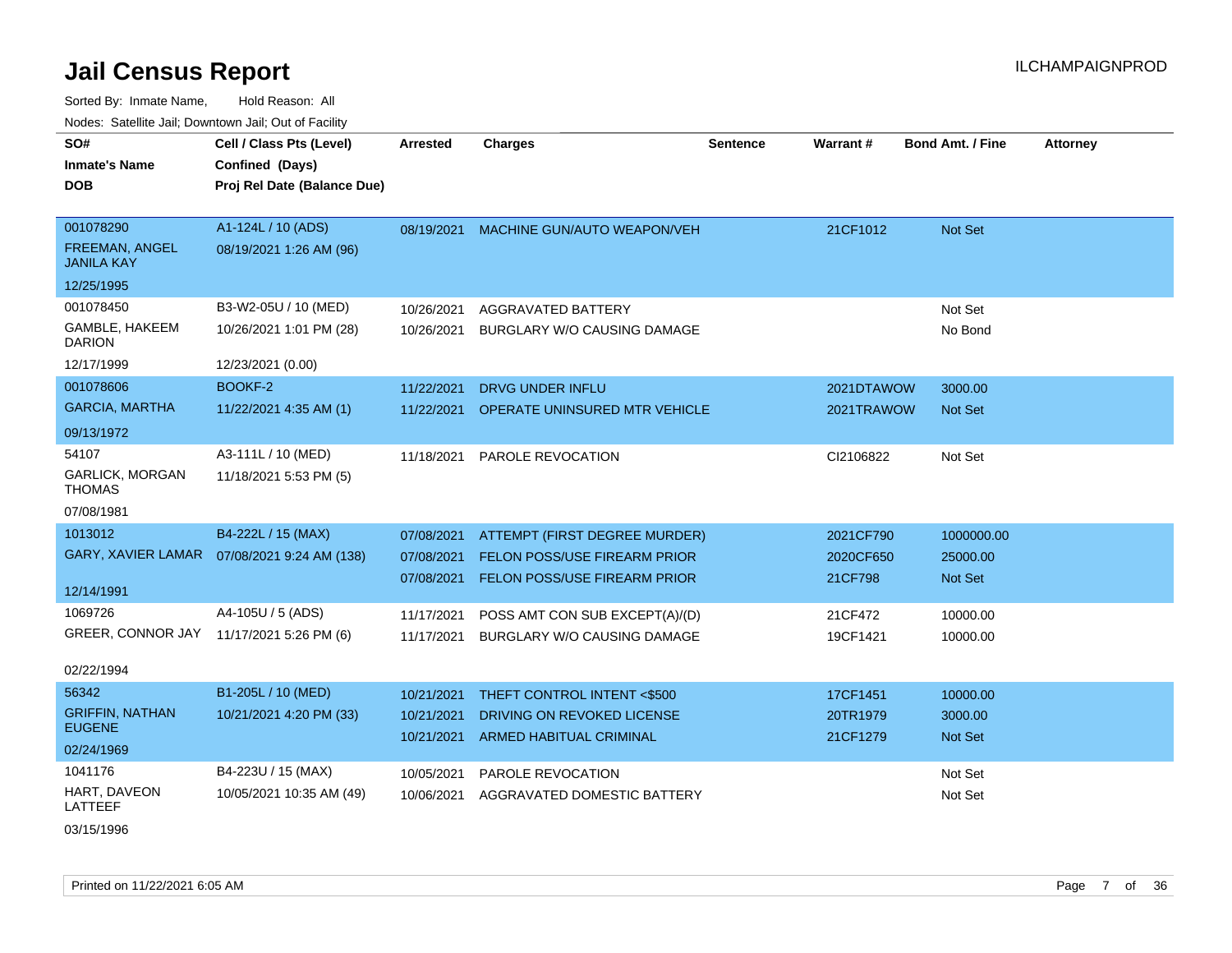| SO#<br><b>Inmate's Name</b><br><b>DOB</b> | Cell / Class Pts (Level)<br>Confined (Days)<br>Proj Rel Date (Balance Due) | <b>Arrested</b> | <b>Charges</b>                          | <b>Sentence</b> | Warrant#   | <b>Bond Amt. / Fine</b> | <b>Attorney</b> |
|-------------------------------------------|----------------------------------------------------------------------------|-----------------|-----------------------------------------|-----------------|------------|-------------------------|-----------------|
|                                           |                                                                            |                 |                                         |                 |            |                         |                 |
| 1038973                                   | B4-121L / 10 (MED)                                                         | 11/05/2021      | AGG DOMESTIC BATTERY/STRANGLE           |                 | 21CF1365   | Not Set                 |                 |
|                                           | HAYS, DAMIEN CLYDE 11/05/2021 8:59 PM (18)                                 |                 |                                         |                 |            |                         |                 |
| 03/19/1994                                |                                                                            |                 |                                         |                 |            |                         |                 |
| 965829                                    | BOOKH-4 / 10 (ADS)                                                         | 09/09/2021      | HRSMT/NO CONVERSATION/KILL              |                 | 2021CF1072 | 25000.00                |                 |
| <b>HEINZ, ANDREW</b><br><b>MICHAEL</b>    | 09/09/2021 5:21 PM (75)                                                    | 09/13/2021      | PROBATION VIOLATION                     |                 | 21CF7      | Not Set                 |                 |
| 07/01/1987                                |                                                                            |                 |                                         |                 |            |                         |                 |
| 001078488                                 | B2-T3-11U / 15 (SPH)                                                       | 10/14/2021      | <b>PRED CRIM SEX ASLT/VICTIM &lt;13</b> |                 | 21CF1232   | 500000.00               |                 |
| HERNANDEZ-LOPEZ,<br><b>ERNESTO</b>        | 10/14/2021 3:15 PM (40)                                                    | 10/14/2021      | <b>FUGITIVE FROM JUSTICE</b>            |                 | 21CF1246   | Not Set                 |                 |
| 11/28/1975                                |                                                                            |                 |                                         |                 |            |                         |                 |
| 1041135                                   | B1-107U / 15 (MAX)                                                         | 10/19/2021      | ARMED VIOLENCE/CATEGORY I               |                 | 21CF1266   | No Bond                 |                 |
| HILL, DEONANCE<br>JAMES                   | 10/19/2021 5:46 PM (35)                                                    |                 |                                         |                 |            |                         |                 |
| 04/28/1992                                |                                                                            |                 |                                         |                 |            |                         |                 |
| 975293                                    | B2-T4-14L / 10 (SPH)                                                       | 07/21/2021      | VIO ORDER/PRIOR VIO OF ORDER            |                 | 21CF914    | No Bond                 |                 |
| <b>HILL, JACOB MILES</b>                  | 07/21/2021 8:43 PM (125)                                                   | 07/21/2021      | <b>STALKING</b>                         |                 | 2021CF863  | <b>Not Set</b>          |                 |
|                                           |                                                                            | 07/25/2021      | <b>PAROLE REVOCATION</b>                |                 | CH2104646  | <b>Not Set</b>          |                 |
| 02/06/1988                                |                                                                            | 08/18/2021      | <b>HARASS WITNESS/FAMILY MBR/REP</b>    |                 | 21CF992    | <b>Not Set</b>          |                 |
|                                           |                                                                            | 09/09/2021      | AGG STALKING/BODILY HARM                |                 | 21CF1073   | Not Set                 |                 |
| 48471                                     | B1-207L / 15 (MAX)                                                         | 08/08/2021      | AGG BATTERY/DISCHARGE FIREARM           |                 | 21CF946    | Not Set                 |                 |
| HILL, RAMESH<br><b>JERMAINE</b>           | 08/08/2021 4:45 AM (107)                                                   |                 |                                         |                 |            |                         |                 |
| 12/11/1978                                |                                                                            |                 |                                         |                 |            |                         |                 |
| 1043704                                   | B4-223L / 15 (MAX)                                                         | 07/13/2021      | <b>PROBATION VIOLATION</b>              |                 | 18CF1697   | 25000.00                |                 |
| HOUSTON, STEVEN                           | 07/13/2021 5:56 AM (133)                                                   | 07/13/2021      | <b>PROBATION VIOLATION</b>              |                 | 19CF1295   | 25000.00                |                 |
| <b>CORDELL</b>                            |                                                                            | 07/13/2021      | ARMED ROBBERY/ARMED W/FIREARM           |                 | 21CF815    | Not Set                 |                 |
| 01/24/1989                                |                                                                            |                 |                                         |                 |            |                         |                 |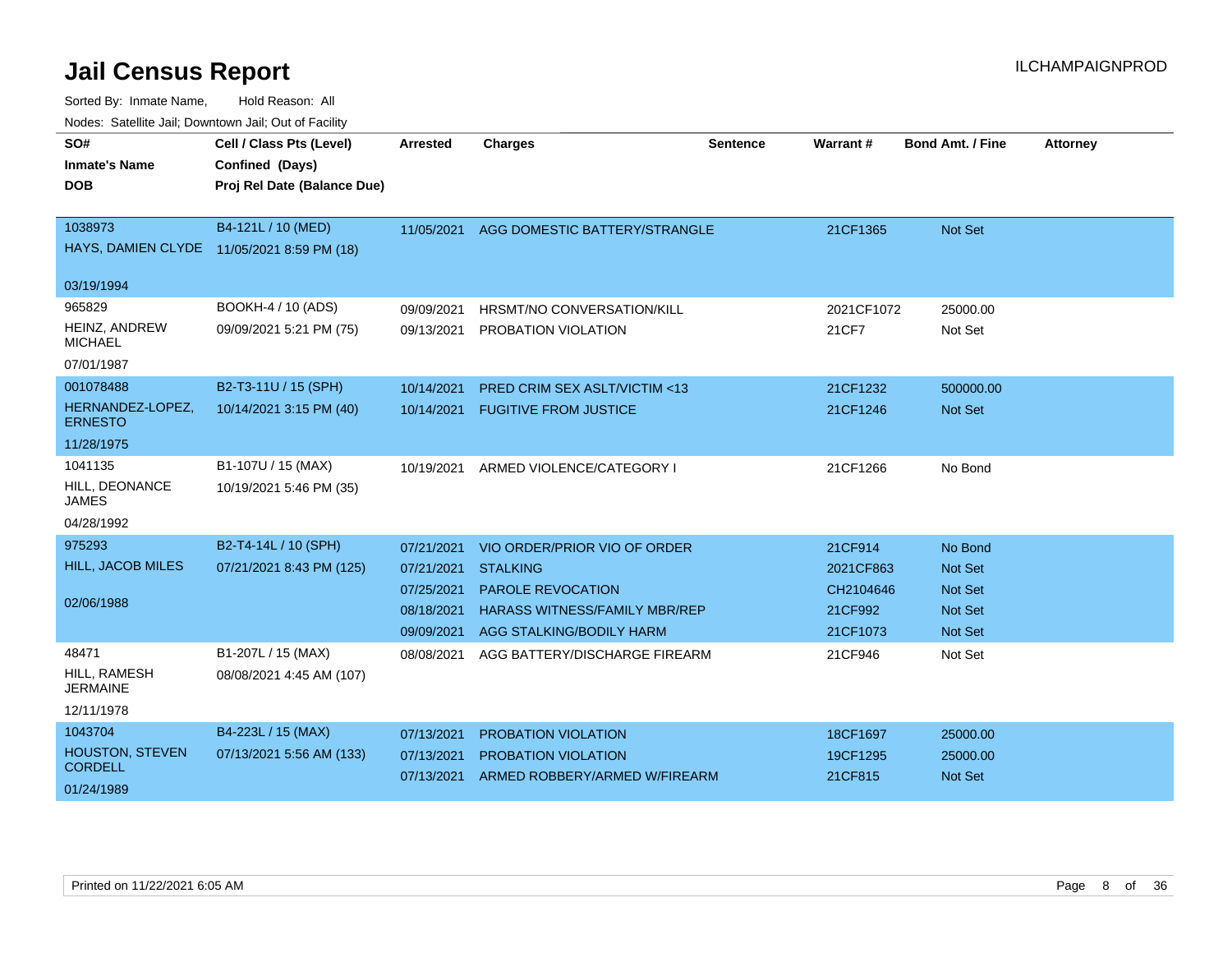| SO#                                     | Cell / Class Pts (Level)                   | <b>Arrested</b> | <b>Charges</b>                       | <b>Sentence</b> | Warrant#    | <b>Bond Amt. / Fine</b> | <b>Attorney</b> |
|-----------------------------------------|--------------------------------------------|-----------------|--------------------------------------|-----------------|-------------|-------------------------|-----------------|
| <b>Inmate's Name</b>                    | Confined (Days)                            |                 |                                      |                 |             |                         |                 |
| <b>DOB</b>                              | Proj Rel Date (Balance Due)                |                 |                                      |                 |             |                         |                 |
|                                         |                                            |                 |                                      |                 |             |                         |                 |
| 1061996                                 | A1-227U / 5 (MIN)                          | 10/30/2021      | <b>THEFT</b>                         |                 | 21CF1321    | No Bond                 |                 |
| HUBBARD, REBEKIAH                       | 10/30/2021 1:37 PM (24)                    | 10/30/2021      | DRVG UNDER INFLUENCE OF DRUG         |                 | 2021DT71    | 7500.00                 |                 |
| <b>DIONA</b>                            |                                            | 10/30/2021      | CRIM DAMAGE TO PROPERTY <\$500       |                 | 2021CM156   | 660.00                  |                 |
| 04/08/1998                              |                                            | 10/30/2021      | RETAIL THEFT/DISP MERCH/<\$300       |                 | 2018CF1302  | 20000.00                |                 |
|                                         |                                            | 10/31/2021      | USE FORGED CR/DEBIT CARD/<\$300      | 2y (DOC)        | 2020CF670   | No Bond                 |                 |
| 953555                                  | B4-122L / 15 (MAX)                         | 03/10/2021      | CRIM TRESPASS TO RESIDENCE           |                 | 21CF272     | Not Set                 |                 |
| HUNT, TAVARIS EARL                      | 03/10/2021 4:58 AM (258)                   | 04/14/2021      | AGG FLEEING POLICE/21 MPH OVER       | 3y(DOC)         | 2020CF94    | 10000.00                |                 |
| 12/29/1987                              |                                            |                 |                                      |                 |             |                         |                 |
| 38993                                   | B4-126L / 15 (MAX)                         | 02/13/2021      | ATTEMPT (FIRST DEGREE MURDER)        |                 | 21CF181     | Not Set                 |                 |
| <b>JACKSON, LAMONT</b>                  | 02/13/2021 7:45 AM (283)                   |                 |                                      |                 |             |                         |                 |
| <b>JEREMIE</b>                          |                                            |                 |                                      |                 |             |                         |                 |
| 07/31/1973                              |                                            |                 |                                      |                 |             |                         |                 |
| 532426                                  | A1-126L / 10 (ADS)                         | 05/16/2021      | AGGRAVATED BATTERY/NURSE             |                 | 2021CF344   | No Bond                 |                 |
| JACKSON, NATASHA<br><b>RENETTA</b>      | 05/16/2021 12:24 AM (191)                  |                 |                                      |                 |             |                         |                 |
| 01/02/1987                              |                                            |                 |                                      |                 |             |                         |                 |
| 001077487                               | B3-W8-30L / 10 (MED)                       | 12/03/2020      | <b>FELON POSS/USE WEAPON/FIREARM</b> |                 | 20CF1377    | <b>Not Set</b>          |                 |
| <b>JACKSON, TERREL</b><br><b>DANDRE</b> | 12/03/2020 10:18 AM (355)                  | 11/09/2021      | AGG DISCHARGE FIREARM/OCC VEH        |                 | 21CR0331401 | No Bond                 |                 |
|                                         |                                            |                 |                                      |                 |             |                         |                 |
| 08/11/1990                              |                                            |                 |                                      |                 |             |                         |                 |
| 001077864                               | B1-103L / 15 (MAX)                         | 04/18/2021      | FELON POSS/USE WEAPON/FIREARM        |                 | 21CF428     | Not Set                 |                 |
| D                                       | JAMERSON, ANTHONY 04/18/2021 7:21 PM (219) |                 |                                      |                 |             |                         |                 |
| 01/26/1990                              |                                            |                 |                                      |                 |             |                         |                 |
| 001077437                               | B3-W4-16L / 10 (MED)                       | 08/23/2021      | DOM BTRY/CONTACT/1-2 PRECONV         |                 | 21CF1025    | <b>Not Set</b>          |                 |
| JOHNSON, ANTONIO<br><b>LASHAUN</b>      | 08/23/2021 7:48 PM (92)                    |                 |                                      |                 |             |                         |                 |
| 01/06/1980                              |                                            |                 |                                      |                 |             |                         |                 |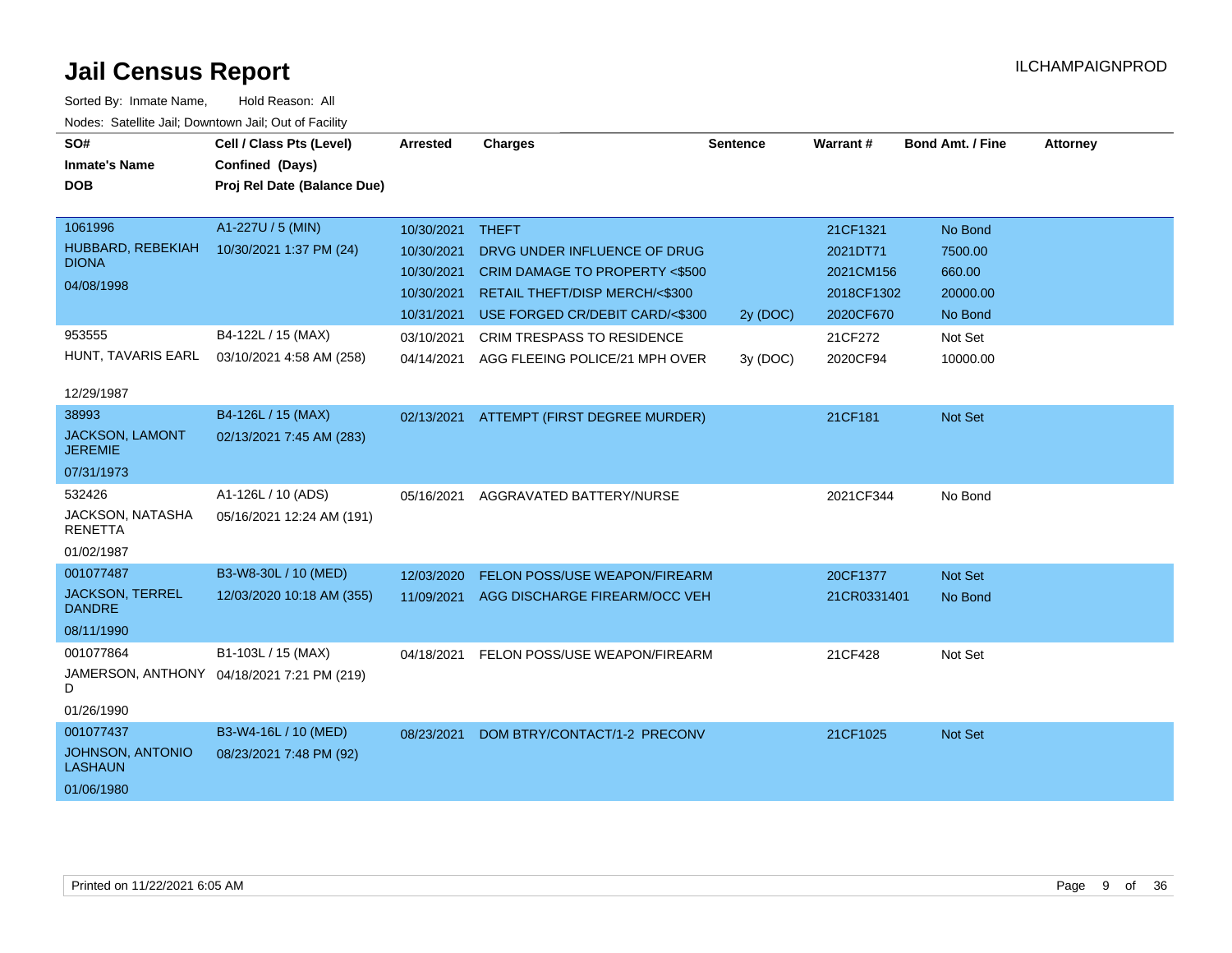Sorted By: Inmate Name, Hold Reason: All Nodes: Satellite Jail; Downtown Jail; Out of Facility

|                                 | roaco. Catolino cali, Downtown cali, Out of Facility |            |                                          |          |                 |                         |                 |
|---------------------------------|------------------------------------------------------|------------|------------------------------------------|----------|-----------------|-------------------------|-----------------|
| SO#                             | Cell / Class Pts (Level)                             | Arrested   | <b>Charges</b>                           | Sentence | <b>Warrant#</b> | <b>Bond Amt. / Fine</b> | <b>Attorney</b> |
| Inmate's Name                   | Confined (Days)                                      |            |                                          |          |                 |                         |                 |
| <b>DOB</b>                      | Proj Rel Date (Balance Due)                          |            |                                          |          |                 |                         |                 |
|                                 |                                                      |            |                                          |          |                 |                         |                 |
| 29206                           | A4-102L / 15 (MAX)                                   | 11/09/2021 | <b>AGGRAVATED BATTERY</b>                |          | 21CF1381        | No Bond                 |                 |
| JOHNSON, REUBEN<br><b>MONTE</b> | 11/09/2021 11:30 AM (14)                             | 11/16/2021 | PROBATION VIOLATION                      |          | 20CF987         | <b>Not Set</b>          |                 |
| 04/07/1956                      |                                                      |            |                                          |          |                 |                         |                 |
| 1071536                         | B1-206U / 15 (MAX)                                   |            | 06/17/2021 ATTEMPT (FIRST DEGREE MURDER) |          | 21CF702         | Not Set                 |                 |
| JOHNSON, ZACHERY<br>EDWARD      | 06/17/2021 2:00 AM (159)                             |            |                                          |          |                 |                         |                 |
| 10/30/1987                      |                                                      |            |                                          |          |                 |                         |                 |
| 001077784                       | B2-T1-01U / 10 (SPH)                                 | 10/21/2021 | DELIVERY OF OR POSSESSION OF W/INT       |          | 21CF1278        | Not Set                 |                 |
| <b>JONES, KEEFER</b><br>LAMONT  | 10/21/2021 10:30 AM (33)                             |            |                                          |          |                 |                         |                 |
| 07/26/1970                      |                                                      |            |                                          |          |                 |                         |                 |
| 506244                          | B1-204L / 15 (MAX)                                   | 07/15/2021 | ARMED ROBBERY/ARMED W/FIREARM            |          | 2021CF791       | 250000.00               |                 |
| <b>JOSLIN, JASON LEE</b>        | 07/15/2021 4:38 AM (131)                             |            |                                          |          |                 |                         |                 |
|                                 |                                                      |            |                                          |          |                 |                         |                 |
| 12/22/1985                      |                                                      |            |                                          |          |                 |                         |                 |
| 1070011                         | B4-124U / 15 (MAX)                                   | 08/03/2021 | AGG DISCH FIREARM/1ST AID PERS           |          | 21CF929         | <b>Not Set</b>          |                 |
| LAWS, WILLIAM<br>ZARAK, Third   | 08/03/2021 3:53 PM (112)                             |            |                                          |          |                 |                         |                 |
| 07/06/1999                      |                                                      |            |                                          |          |                 |                         |                 |
| 548089                          | B1-204U / 15 (MAX)                                   | 12/04/2020 | METH DELIVERY/100<400 GRAMS              |          | 20CF1481        | Not Set                 |                 |
| LEWIS, LAWRENCE                 | 12/04/2020 4:42 AM (354)                             | 12/04/2020 | AGG DOMESTIC BATTERY/STRANGLE            |          | 18CF1507        | 10000.00                |                 |
| PAUL, Third                     |                                                      | 12/04/2020 | ATTEMPT (FIRST DEGREE MURDER)            |          | 20CF1378        | Not Set                 |                 |
| 02/08/1993                      |                                                      |            |                                          |          |                 |                         |                 |
| 001077524                       | B2-T4-15U / 10 (SPH)                                 | 12/14/2020 | AGG BATTERY/JUDGE/EMT                    |          | 2020-CF-1212    | 10000.00                |                 |
| LEWIS, TREVOR                   | 12/14/2020 5:16 PM (344)                             | 12/14/2020 | <b>RESIDENTIAL ARSON</b>                 |          | 2020-CF-1388    | 150000.00               |                 |
| <b>DANIEL</b>                   |                                                      | 12/14/2020 | AGG BATTERY/PUBLIC PLACE                 |          | 2020-CF-1231    | 50000.00                |                 |
| 06/03/2002                      |                                                      | 12/14/2020 | AGG BATTERY/PEACE OFFICER                |          | 2020-CF-1211    | 10000.00                |                 |
| 1065002                         | A4-206L / 10 (ADS)                                   | 11/16/2021 | DOMESTIC BTRY/CONTACT/VIO O/P            |          | 2019CF001781    | 25000.00                |                 |
| LOVELESS, DUSTIN<br>DEE         | 11/16/2021 11:41 AM (7)                              | 11/16/2021 | DOM BTRY/CONTACT/1-2 PRECONV             |          | 2021CF000494    | 25000.00                |                 |

06/17/1982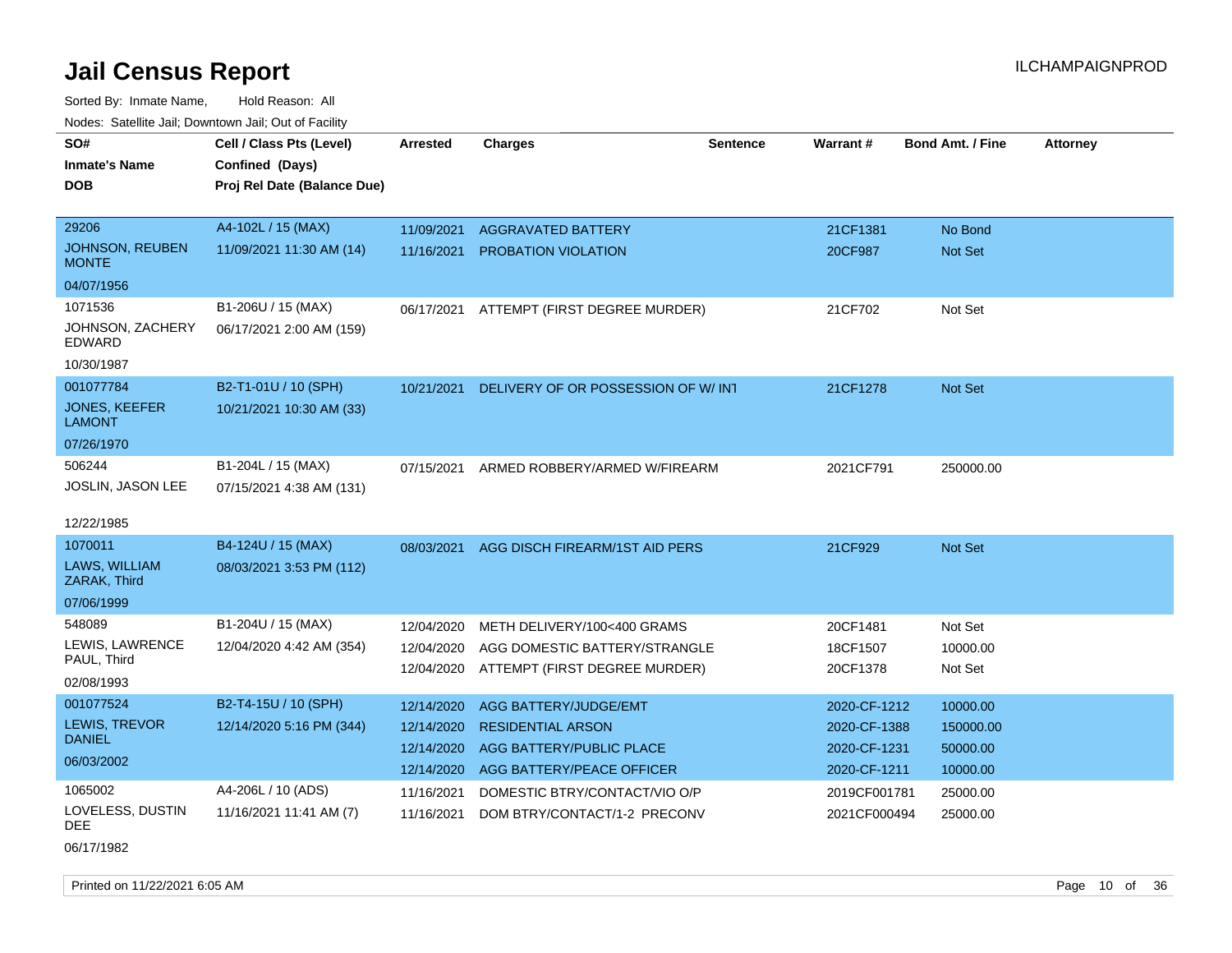| SO#                                | Cell / Class Pts (Level)    | Arrested   | <b>Charges</b>                            | <b>Sentence</b> | <b>Warrant#</b> | <b>Bond Amt. / Fine</b> | <b>Attorney</b> |
|------------------------------------|-----------------------------|------------|-------------------------------------------|-----------------|-----------------|-------------------------|-----------------|
| <b>Inmate's Name</b>               | Confined (Days)             |            |                                           |                 |                 |                         |                 |
| <b>DOB</b>                         | Proj Rel Date (Balance Due) |            |                                           |                 |                 |                         |                 |
|                                    |                             |            |                                           |                 |                 |                         |                 |
| 45113                              | <b>BOOKF-3 / 15 (MAX)</b>   | 11/20/2021 | <b>FELON POSS/USE WEAPON/FIREARM</b>      |                 | 2021CFAWOW      | No Bond                 |                 |
| MARTIN, JEREMIAH<br><b>FRANCIS</b> | 11/20/2021 1:18 AM (3)      | 11/20/2021 | <b>CRIMINAL TRESPASS TO LAND</b>          |                 | 2021CMAWOW      | Not Set                 |                 |
|                                    |                             | 11/20/2021 | DRIVING ON SUSPENDED LICENSE              |                 | 2021TRAWOW      | Not Set                 |                 |
| 01/18/1977                         |                             | 11/20/2021 | OPERATE UNINSURED MTR VEHICLE             |                 | 2021TRAWOW      | Not Set                 |                 |
| 1000869                            | B1-106L / 15 (MAX)          | 09/11/2021 | FELON POSS/USE WEAPON/FIREARM             |                 | 21CF1102        | Not Set                 |                 |
| MARTIN, MANNIX<br><b>TILMOND</b>   | 09/12/2021 12:40 AM (72)    |            |                                           |                 |                 |                         |                 |
| 07/19/1991                         |                             |            |                                           |                 |                 |                         |                 |
| 1066623                            | A4-105L / 5 (ADS)           | 11/17/2021 | MFG/DEL 15<100 GR COCA/ANALOG             |                 | 17CF1093        | 75000.00                |                 |
| MATA-OROZCO,<br><b>OLEGARIO</b>    | 11/17/2021 5:08 PM (6)      |            |                                           |                 |                 |                         |                 |
| 03/06/1995                         |                             |            |                                           |                 |                 |                         |                 |
| 48792                              | BOOKH-7                     | 11/19/2021 | CRIMINAL TRESPASS BUILDING                |                 | 21CFAWOW        | Not Set                 |                 |
| MCCLAIN, HURCHEL<br><b>JOSEPH</b>  | 11/20/2021 4:11 AM (3)      | 11/19/2021 | FELON POSS/USE WEAPON/FIREARM             |                 | 21CFAWOW        | Not Set                 |                 |
| 05/01/1979                         |                             |            |                                           |                 |                 |                         |                 |
| 001078599                          | BOOKF-2 / 10 (MED)          | 11/20/2021 | AGG BATTERY/PEACE OFFICER                 |                 | 2021CFAWOW      | Not Set                 |                 |
| MCCOY, VALENCIA C                  | 11/20/2021 10:46 PM (3)     | 11/21/2021 | <b>RESIST/OBSTRUCTING A PEACE OFFICEL</b> |                 |                 | Not Set                 |                 |
|                                    |                             |            |                                           |                 |                 |                         |                 |
| 12/26/1999                         |                             |            |                                           |                 |                 |                         |                 |
| 001077938                          | BOOKH-2 / 15 (ADS)          | 05/10/2021 | AGG KIDNAPING DISCH FIR/HARM              |                 | 21CF532         | Not Set                 |                 |
| MCGAHA,                            | 05/10/2021 7:02 PM (197)    | 05/11/2021 | <b>MURDER</b>                             |                 | 2021-CF-215     | No Bond                 |                 |
| CHRISTOPHER D                      |                             | 05/27/2021 | ESCAPE FROM DEPT OF CORRECTION            |                 | 21CF600         | Not Set                 |                 |
| 07/27/1991                         |                             |            |                                           |                 |                 |                         |                 |
| 001078575                          | B1-105U / 10 (MED)          | 11/09/2021 | <b>GUNRUNNING</b>                         |                 | 21CF1330        | 750000.00               |                 |
| <b>MCLAURIN, KEYON A</b>           | 11/09/2021 12:41 PM (14)    |            |                                           |                 |                 |                         |                 |
| 11/19/2002                         |                             |            |                                           |                 |                 |                         |                 |
| 1043071                            | A2-220L / 10 (MED)          | 11/08/2021 | CRIM DMG/GOVT PROP/<\$500                 |                 | 21CF1378        | Not Set                 |                 |
| MERRELL-<br>SUTHERLAND, ALICIA     | 11/08/2021 2:22 AM (15)     | 11/08/2021 | CRIM TRESPASS TO STATE LAND               |                 | 2021CM208       | 25000.00                |                 |
| 11/26/1972                         |                             |            |                                           |                 |                 |                         |                 |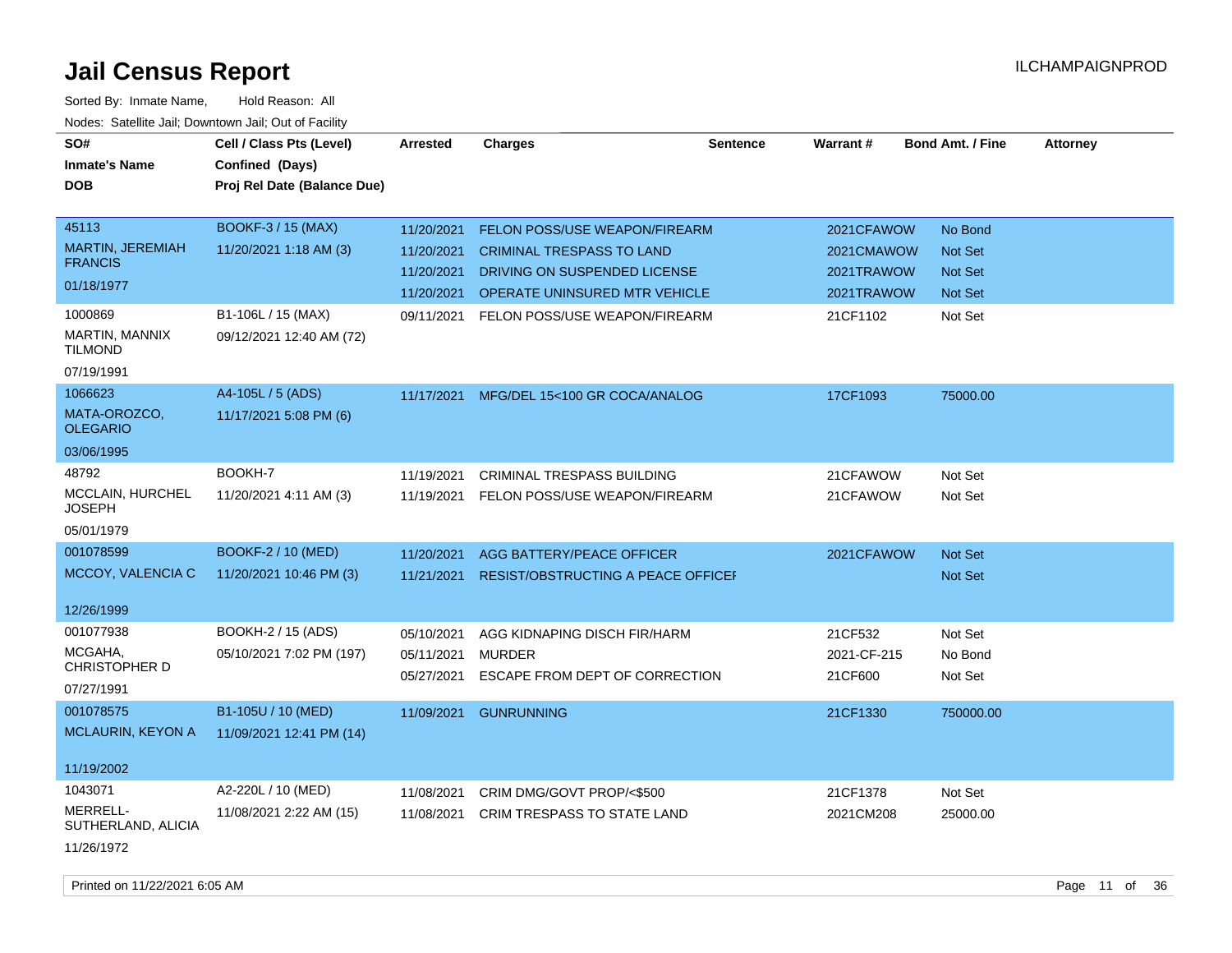| rouco. Calcillo Jali, Downtown Jali, Out of Facility |                                              |                 |                                |                 |              |                         |                 |
|------------------------------------------------------|----------------------------------------------|-----------------|--------------------------------|-----------------|--------------|-------------------------|-----------------|
| SO#                                                  | Cell / Class Pts (Level)                     | <b>Arrested</b> | <b>Charges</b>                 | <b>Sentence</b> | Warrant#     | <b>Bond Amt. / Fine</b> | <b>Attorney</b> |
| <b>Inmate's Name</b>                                 | Confined (Days)                              |                 |                                |                 |              |                         |                 |
| <b>DOB</b>                                           | Proj Rel Date (Balance Due)                  |                 |                                |                 |              |                         |                 |
|                                                      |                                              |                 |                                |                 |              |                         |                 |
| 001077902                                            | BOOKH-1                                      | 11/21/2021      | CRIM DAMAGE TO PROPERTY <\$500 |                 | 2021 CM AWOW | <b>Not Set</b>          |                 |
| MOFFETT, CAROLYN<br><b>REENE</b>                     | 11/21/2021 10:31 AM (2)                      | 11/21/2021      | CRIM DMG TO PROP \$500-10K     |                 | 2021 CF AWOW | <b>Not Set</b>          |                 |
| 10/23/1988                                           |                                              |                 |                                |                 |              |                         |                 |
| 1076384                                              | A2-120L / 5 (ADS)                            | 10/28/2021      | RETAIL THEFT/DISP MERCH/<\$300 |                 | 21CM149      | 12500.00                |                 |
|                                                      | MURPHY, AZIA CIMONE 10/29/2021 12:49 AM (25) |                 |                                |                 |              |                         |                 |
| 09/23/1995                                           |                                              |                 |                                |                 |              |                         |                 |
| 001078517                                            | B2-T1-02L / 15 (SPH)                         | 10/19/2021      | ATTEMPT (FIRST DEGREE MURDER)  |                 | 21CF1267     | Not Set                 |                 |
| <b>NELSON, RORY</b><br><b>DEMOND</b>                 | 10/19/2021 3:55 AM (35)                      |                 |                                |                 |              |                         |                 |
| 08/14/1984                                           |                                              |                 |                                |                 |              |                         |                 |
| 1064809                                              | B4-127U / 10 (MED)                           | 11/03/2021      | CRIMINAL TRESPASS TO LAND      |                 | 21CF1318     | 50000.00                |                 |
| PARKER, ALVIN<br>JARELL                              | 11/03/2021 2:39 PM (20)                      | 11/08/2021      | FELON POSS/USE FIREARM PRIOR   |                 | 21CF635      | 25000.00                |                 |
| 08/24/1982                                           |                                              |                 |                                |                 |              |                         |                 |
| 001078558                                            | B4-226U / 10 (MED)                           | 11/03/2021      | UNLAWFUL USE OF A WEAPON       |                 | 21CF1352     | Not Set                 |                 |
| PARRISH, DOMINIC<br><b>WALTER</b>                    | 11/03/2021 1:25 PM (20)                      |                 |                                |                 |              |                         |                 |
| 08/23/2001                                           |                                              |                 |                                |                 |              |                         |                 |
| 37219                                                | BOOKH-7 / 15 (MAX)                           | 11/20/2021      | AGG DOMESTIC BATTERY/STRANGLE  |                 | 2021CFAWOW   | Not Set                 |                 |
| PEACOCK, BRIAN<br>SCOTT                              | 11/20/2021 10:37 PM (3)                      |                 |                                |                 |              |                         |                 |
| 12/05/1972                                           |                                              |                 |                                |                 |              |                         |                 |
| 999352                                               | B3-W5-20L / 10 (MED)                         | 09/09/2021      | <b>VIOLATE OP/OTHER PRIOR</b>  |                 | 21CF1092     | Not Set                 |                 |
| PIRLOT, JUSTIN LEE                                   | 09/09/2021 11:28 AM (75)                     | 10/23/2021      | FALSE REPORT OF OFFENSE        |                 | 2019CF836    | 5000.00                 |                 |
| 11/08/1982                                           |                                              |                 |                                |                 |              |                         |                 |
| 1069524                                              | B4-221L / 15 (MAX)                           | 08/08/2021      | MFG/DEL CANNABIS/30-500 GRAMS  |                 | 21CF953      | Not Set                 |                 |
| RAY DAVIS, KAMARI<br><b>DAYVON</b>                   | 08/09/2021 2:44 AM (106)                     |                 |                                |                 |              |                         |                 |
| 03/30/2000                                           |                                              |                 |                                |                 |              |                         |                 |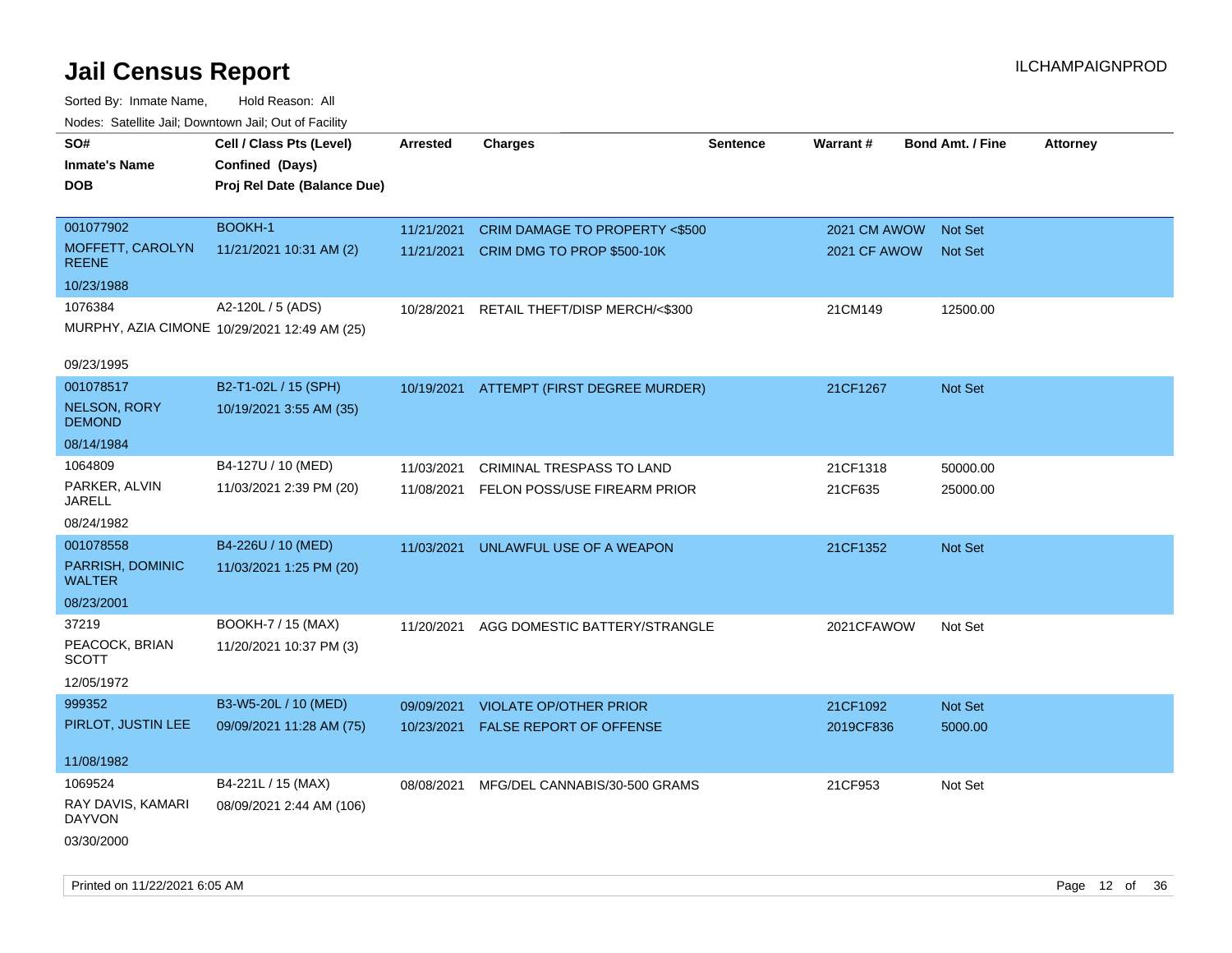Sorted By: Inmate Name, Hold Reason: All Nodes: Satellite Jail; Downtown Jail; Out of Facility

| SO#                                 | Cell / Class Pts (Level)                     | Arrested   | <b>Charges</b>                          | <b>Sentence</b> | Warrant#     | <b>Bond Amt. / Fine</b> | <b>Attorney</b> |
|-------------------------------------|----------------------------------------------|------------|-----------------------------------------|-----------------|--------------|-------------------------|-----------------|
| <b>Inmate's Name</b>                | Confined (Days)                              |            |                                         |                 |              |                         |                 |
| <b>DOB</b>                          | Proj Rel Date (Balance Due)                  |            |                                         |                 |              |                         |                 |
|                                     |                                              |            |                                         |                 |              |                         |                 |
| 001078602                           | <b>BOOKH-7 / 10 (MED)</b>                    | 11/21/2021 | AGGRAVATED DOMESTIC BATTERY             |                 | 2021 CF AWOW | <b>Not Set</b>          |                 |
| RICHARDSON,<br><b>JOHNNY LINDAL</b> | 11/21/2021 10:00 AM (2)                      | 11/21/2021 | <b>FELON POSS/USE FIREARM PRIOR</b>     |                 | 2021 CF AWOW | <b>Not Set</b>          |                 |
| 06/27/2000                          |                                              |            |                                         |                 |              |                         |                 |
| 001078588                           | A4-206U / 5 (ADS)                            | 11/16/2021 | DRVG UNDER INFLU OF ALCOHOL             |                 | 21DT316      | 240.00                  |                 |
| ROBINSON, RONALD<br>JACK            | 11/16/2021 6:20 PM (7)                       |            |                                         |                 |              |                         |                 |
| 08/29/1976                          |                                              |            |                                         |                 |              |                         |                 |
| 979485                              | B2-T4-16L / 15 (ADS)                         | 03/12/2021 | <b>PRED CRIM SEX ASLT/VICTIM &lt;13</b> |                 | 21CF282      | Not Set                 |                 |
| RODRIGUEZ, JOSHUA<br><b>ANTHONY</b> | 03/12/2021 1:57 PM (256)                     |            |                                         |                 |              |                         |                 |
| 04/06/1990                          |                                              |            |                                         |                 |              |                         |                 |
| 1068592                             | A3-115L / 15 (MAX)                           | 11/12/2021 | <b>BURGLARY</b>                         |                 | 21CF1393     | Not Set                 |                 |
| ROSS, TEVONTAE<br><b>TERRANCE</b>   | 11/12/2021 8:41 AM (11)                      |            |                                         |                 |              |                         |                 |
| 12/15/1998                          |                                              |            |                                         |                 |              |                         |                 |
| 1071161                             | B4-124L / 15 (MAX)                           | 08/18/2021 | DELIVERY OF OR POSSESSION OF W/INT      |                 | 21CF1008     | No Bond                 |                 |
| SANDERS, MARKELL<br><b>LAMAR</b>    | 08/18/2021 6:18 PM (97)                      | 08/19/2021 | PAROLE REVOCATION                       |                 | CH2105176    | No Bond                 |                 |
| 02/02/2000                          |                                              |            |                                         |                 |              |                         |                 |
| 1047469                             | B3-W5-18L / 10 (MED)                         | 07/03/2021 | CRIMINAL SEX ASSAULT/CONSENT            |                 | 21CF773      | Not Set                 |                 |
| ALLEN                               | SCHINDLER, RICHARD 07/03/2021 10:25 PM (143) |            |                                         |                 |              |                         |                 |
| 10/16/1979                          |                                              |            |                                         |                 |              |                         |                 |
| 001078603                           | BOOKH-5                                      | 11/21/2021 | DRVG UNDER INFLU OF ALCOHOL             |                 | 2021DTAWOW   | 3000.00                 |                 |
| SEVERT, MARISSA<br><b>DANYEL</b>    | 11/21/2021 5:56 PM (2)                       |            |                                         |                 |              |                         |                 |
| 08/15/1995                          |                                              |            |                                         |                 |              |                         |                 |
| 001078441                           | BOOKF-1 / 15 (ADS)                           |            | 10/01/2021 ARMED HABITUAL CRIMINAL      |                 | 21CF1182     | Not Set                 |                 |
| SINGLETON, CORRIE<br>DERRELL        | 10/01/2021 12:36 PM (53)                     |            |                                         |                 |              |                         |                 |
| 05/07/1983                          |                                              |            |                                         |                 |              |                         |                 |

Printed on 11/22/2021 6:05 AM **Page 13** of 36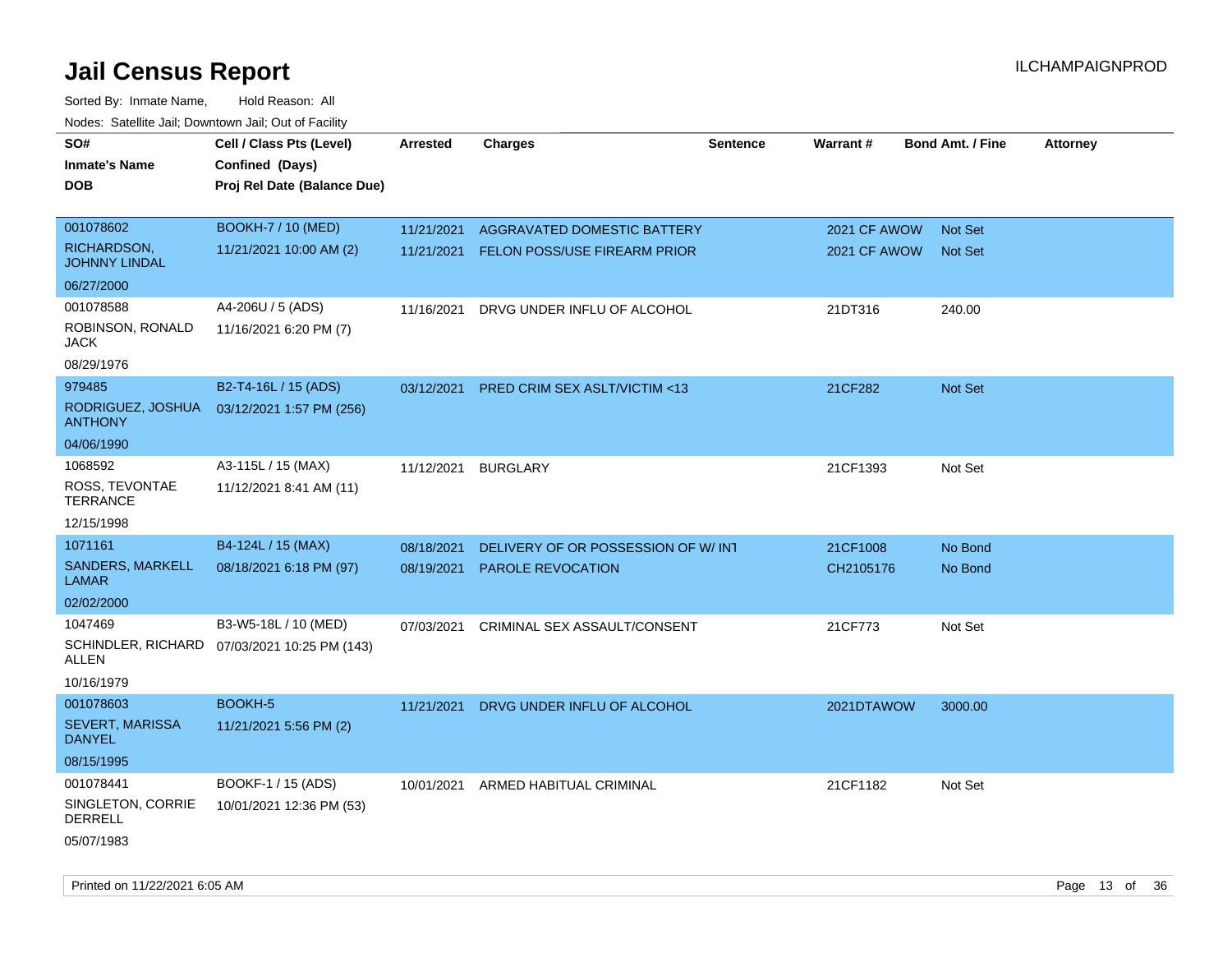| roaco. Odichile Jan, Downtown Jan, Out of Facility                       |                                                                            |                          |                                                           |                 |                          |                         |                 |
|--------------------------------------------------------------------------|----------------------------------------------------------------------------|--------------------------|-----------------------------------------------------------|-----------------|--------------------------|-------------------------|-----------------|
| SO#<br><b>Inmate's Name</b><br><b>DOB</b>                                | Cell / Class Pts (Level)<br>Confined (Days)<br>Proj Rel Date (Balance Due) | <b>Arrested</b>          | <b>Charges</b>                                            | <b>Sentence</b> | Warrant#                 | <b>Bond Amt. / Fine</b> | <b>Attorney</b> |
| 001078347<br><b>SMITH, CRYSTAL</b><br><b>MARGARET</b>                    | A1-125L / 5 (MIN)<br>09/04/2021 3:34 PM (80)                               | 09/04/2021               | CHILD ABDUCTN/CONCEAL/DETAIN                              |                 | 21CF942                  | 500000.00               |                 |
| 10/15/1992<br>001078115<br>SMITH, JAMES<br>NASHAUN, Junior<br>09/18/2000 | B4-224U / 15 (MAX)<br>07/01/2021 2:44 PM (145)                             | 07/01/2021<br>07/30/2021 | ARMED VIOLENCE/CATEGORY I<br>DRIVING ON SUSPENDED LICENSE |                 | 21CF772<br>21TR5804      | Not Set<br>1500.00      |                 |
| 1010270<br>SMITH, KYLE<br><b>DOUGLAS</b><br>10/07/1991                   | A4-107L / 10 (ADS)<br>11/18/2021 11:19 AM (5)                              | 11/18/2021<br>11/18/2021 | PAROLE REVOCATION<br><b>CIVIL FTA WARRANT</b>             |                 | CH2106808<br>2020F000095 | No Bond<br>2500.00      |                 |
| 001077269<br>SPURLIN, DAVID ELLIS 10/13/2021 7:36 AM (41)<br>03/25/1987  | B3-W1-03U / 5 (MIN)                                                        | 10/13/2021               | RECEIVE/POSS/SELL STOLEN VEH                              |                 | 2020CF1122               | 15000.00                |                 |
| 001078605<br>ST CLAIR, PATRICK<br><b>JAMES</b><br>08/08/1976             | BOOKH-3<br>11/22/2021 12:11 AM (1)                                         | 11/21/2021               | DRIVING ON SUSPENDED LICENSE                              |                 | 2021TR59                 | 10000.00                |                 |
| 960772<br>STARK, FARON<br><b>MICHAEL</b><br>05/12/1988                   | A4-101L / 5 (ADS)<br>11/11/2021 10:28 PM (12)                              | 11/11/2021               | POSSESSION OF METH< 5 GRAMS                               |                 | 2020CF362                | 100000.00               |                 |
| 1057312<br><b>STARKS, RAMEON</b><br><b>TAHZIER</b><br>12/18/1996         | A3-216U / 10 (MED)<br>11/10/2021 9:51 PM (13)                              | 11/10/2021               | <b>HOME INVASION/FIREARM</b>                              |                 | 21CF1388                 | <b>Not Set</b>          |                 |
| 38305<br>STOVER, JOSH<br>ANDREW<br>08/18/1973                            | B2-T2-06L / 10 (SPH)<br>03/18/2020 10:24 AM (615)                          | 03/18/2020               | <b>CRIMINAL SEXUAL ABUSE</b>                              |                 | 20CF-343                 | 500000.00               |                 |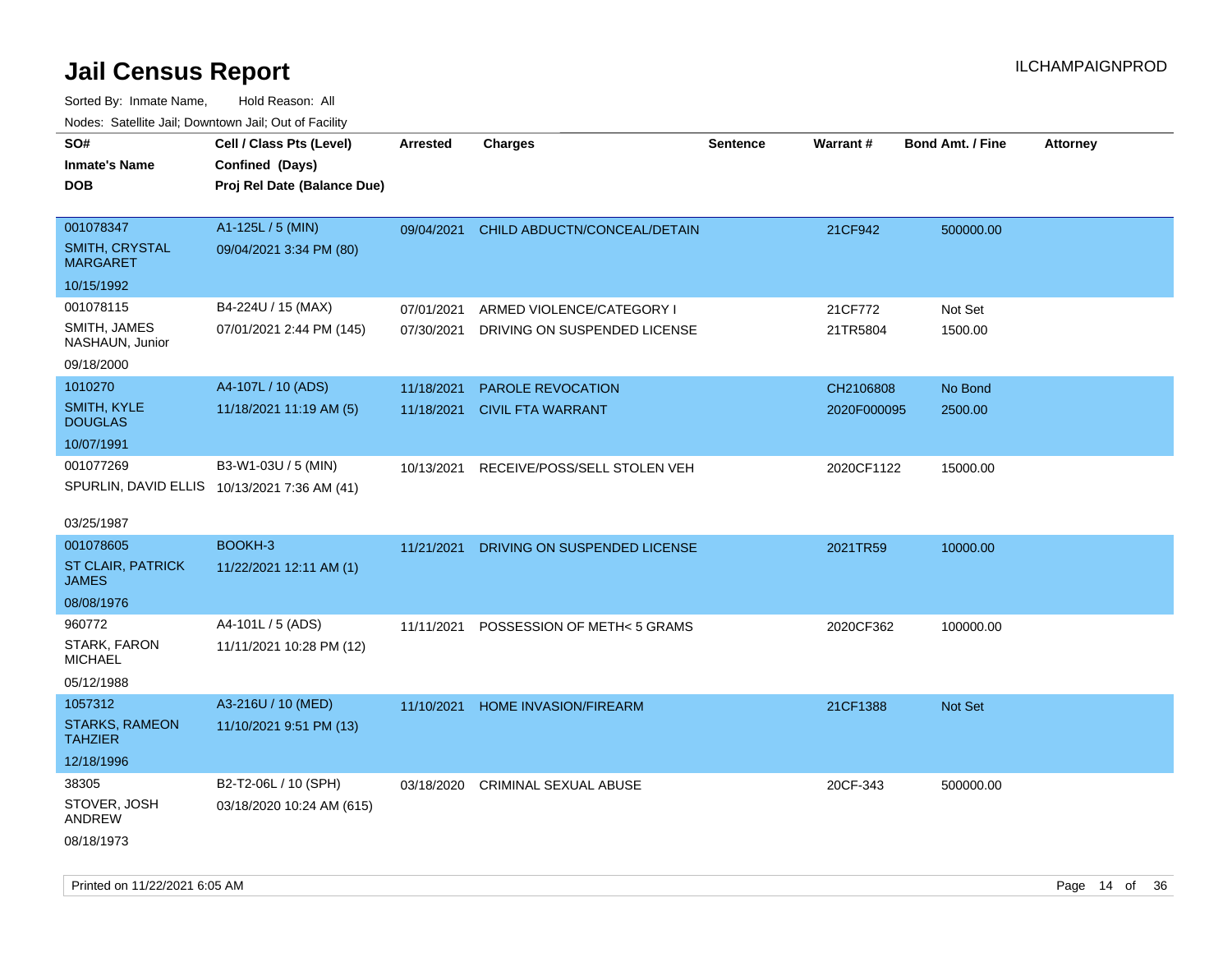Sorted By: Inmate Name, Hold Reason: All Nodes: Satellite Jail; Downtown Jail; Out of Facility

| SO#<br><b>Inmate's Name</b><br><b>DOB</b> | Cell / Class Pts (Level)<br>Confined (Days)<br>Proj Rel Date (Balance Due) | <b>Arrested</b> | <b>Charges</b>                      | <b>Sentence</b> | Warrant #  | <b>Bond Amt. / Fine</b> | <b>Attorney</b> |
|-------------------------------------------|----------------------------------------------------------------------------|-----------------|-------------------------------------|-----------------|------------|-------------------------|-----------------|
| 001078436                                 | B2-T1-04L / 10 (SPH)                                                       | 09/30/2021      | <b>CRIMINAL SEX ASSAULT/CONSENT</b> |                 | 20CF255    | 150000.00               |                 |
| STRONG, CORTEZ                            | 09/30/2021 2:47 PM (54)                                                    |                 |                                     |                 |            |                         |                 |
| 04/13/1996                                |                                                                            |                 |                                     |                 |            |                         |                 |
| 1066794                                   | B3-W2-07U / 5 (MIN)                                                        | 09/07/2021      | VIOLATE OP/OTHER PRIOR              |                 | 21CF1061   | Not Set                 |                 |
| TAYLOR, STANLEY<br><b>JAMES</b>           | 09/07/2021 7:01 AM (77)                                                    |                 |                                     |                 |            |                         |                 |
| 01/05/1994                                |                                                                            |                 |                                     |                 |            |                         |                 |
| 001078471                                 | B4-227L / 10 (MED)                                                         | 10/11/2021      | AGG UUW/VEHICLE/<21                 |                 | 21CF1210   | 100.00                  |                 |
| THATCH, OMARION<br><b>DIAMONTE</b>        | 10/11/2021 1:26 AM (43)                                                    |                 |                                     |                 |            |                         |                 |
| 09/05/2003                                |                                                                            |                 |                                     |                 |            |                         |                 |
| 21252                                     | B4-121U / 15 (MAX)                                                         | 10/18/2021      | MFG/DEL 1<15 GR COCAINE/ANLG        |                 | 2021CF172  | 25000.00                |                 |
| THOMAS, ELIJAH                            | 10/18/2021 12:35 AM (36)                                                   |                 |                                     |                 |            |                         |                 |
| 07/31/1962                                |                                                                            |                 |                                     |                 |            |                         |                 |
| 32058                                     | B4-123U / 15 (MAX)                                                         | 06/14/2021      | <b>AGG DISCH FIREARM</b>            |                 | 21CF690    | Not Set                 |                 |
| THOMPSON, STEVEN<br><b>ONEAL</b>          | 06/14/2021 6:44 AM (162)                                                   |                 |                                     |                 |            |                         |                 |
| 03/14/1969                                |                                                                            |                 |                                     |                 |            |                         |                 |
| 001077400                                 | A3-114L                                                                    | 11/19/2021      | AGG DUI/NO VALID INS                |                 | 20DT325    | Not Set                 |                 |
| TOWERY, NELSON<br>ALLEN, Junior           | 11/19/2021 2:30 PM (4)                                                     |                 |                                     |                 |            |                         |                 |
| 10/09/1975                                | 11/22/2021 (0.00)                                                          |                 |                                     |                 |            |                         |                 |
| 32910                                     | B3-W4-14L / 10 (MED)                                                       | 10/04/2021      | DOM BTRY/HARM/1-2 PRECONV           |                 | 21CF1189   | Not Set                 |                 |
| TULL, CHRISTOPHER<br><b>MICHAEL</b>       | 10/04/2021 10:53 PM (50)                                                   |                 |                                     |                 |            |                         |                 |
| 04/02/1971                                |                                                                            |                 |                                     |                 |            |                         |                 |
| 001078326                                 | BOOKH-3                                                                    | 11/22/2021      | DOMESTIC BATTERY/OTHER PRIOR        |                 | 2021CFAWOW | Not Set                 |                 |
| UFEN, SEAN THOMAS                         | 11/22/2021 2:23 AM (1)                                                     | 11/22/2021      | CRIM DAMAGE TO PROPERTY <\$500      |                 | 2021CMAWOW | Not Set                 |                 |

09/13/1985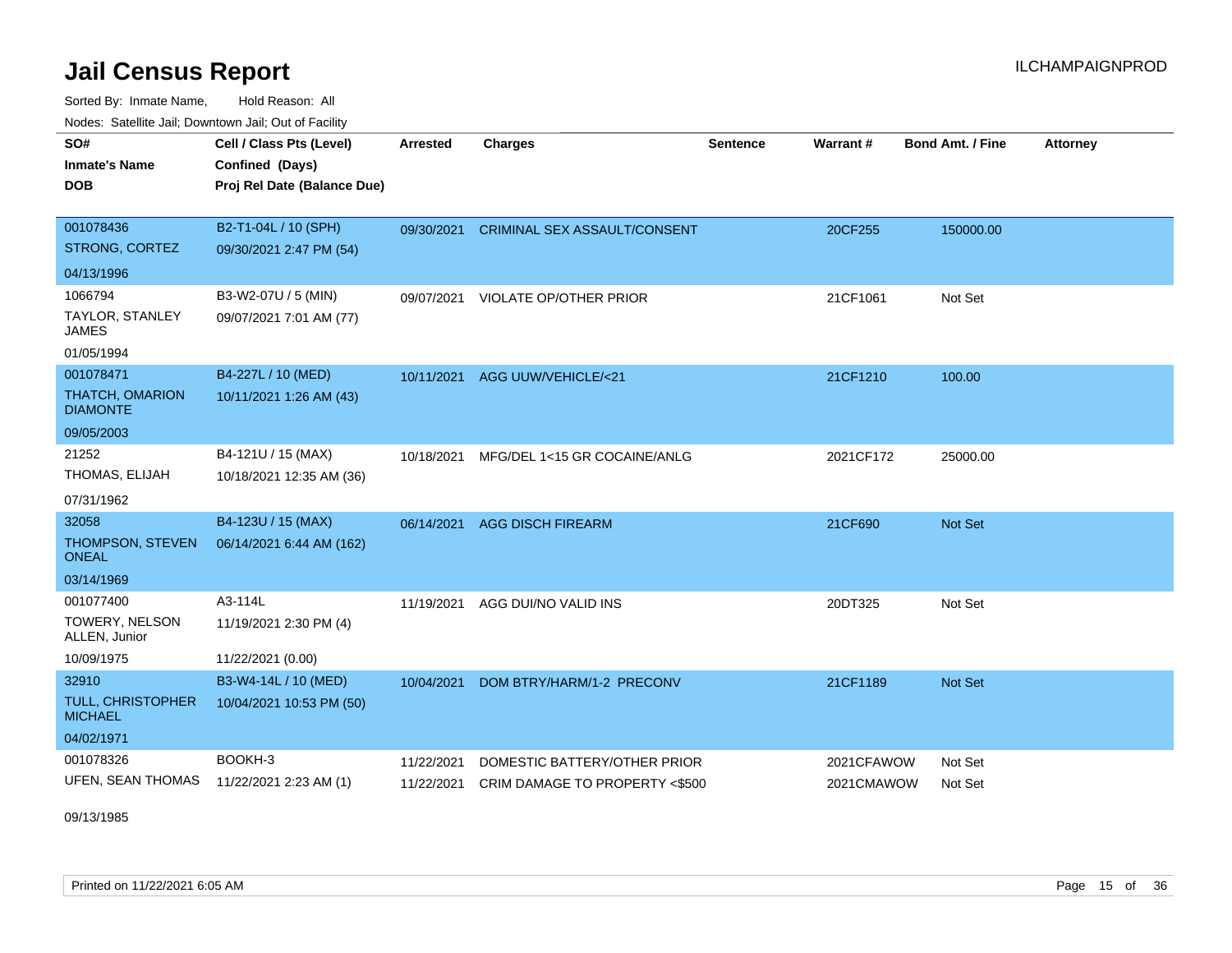| Nodes. Salenne Jan, Downlown Jan, Out of Facility |                             |                 |                                      |                 |             |                         |                 |
|---------------------------------------------------|-----------------------------|-----------------|--------------------------------------|-----------------|-------------|-------------------------|-----------------|
| SO#                                               | Cell / Class Pts (Level)    | <b>Arrested</b> | <b>Charges</b>                       | <b>Sentence</b> | Warrant#    | <b>Bond Amt. / Fine</b> | <b>Attorney</b> |
| <b>Inmate's Name</b>                              | Confined (Days)             |                 |                                      |                 |             |                         |                 |
| <b>DOB</b>                                        | Proj Rel Date (Balance Due) |                 |                                      |                 |             |                         |                 |
|                                                   |                             |                 |                                      |                 |             |                         |                 |
| 001078529                                         | A2-122L / 10 (ADS)          | 10/23/2021      | ARMED ROBBERY/NO FIREARM             |                 | 21CF1286    | Not Set                 |                 |
| VANHOOK, ALEXIS<br><b>ANNE</b>                    | 10/23/2021 5:50 PM (31)     |                 |                                      |                 |             |                         |                 |
| 10/25/1998                                        |                             |                 |                                      |                 |             |                         |                 |
| 1070737                                           | A1-226L / 15 (MAX)          | 10/14/2021      | AGG KIDNAPG/<13/INTEL DISABL         |                 | 2020CF418   | 250000.00               |                 |
| <b>WASHINGTON</b><br><b>JASTINA VIRGINIA</b>      | 10/14/2021 12:02 PM (40)    |                 |                                      |                 |             |                         |                 |
| 04/11/2000                                        |                             |                 |                                      |                 |             |                         |                 |
| 977140                                            | B1-203L / 10 (MED)          | 10/24/2021      | <b>ARMED HABITUAL CRIMINAL</b>       |                 | 21CF1289    | <b>Not Set</b>          |                 |
| <b>WEBSTER, DERRIAL</b><br><b>DEVON</b>           | 10/24/2021 2:46 AM (30)     |                 |                                      |                 |             |                         |                 |
| 01/14/1990                                        |                             |                 |                                      |                 |             |                         |                 |
| 001078096                                         | A1-227L / 5 (MIN)           | 10/30/2021      | DOM BTRY/BOD HARM/3 PRECONV          |                 | 21CM264     | 1000.00                 |                 |
| WELLS, HAYLEY<br><b>CHRISTINE</b>                 | 10/30/2021 5:03 AM (24)     | 10/30/2021      | AGGRAVATED DOMESTIC BATTERY          |                 | 21CF1319    | Not Set                 |                 |
| 08/19/1995                                        |                             |                 |                                      |                 |             |                         |                 |
| 001078328                                         | B1-207U / 15 (MAX)          | 08/30/2021      | <b>FELON POSS/USE WEAPON/FIREARM</b> |                 | 21CF1045    | <b>Not Set</b>          |                 |
| <b>WHITE, JUSTIN</b><br><b>STEVEN</b>             | 08/30/2021 10:48 AM (85)    |                 |                                      |                 |             |                         |                 |
| 10/25/1995                                        |                             |                 |                                      |                 |             |                         |                 |
| 503631                                            | A3-112L / 10 (MED)          | 11/10/2021      | PAROLE REVOCATION                    |                 | CH2100061   | No Bond                 |                 |
| WILLIAMS, DOUGLAS<br>LAMAR                        | 11/10/2021 1:11 PM (13)     | 11/10/2021      | AGG BATTERY/USE DEADLY WEAPON        |                 | 20CF1340    | 25000.00                |                 |
| 03/01/1991                                        |                             |                 |                                      |                 |             |                         |                 |
| 638552                                            | B2-DR / 5 (SPH)             | 10/07/2021      | CHILD PORNOGRAPHY/PHOTOGRAPH         |                 | 2021CF1207  | No Bond                 |                 |
| <b>WILLIAMS, MICHAEL</b><br><b>JAMES</b>          | 10/07/2021 12:20 PM (47)    |                 |                                      |                 |             |                         |                 |
| 03/29/1964                                        |                             |                 |                                      |                 |             |                         |                 |
| 1066370                                           | B1-101L / 15 (MAX)          | 07/28/2021      | ARMED VIOLENCE/CATEGORY III          |                 | 2021 CF 882 | Not Set                 |                 |
| WILLIAMS, REONTE<br>REMIR                         | 07/28/2021 5:40 AM (118)    |                 |                                      |                 |             |                         |                 |
| 05/14/1999                                        |                             |                 |                                      |                 |             |                         |                 |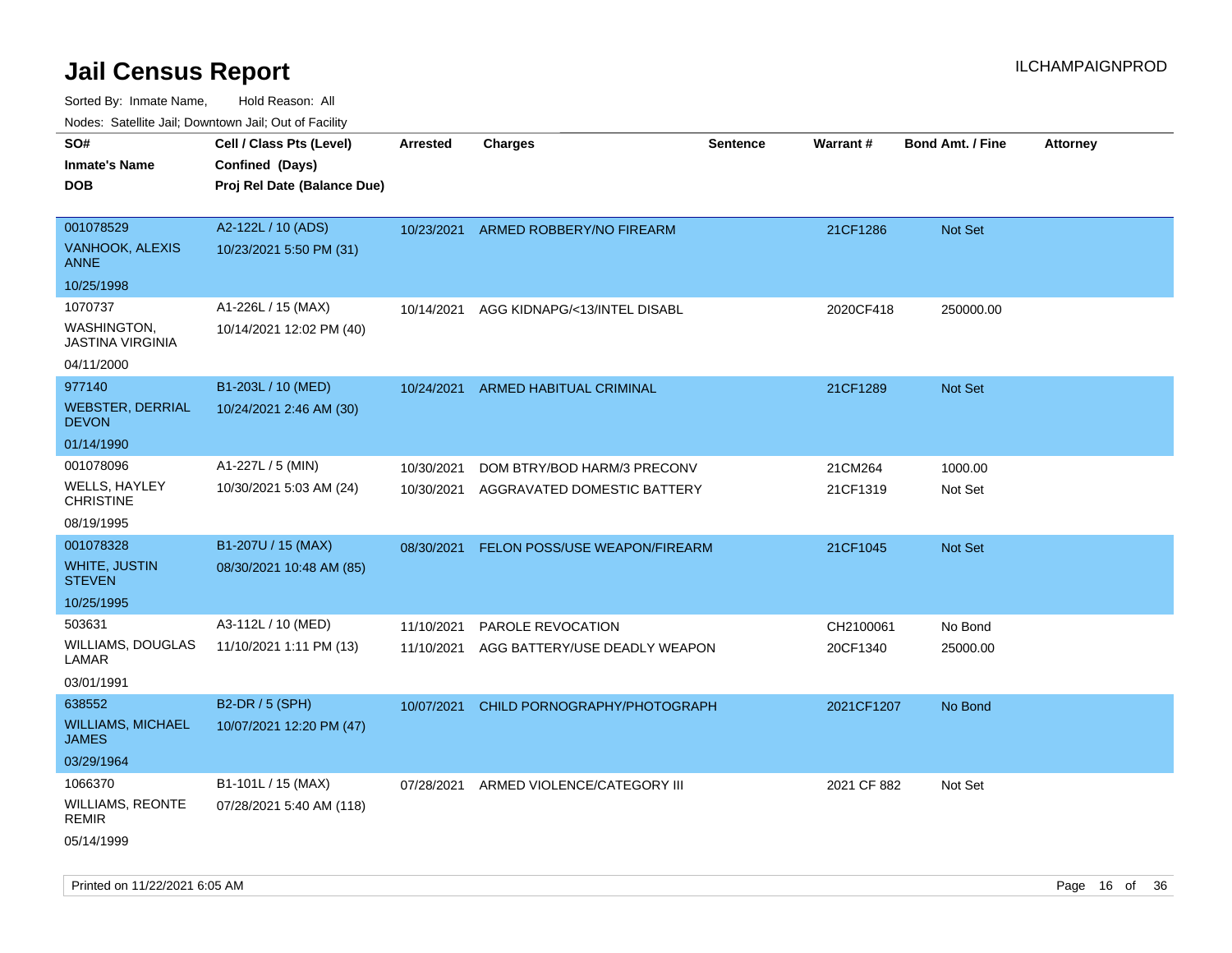| SO#                                        | Cell / Class Pts (Level)    | Arrested          | Charges                        | <b>Sentence</b> | Warrant# | <b>Bond Amt. / Fine</b> | <b>Attorney</b> |
|--------------------------------------------|-----------------------------|-------------------|--------------------------------|-----------------|----------|-------------------------|-----------------|
| <b>Inmate's Name</b>                       | Confined (Days)             |                   |                                |                 |          |                         |                 |
| <b>DOB</b>                                 | Proj Rel Date (Balance Due) |                   |                                |                 |          |                         |                 |
|                                            |                             |                   |                                |                 |          |                         |                 |
| 001078494                                  | B1-104L / 15 (MAX)          | 10/15/2021        | AGG UNLAWFUL USE OF WEAPON/VEH |                 | 21CF1254 | No Bond                 |                 |
| <b>WILLIAMS, TAVARAZ</b><br><b>LASHAWN</b> | 10/15/2021 12:17 PM (39)    |                   |                                |                 |          |                         |                 |
| 04/19/1990                                 |                             |                   |                                |                 |          |                         |                 |
| 996311                                     | B1-106U / 5 (MIN)           | 10/29/2021        | DOMESTIC BATTERY/OTHER PRIOR   |                 | 21CF1326 | No Bond                 |                 |
| WILLIAMS,<br>TRAYSHAUN DEVONTA             | 10/29/2021 10:51 PM (25)    |                   |                                |                 |          |                         |                 |
| 02/18/1992                                 |                             |                   |                                |                 |          |                         |                 |
| 001078539                                  | B4-221U / 15 (MAX)          | 10/27/2021        | AGG DISCHARGE FIREARM          |                 | 21CF1296 | 750000.00               |                 |
| <b>WRIGHT, AMARION</b><br><b>MALIK</b>     | 10/27/2021 7:31 AM (27)     |                   |                                |                 |          |                         |                 |
| 10/31/2002                                 |                             |                   |                                |                 |          |                         |                 |
| <b>Total Satellite Jail: 127</b>           |                             | <b>Males: 106</b> | Females: 21<br>Unknown: 0      |                 |          |                         |                 |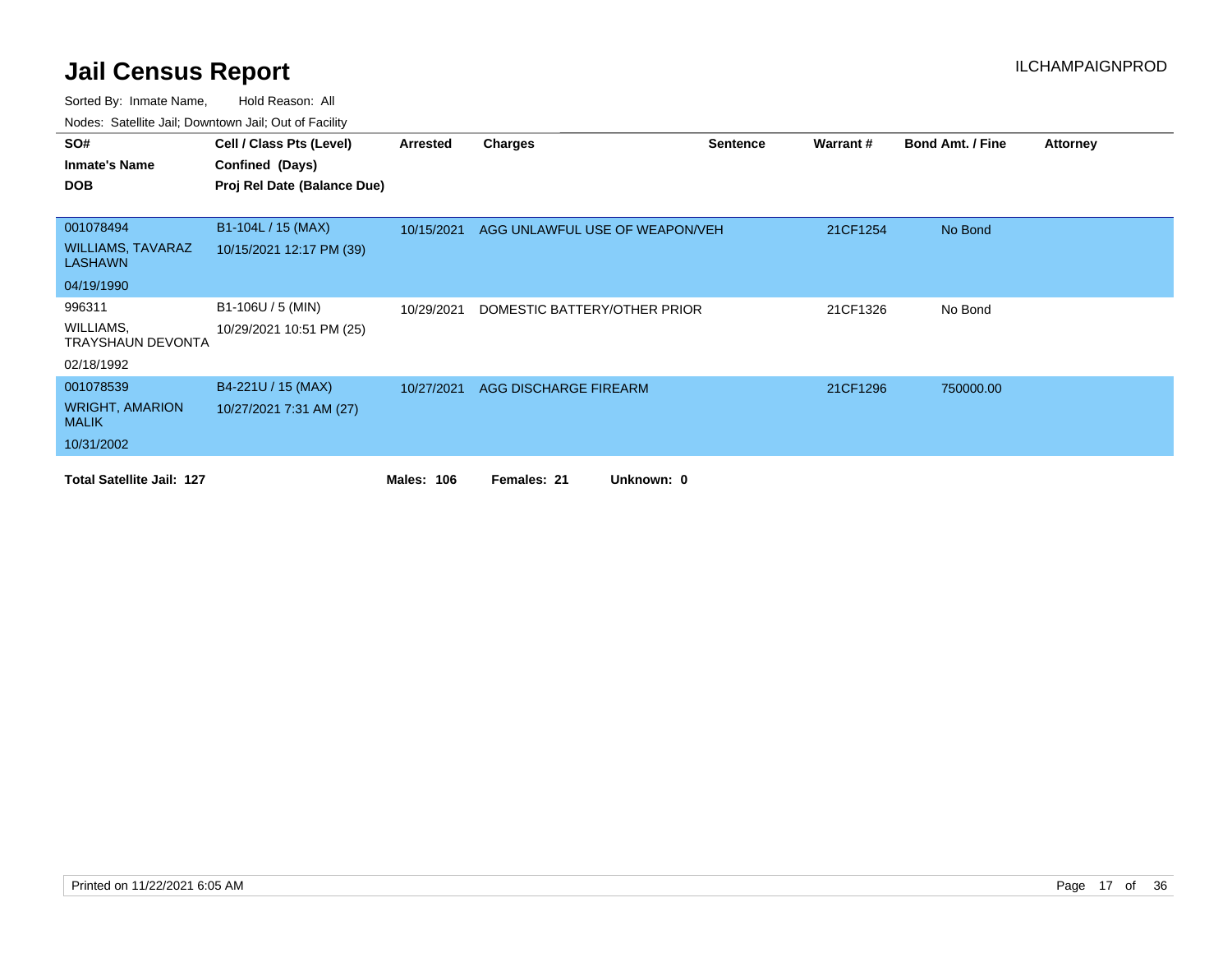| <b>Downtown Jail</b>                   |                             |                 |                                           |                 |            |                         |                 |
|----------------------------------------|-----------------------------|-----------------|-------------------------------------------|-----------------|------------|-------------------------|-----------------|
| SO#                                    | Cell / Class Pts (Level)    | <b>Arrested</b> | <b>Charges</b>                            | <b>Sentence</b> | Warrant#   | <b>Bond Amt. / Fine</b> | <b>Attorney</b> |
| <b>Inmate's Name</b>                   | Confined (Days)             |                 |                                           |                 |            |                         |                 |
| DOB                                    | Proj Rel Date (Balance Due) |                 |                                           |                 |            |                         |                 |
|                                        |                             |                 |                                           |                 |            |                         |                 |
| 1073165                                | G4L / 5 (MIN)               | 04/30/2021      | UNLWFL POSS/DRIVER/VEH/STOLEN             |                 | 21CF486    | Not Set                 |                 |
| <b>ACKERMAN, CODY</b>                  | 04/30/2021 4:48 PM (207)    | 04/30/2021      | FORGERY/ISSUE/DELIVER DOCUMENT            |                 | 19CF143    | 75000.00                |                 |
| <b>JAMES</b>                           |                             | 04/30/2021      | <b>BURGLARY</b>                           |                 | 21CF516    | <b>Not Set</b>          |                 |
| 02/01/1989                             |                             | 05/03/2021      | FORGERY/ISSUE/DELIVER DOCUMENT            |                 | 2018CF689  | 2500.00 / 75.00         |                 |
| 517915                                 | G8U / 5 (MIN)               | 08/03/2021      | <b>BURGLARY</b>                           |                 | 21CF289    | 20000.00                |                 |
| <b>BOXLEY, CHARLES</b>                 | 08/03/2021 2:18 PM (112)    | 08/03/2021      | <b>BURGLARY</b>                           |                 | 21CF679    | 20000.00                |                 |
| <b>OMAR</b>                            |                             | 08/03/2021      | FORGERY/ISSUE/DELIVER DOCUMENT            |                 |            | No Bond                 |                 |
| 01/10/1985                             |                             |                 |                                           |                 |            |                         |                 |
| 995432                                 | E1L / 10 (ADS)              | 10/22/2021      | POSSESS DRUG PARAPHERNALIA                |                 | 20CM650    | 10000.00                |                 |
| <b>BROWN, JAVON</b><br><b>SHANTEZ</b>  | 10/22/2021 2:36 AM (32)     | 10/22/2021      | <b>RESIST/OBSTRUCTING A PEACE OFFICEF</b> |                 | 21CM489    | <b>Not Set</b>          |                 |
| 10/14/1991                             |                             |                 |                                           |                 |            |                         |                 |
| 1075941                                | G2L / 5 (MIN)               | 10/08/2021      | HARASS WITNESS/FAMILY MBR/REP             |                 | 2021CF1188 | 500000.00               |                 |
| <b>BROWN, LIONEL</b><br><b>TERRELL</b> | 10/08/2021 5:16 PM (46)     |                 |                                           |                 |            |                         |                 |
| 10/19/1981                             |                             |                 |                                           |                 |            |                         |                 |
| 61904                                  | D <sub>4</sub> / 15 (ADS)   | 10/23/2021      | <b>ROBBERY</b>                            |                 | 21CF1287   | <b>Not Set</b>          |                 |
| <b>BURNETT, TIMOTHY</b><br><b>LYNN</b> | 10/23/2021 5:43 PM (31)     |                 |                                           |                 |            |                         |                 |
| 09/09/1983                             |                             |                 |                                           |                 |            |                         |                 |
| 1075361                                | J6L / 5 (ADS)               | 04/16/2021      | <b>BURGLARY</b>                           |                 | 21CF414    | Not Set                 |                 |
| COWART, TORREY<br>BENJAMEN, Junior     | 04/16/2021 9:17 PM (221)    |                 |                                           |                 |            |                         |                 |
| 11/22/1987                             |                             |                 |                                           |                 |            |                         |                 |
| 34111                                  | G6L / 5 (MIN)               | 10/29/2021      | OBSTRUCT JUST/DESTROY EVIDENCE            |                 | 2018CF1243 | 50000.00                |                 |
| CROSSLAND, KEVIN<br><b>SHAWN</b>       | 10/29/2021 10:15 PM (25)    |                 |                                           |                 |            |                         |                 |
| 10/02/1967                             |                             |                 |                                           |                 |            |                         |                 |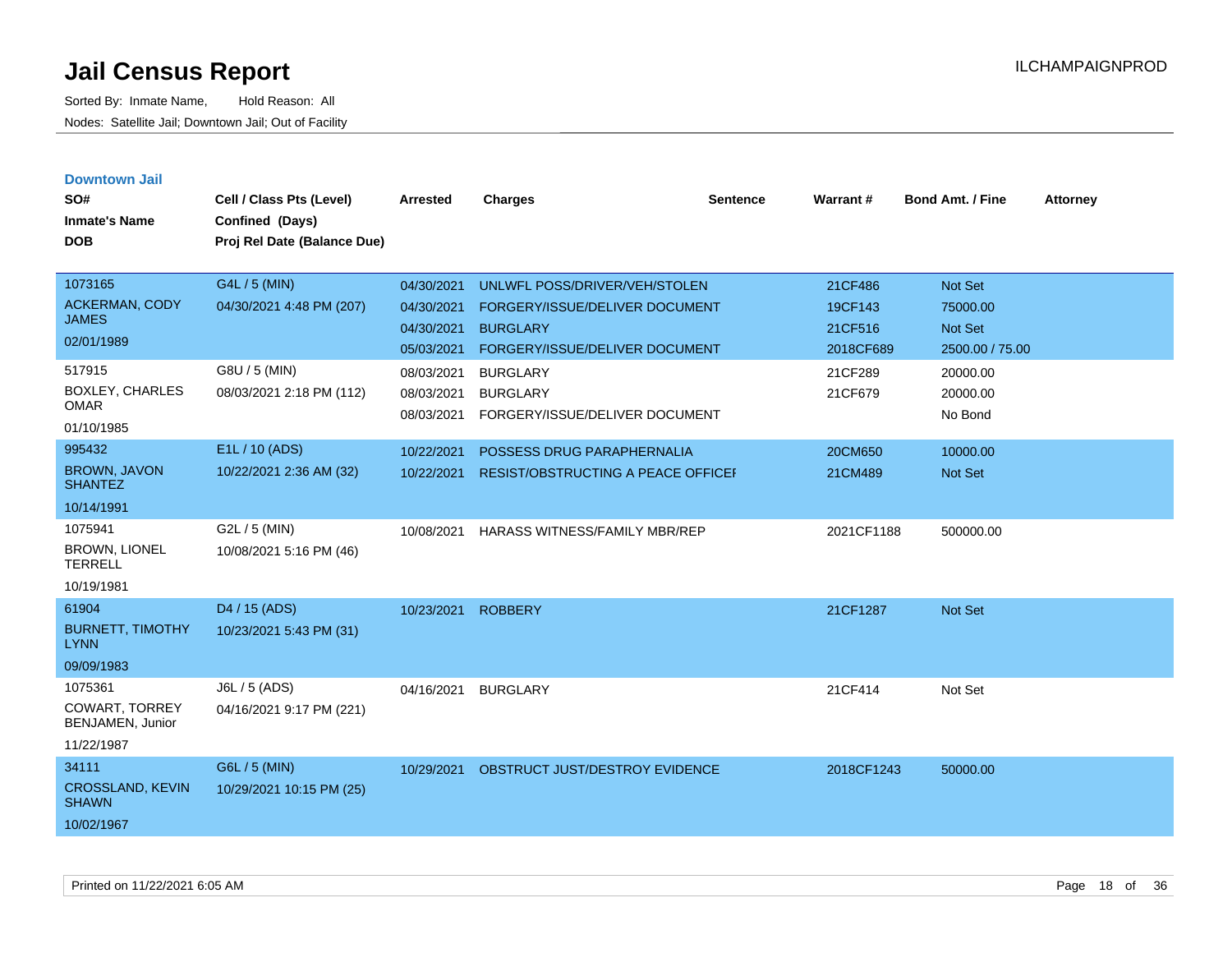Sorted By: Inmate Name, Hold Reason: All Nodes: Satellite Jail; Downtown Jail; Out of Facility

| SO#<br><b>Inmate's Name</b><br>DOB                         | Cell / Class Pts (Level)<br>Confined (Days)<br>Proj Rel Date (Balance Due) | <b>Arrested</b>                        | <b>Charges</b>                                                                                 | <b>Sentence</b> | Warrant#                      | Bond Amt. / Fine                 | <b>Attorney</b> |
|------------------------------------------------------------|----------------------------------------------------------------------------|----------------------------------------|------------------------------------------------------------------------------------------------|-----------------|-------------------------------|----------------------------------|-----------------|
| 56063<br>DAVIS, DAMIEN<br><b>DOMINIQUE</b><br>02/28/1977   | <b>H4L / 10 (ADS)</b><br>09/18/2021 4:25 AM (66)                           | 09/18/2021<br>09/19/2021               | <b>AGGRAVATED BATTERY</b><br><b>AGGRAVATED BATTERY</b>                                         |                 | 21CF1127<br>21CF1132          | Not Set<br><b>Not Set</b>        |                 |
| 1066719<br>DAVIS, TAVEON<br><b>CORNELIUS</b><br>12/21/1997 | C5L / 10 (MED)<br>06/09/2021 10:50 PM (167)                                | 06/09/2021<br>06/09/2021<br>06/09/2021 | AGG DOMESTIC BATTERY/STRANGLE<br>RET THEFT/DISP MERCH/>\$300<br>RETAIL THEFT/DISP MERCH/<\$300 |                 | 21CF310<br>19CF959<br>19CM897 | 100000.00<br>5000.00<br>3000.00  |                 |
| 001078538<br><b>DAWKINS, LEN</b><br>03/23/1987             | C4L / 10 (MED)<br>10/26/2021 8:18 PM (28)                                  | 10/26/2021                             | <b>CRIM SEX ASSAULT/FORCE</b>                                                                  |                 | 21CF1301                      | <b>Not Set</b>                   |                 |
| 571307<br>DOMINGO-<br>CASTANEDA,<br>09/29/1989             | J3L / 15 (ADS)<br>09/14/2020 11:19 PM (435)                                | 09/14/2020<br>09/14/2020               | <b>CRIM SEXUAL ABUSE/CONSENT</b><br>PRED CRIM SEX ASLT/VICTIM <13                              |                 | 2020CF1026<br>2020CF1025      | Not Set<br>Not Set               |                 |
| 527379<br>DRAKE, MARCELL<br><b>DEON</b><br>04/20/1987      | C9U / 15 (ADS)<br>10/25/2021 5:05 PM (29)                                  | 10/25/2021<br>10/27/2021               | <b>ARMED HABITUAL CRIMINAL</b><br>AGG DOMESTIC BATTERY/STRANGLE                                |                 | 21CF1297<br>21CF1245          | <b>Not Set</b><br><b>Not Set</b> |                 |
| 959292<br>DUNCAN, COREYON<br><b>ANTHONY</b><br>01/17/1989  | K1 / 15 (ADS)<br>04/01/2021 8:46 PM (236)                                  | 04/01/2021                             | ATTEMPT (FIRST DEGREE MURDER)                                                                  |                 | 2020CF565                     | 2000000.00                       |                 |
| 1053207<br>FAUST, JAQUAVEON<br><b>LAVELL</b><br>07/25/1996 | K <sub>2</sub> / 15 (SPH)<br>06/06/2019 2:24 PM (901)                      | 06/06/2019                             | <b>MURDER/INTENT TO KILL/INJURE</b>                                                            |                 | 2019-CF849                    | 2000000.00                       |                 |
| 962759                                                     | E6L / 5 (ADS)<br>FINLEY, KEVIN DANTE 07/16/2021 9:44 PM (130)              | 07/16/2021<br>07/29/2021               | <b>METH DELIVERY&lt;5 GRAMS</b><br>AGG CRIM SEX ASSAULT/FELONY                                 |                 | 21CF833<br>21CF891            | Not Set<br>No Bond               |                 |

12/28/1988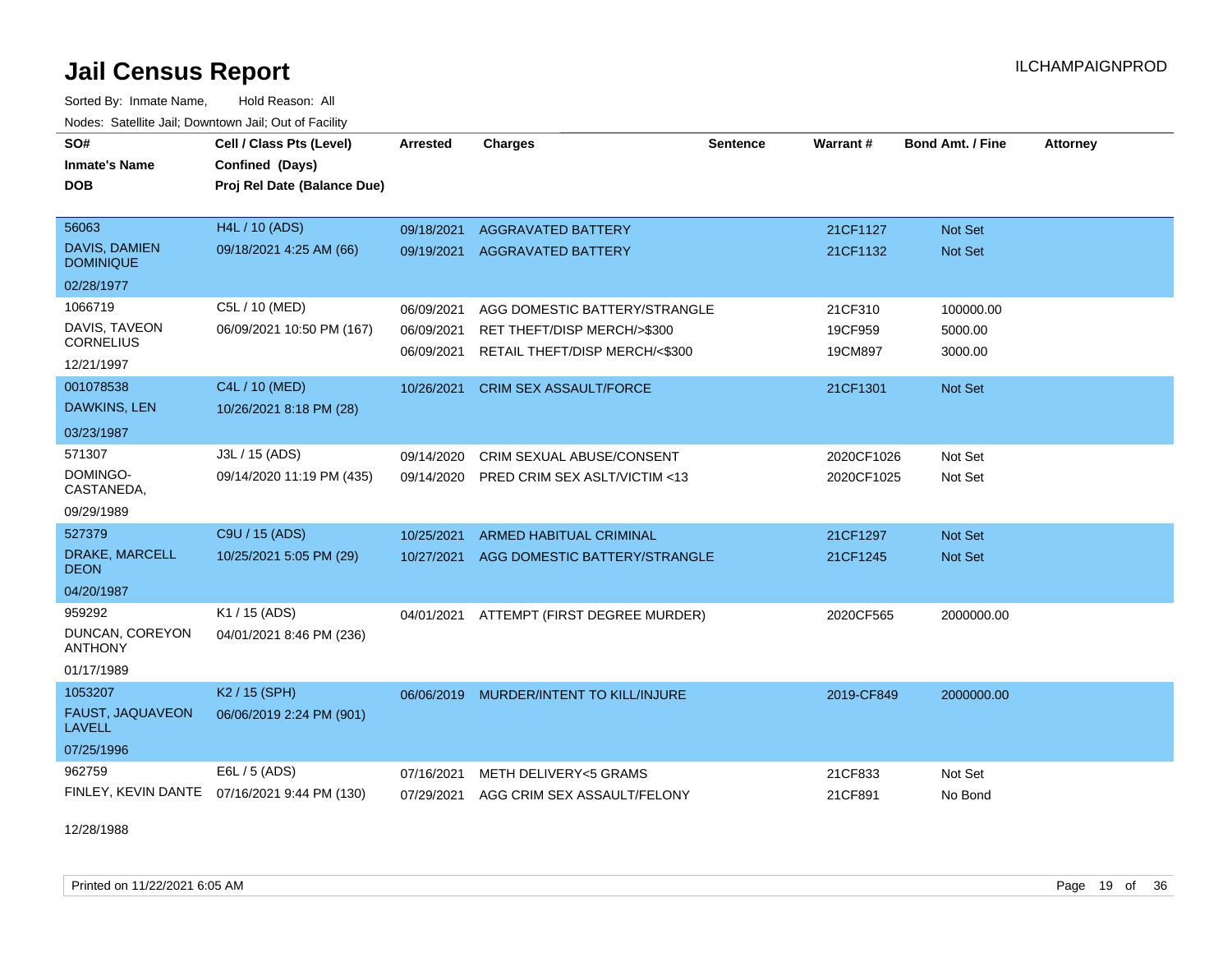Sorted By: Inmate Name, Hold Reason: All Nodes: Satellite Jail; Downtown Jail; Out of Facility

| ivouss. Saleling Jali, Downtown Jali, Out of Facility |                             |                 |                                         |                 |             |                         |                 |
|-------------------------------------------------------|-----------------------------|-----------------|-----------------------------------------|-----------------|-------------|-------------------------|-----------------|
| SO#                                                   | Cell / Class Pts (Level)    | <b>Arrested</b> | <b>Charges</b>                          | <b>Sentence</b> | Warrant#    | <b>Bond Amt. / Fine</b> | <b>Attorney</b> |
| <b>Inmate's Name</b>                                  | Confined (Days)             |                 |                                         |                 |             |                         |                 |
| <b>DOB</b>                                            | Proj Rel Date (Balance Due) |                 |                                         |                 |             |                         |                 |
|                                                       |                             |                 |                                         |                 |             |                         |                 |
| 1068917                                               | H1L / 5 (MIN)               |                 | 08/11/2021 VIO ORDER/PRIOR VIO OF ORDER |                 | 21CF965     | Not Set                 |                 |
| <b>GARCIA, JUAN</b><br><b>CARLOS</b>                  | 08/11/2021 9:24 PM (104)    |                 |                                         |                 |             |                         |                 |
| 10/21/1997                                            |                             |                 |                                         |                 |             |                         |                 |
| 1071098                                               | F5L / 15 (MAX)              | 11/06/2021      | AGG CRIM SEX ASSAULT/FIREARM            |                 | 21CF1368    | Not Set                 |                 |
| HARRIS, SHEMAR<br><b>HARLEM</b>                       | 11/06/2021 8:22 AM (17)     |                 |                                         |                 |             |                         |                 |
| 07/22/2000                                            |                             |                 |                                         |                 |             |                         |                 |
| 1073611                                               | G5L / 5 (MIN)               | 02/09/2021      | MFG 15>100 GR ECSTASY/ANALOG            |                 | 21CF121     | 500000.00               |                 |
| HAYES, CAMERON<br><b>TAYLOR MALEEK</b>                | 02/09/2021 3:10 PM (287)    | 02/09/2021      | DELIVERY OF OR POSSESSION OF W/INT      |                 | 21CF160     | Not Set                 |                 |
| 08/10/1998                                            |                             |                 |                                         |                 |             |                         |                 |
| 544770                                                | F9U / 10 (MED)              | 08/14/2021      | AGG DOMESTIC BATTERY/STRANGLE           |                 | 2021CF514   | 25000.00                |                 |
| HAYES, DEVON<br><b>JERMAINE</b>                       | 08/14/2021 2:56 AM (101)    | 08/14/2021      | AGGRAVATED DOMESTIC BATTERY             |                 | 21CF977     | No Bond                 |                 |
| 11/07/1987                                            |                             |                 |                                         |                 |             |                         |                 |
| 1015002                                               | J1L / 10 (ADS)              | 07/22/2021      | <b>AGGRAVATED BATTERY</b>               |                 | 2021CF861   | Not Set                 |                 |
| HERRERA, ANDREW<br><b>WESLEY</b>                      | 07/22/2021 9:17 PM (124)    |                 |                                         |                 |             |                         |                 |
| 12/17/1993                                            |                             |                 |                                         |                 |             |                         |                 |
| 1024228                                               | K3 / 15 (SPH)               | 04/24/2018      | *MURDER/INTENT TO KILL/INJURE           |                 | 2018-CF1170 | 5000000.00              |                 |
| HILL, JAMONTE<br>RASHAD                               | 04/24/2018 4:07 PM (1,309)  |                 |                                         |                 |             |                         |                 |
| 05/23/1994                                            |                             |                 |                                         |                 |             |                         |                 |
| 49618                                                 | G6U / 5 (MIN)               | 10/26/2021      | AGG FLEEING POLICE/21 MPH OVER          |                 | 21CF1300    | No Bond                 |                 |
| HITES, STEVEN<br><b>WAYNE</b>                         | 10/26/2021 7:42 AM (28)     |                 |                                         |                 |             |                         |                 |
| 12/31/1979                                            |                             |                 |                                         |                 |             |                         |                 |
| 1063119                                               | F5U / 10 (MED)              | 11/05/2021      | <b>BURGLARY</b>                         |                 | 2018CF877   | 10000.00                |                 |
| HUNT, KHALLEEL<br><b>MALIK</b>                        | 11/05/2021 7:47 AM (18)     | 11/05/2021      | <b>BURGLARY W/O CAUSING DAMAGE</b>      |                 | 2018CF1687  | 10000.00                |                 |
| 03/28/1999                                            |                             |                 |                                         |                 |             |                         |                 |

Printed on 11/22/2021 6:05 AM **Page 20 of 36**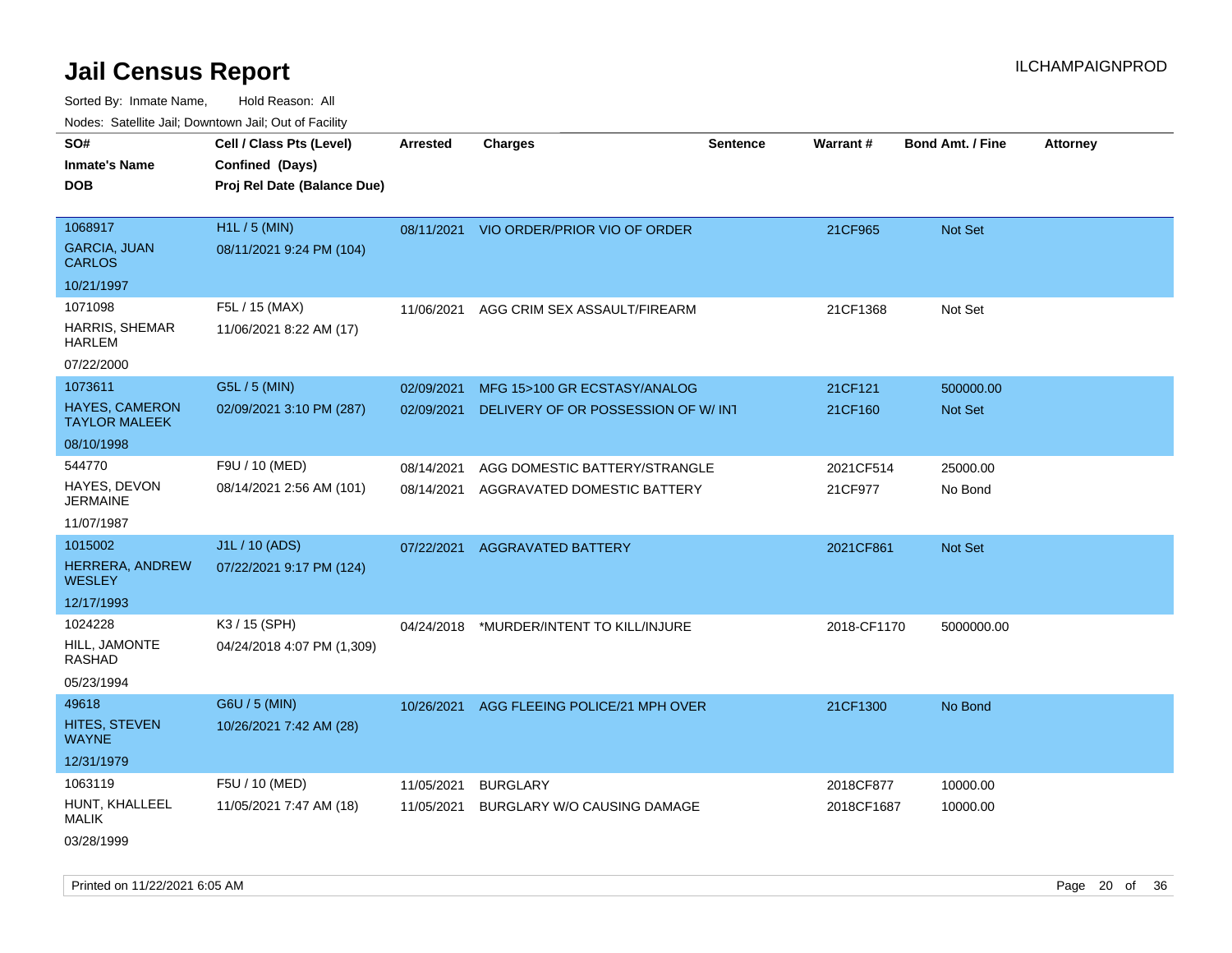| SO#<br><b>Inmate's Name</b><br>DOB         | Cell / Class Pts (Level)<br>Confined (Days)<br>Proj Rel Date (Balance Due) | Arrested   | <b>Charges</b>                     | <b>Sentence</b> | <b>Warrant#</b> | <b>Bond Amt. / Fine</b> | <b>Attorney</b> |
|--------------------------------------------|----------------------------------------------------------------------------|------------|------------------------------------|-----------------|-----------------|-------------------------|-----------------|
| 1073894<br><b>JOKICH, ANTON VEGO</b>       | E4U / 10 (ADS)<br>09/09/2021 2:14 PM (75)                                  | 09/09/2021 | VIOLATE SEX OFFENDER REGIS/2+      |                 | 2021CF920       | 10000.00                |                 |
| 05/30/1969                                 |                                                                            |            |                                    |                 |                 |                         |                 |
| 23138                                      | D1 / 15 (MAX)                                                              | 06/17/2021 | STALKING/TRANSMITS THREAT          |                 | 18CF1332        | Not Set                 |                 |
| JONES, GLENN<br><b>CLAYTON</b>             | 06/17/2021 12:51 PM (159)                                                  | 06/17/2021 | AGG CRIM SEXUAL ABUSE/FELONY       |                 | 18-CF-1333      | Not Set                 |                 |
| 08/17/1958                                 |                                                                            |            |                                    |                 |                 |                         |                 |
| 1017120                                    | G3U / 5 (MIN)                                                              | 10/29/2021 | AGG ASLT/USE DDLY WEAPON           |                 | 21CM452         | 2500.00                 |                 |
| JONES, JOSHUA LYNN 10/29/2021 3:15 AM (25) |                                                                            | 10/29/2021 | BATTERY/CAUSE BODILY HARM          |                 | 21CM498         | Not Set                 |                 |
| 05/16/1993                                 |                                                                            |            |                                    |                 |                 |                         |                 |
| 001077231                                  | J5L / 10 (ADS)                                                             | 11/02/2021 | RECEIVE/POSS/SELL STOLEN VEH       |                 | 21CF25          | 15000.00                |                 |
| KOLESAR, JEREMY J                          | 11/02/2021 5:51 PM (21)                                                    | 11/02/2021 | VIOLATE SEX OFFENDER REGIS         |                 | 21CF924         | 10000.00                |                 |
| 10/20/1979                                 |                                                                            |            |                                    |                 |                 |                         |                 |
| 24308                                      | D <sub>2</sub> / 15 (MAX)                                                  | 06/03/2021 | <b>ROBBERY</b>                     |                 | 21CF625         | No Bond                 |                 |
| KWIATKOWSKI,<br><b>ROBERT JOHN</b>         | 06/03/2021 10:40 PM (173)                                                  |            |                                    |                 |                 |                         |                 |
| 08/08/1963                                 |                                                                            |            |                                    |                 |                 |                         |                 |
| 37260                                      | C2U / 10 (ADS)                                                             | 09/09/2021 | FORGERY/ISSUE DOCUMENT/1 UPC       |                 | 2019 CF 559     | 200000.00               |                 |
| LENARD, DEMETRIUS<br><b>MARQUIS</b>        | 09/09/2021 1:44 AM (75)                                                    |            |                                    |                 |                 |                         |                 |
| 07/03/1973                                 |                                                                            |            |                                    |                 |                 |                         |                 |
| 29681                                      | J2L / 15 (ADS)                                                             | 07/14/2020 | PREDATORY CRIMINAL SEX ASSLT/CHILD |                 | 20CF-781        | 250000.00               |                 |
| LENOIR, JOHN<br><b>CHRISTOPHER</b>         | 07/14/2020 12:51 PM (497)                                                  |            |                                    |                 |                 |                         |                 |
| 04/20/1966                                 |                                                                            |            |                                    |                 |                 |                         |                 |
| 001078249                                  | B3 / 10 (MED)                                                              | 08/07/2021 | FELON POSS/USE WEAPON/FIREARM      |                 | 21CF947         | Not Set                 |                 |
| MCCLENDON, CALVIN<br>М                     | 08/07/2021 8:56 AM (108)                                                   |            |                                    |                 |                 |                         |                 |
| 04/29/1990                                 |                                                                            |            |                                    |                 |                 |                         |                 |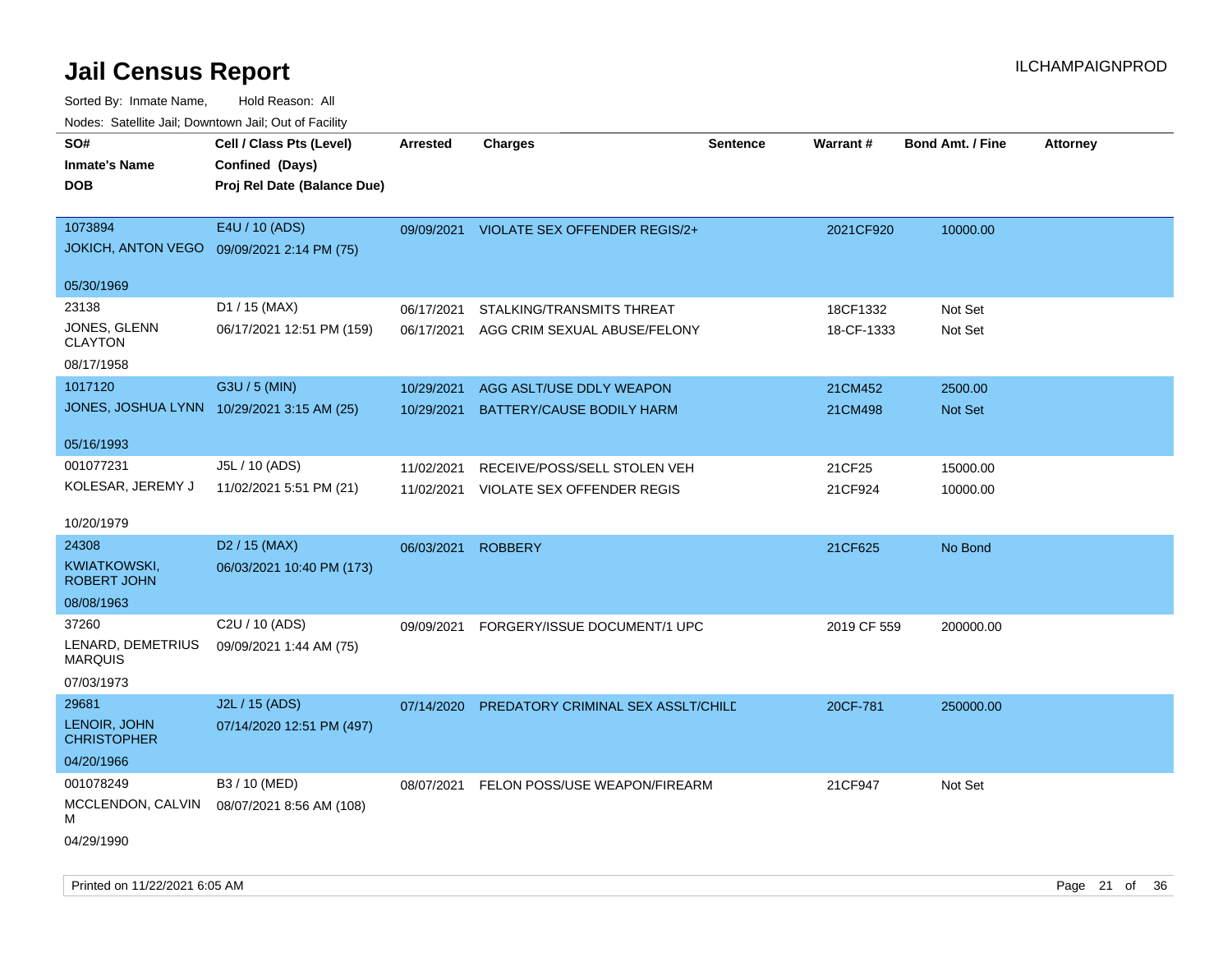Sorted By: Inmate Name, Hold Reason: All

Nodes: Satellite Jail; Downtown Jail; Out of Facility

| SO#<br><b>Inmate's Name</b><br><b>DOB</b>            | Cell / Class Pts (Level)<br>Confined (Days)<br>Proj Rel Date (Balance Due) | Arrested             | <b>Charges</b>                                           | Sentence | Warrant#     | <b>Bond Amt. / Fine</b> | <b>Attorney</b> |
|------------------------------------------------------|----------------------------------------------------------------------------|----------------------|----------------------------------------------------------|----------|--------------|-------------------------|-----------------|
| 40235                                                | G9U / 5 (MIN)                                                              | 10/04/2021 AGG DUI/4 |                                                          |          | 2021CF1145   | 35000.00                |                 |
| MERRIWEATHER,<br><b>MARCUS TODD</b>                  | 10/04/2021 4:41 PM (50)                                                    |                      |                                                          |          |              |                         |                 |
| 11/28/1967                                           |                                                                            |                      |                                                          |          |              |                         |                 |
| 1040273                                              | E5U / 15 (ADS)                                                             | 09/30/2021           | <b>PRED CRIM SEX ASLT/VICTIM &lt;13</b>                  |          | 21CF329      | 500000.00               |                 |
| METCALFE, LANELL<br><b>JARON</b>                     | 09/30/2021 11:32 PM (54)                                                   |                      |                                                          |          |              |                         |                 |
| 09/22/1988                                           |                                                                            |                      |                                                          |          |              |                         |                 |
| 1075635                                              | B <sub>2</sub> / 10 (ADS)                                                  | 05/11/2021           | AGG DISCHARGE FIREARM/OCC VEH                            |          | 21CF538      | Not Set                 |                 |
| MILES, DEVLON VON,<br>Junior                         | 05/11/2021 10:39 PM (196)                                                  | 05/11/2021           | MFG/DEL CANNABIS/30-500 GRAMS                            |          | 20CF1402     | 100000.00               |                 |
| 11/04/2000                                           |                                                                            |                      |                                                          |          |              |                         |                 |
| 39106                                                | C3L / 10 (SPH)                                                             | 10/12/2021           | DOMESTIC BATTERY/OTHER PRIOR                             |          | 21CF1217     | Not Set                 |                 |
| MOORE, ANDREW LEE, 10/12/2021 1:02 AM (42)<br>Junior |                                                                            |                      |                                                          |          |              |                         |                 |
| 04/12/1973                                           |                                                                            |                      |                                                          |          |              |                         |                 |
| 1069209                                              | H2L / 10 (ADS)                                                             | 04/07/2021           | AGG BATTERY/GREAT BODILY HARM                            |          | 21CF376      | <b>Not Set</b>          |                 |
| MOORE, DEVONTE<br><b>JAMAL</b>                       | 04/07/2021 6:25 PM (230)                                                   |                      |                                                          |          |              |                         |                 |
| 09/24/1995                                           |                                                                            |                      |                                                          |          |              |                         |                 |
| 966887                                               | F1L / 15 (MAX)                                                             | 11/05/2021           | DELIVERY OF OR POSSESSION OF W/IN110y/0m/0d (DC 19CF1425 |          |              | No Bond                 |                 |
| NELSON, DARRYL<br>WAYNE                              | 11/05/2021 11:00 AM (18)                                                   |                      |                                                          |          |              |                         |                 |
| 01/16/1984                                           |                                                                            |                      |                                                          |          |              |                         |                 |
| 001078357                                            | H6L / 15 (ADS)                                                             | 09/17/2021           | ARMED ROBBERY/ARMED W/FIREARM                            |          | 21CF1230     | <b>Not Set</b>          |                 |
| PETTIGREW, CAREY                                     | 09/17/2021 9:56 AM (67)                                                    | 09/17/2021           | ARMED ROBBERY/ARMED W/FIREARM                            |          | 21CF1128     | <b>Not Set</b>          |                 |
| <b>CORNITRIAS DEOBLO</b>                             |                                                                            | 09/17/2021           | ARMED ROBBERY/ARMED W/FIREARM                            |          | 21CF1129     | <b>Not Set</b>          |                 |
| 08/31/1986                                           |                                                                            |                      |                                                          |          |              |                         |                 |
| 1022441                                              | H3L / 10 (ADS)                                                             | 10/27/2021           | AGG BATTERY/PEACE OFFICER                                |          | 2021 CF 12   | No Bond                 |                 |
| PICKENS, DONTRELL<br><b>DEMAR</b>                    | 10/27/2021 1:39 PM (27)                                                    | 10/27/2021           | AGG BATTERY/PEACE OFFICER                                |          | 2020 CF 1488 | No Bond                 |                 |
|                                                      |                                                                            |                      |                                                          |          |              |                         |                 |

12/10/1993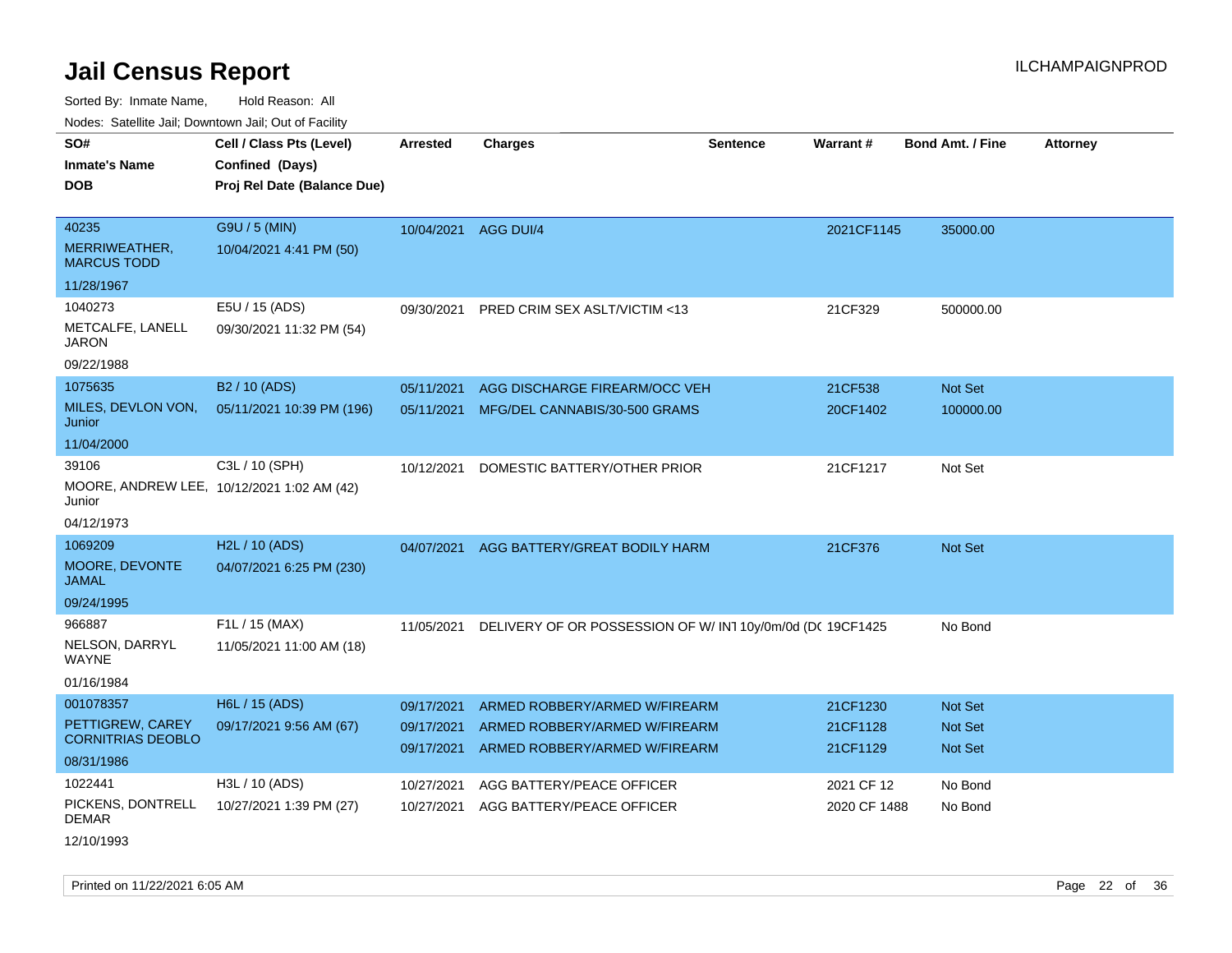| roaco. Odichile Jan, Downtown Jan, Out of Facility      |                                             |                          |                                             |                 |                    |                         |                 |
|---------------------------------------------------------|---------------------------------------------|--------------------------|---------------------------------------------|-----------------|--------------------|-------------------------|-----------------|
| SO#<br><b>Inmate's Name</b>                             | Cell / Class Pts (Level)<br>Confined (Days) | Arrested                 | <b>Charges</b>                              | <b>Sentence</b> | Warrant#           | <b>Bond Amt. / Fine</b> | <b>Attorney</b> |
| <b>DOB</b>                                              | Proj Rel Date (Balance Due)                 |                          |                                             |                 |                    |                         |                 |
| 1072114                                                 | A1U / 15 (SPH)                              | 01/17/2021               | ATTEMPT (FIRST DEGREE MURDER)               |                 | 2021CF65           | Not Set                 |                 |
| ROBINSON, DONNELL<br><b>LEVON</b>                       | 01/17/2021 2:40 PM (310)                    | 01/17/2021               | ARMED ROBBERY/NO FIREARM                    |                 | 2020CF824          | 75000.00                |                 |
| 10/23/2000                                              |                                             | 02/17/2021               | <b>AGGRAVATED BATTERY</b>                   | 4y (DOC)        |                    | 250000.00               |                 |
| 980761<br>ROBINSON, LEON                                | B1 / 10 (MED)<br>06/07/2021 1:53 AM (169)   | 06/07/2021               | DOMESTIC BATTERY/OTHER PRIOR                |                 | 21CF639            | Not Set                 |                 |
| SOLOMON<br>10/22/1983                                   |                                             |                          |                                             |                 |                    |                         |                 |
| 1006507                                                 | 14 / 10 (ADS)                               | 10/21/2021               | DOMESTIC BATTERY/OTHER PRIOR                |                 | 21CF1269           | <b>Not Set</b>          |                 |
| RODGERS, DYLAN                                          | 10/21/2021 12:34 AM (33)                    | 10/21/2021               | <b>PROBATION VIOLATION</b>                  |                 | 2019CF1220         | 10000.00                |                 |
| <b>ROBERT</b>                                           |                                             | 10/21/2021               | AGG ASLT/USE DDLY WEAPON                    |                 | 21CM123            | 1000.00                 |                 |
| 12/12/1991                                              |                                             |                          |                                             |                 |                    |                         |                 |
| 001077488<br>SESSUM, NICHOLAS C 11/07/2021 9:33 PM (16) | G3L / 5 (MIN)                               | 11/07/2021               | POSSESSING A CONTROLLED SUBSTANC            |                 | 21CF1371           | Not Set                 |                 |
| 06/22/1989                                              |                                             |                          |                                             |                 |                    |                         |                 |
| 1069960                                                 | G7L / 5 (MIN)                               | 09/28/2021               | <b>IDENTITY THEFT/\$2K-\$10K</b>            |                 | 21CF952            | 10000.00                |                 |
| SHELTON, JOSIAH<br><b>TIMOTHY</b>                       | 09/28/2021 2:04 AM (56)                     |                          |                                             |                 |                    |                         |                 |
| 02/23/1980                                              |                                             |                          |                                             |                 |                    |                         |                 |
| 1034702                                                 | F3L / 10 (MED)                              | 10/22/2021               | AGG DOMESTIC BATTERY/STRANGLE               |                 | 21CF1123           | 50000.00                |                 |
| SOULE, AUSTIN TYLER 10/22/2021 6:49 AM (32)             |                                             |                          |                                             |                 |                    |                         |                 |
| 03/18/1995                                              |                                             |                          |                                             |                 |                    |                         |                 |
| 1051104                                                 | G1U / 5 (MIN)                               | 05/26/2021               | DRIVING ON REVOKED LICENSE                  |                 | 21TR4000           | <b>Not Set</b>          |                 |
| STOVER, ANDREW<br><b>WADE</b>                           | 05/27/2021 12:59 AM (180)                   | 05/26/2021<br>05/26/2021 | <b>BURGLARY</b><br>METH DELIVERY/5<15 GRAMS |                 | 21CF667<br>21CF598 | Not Set<br>Not Set      |                 |
| 07/20/1994                                              |                                             |                          |                                             |                 |                    |                         |                 |
| 1024184                                                 | H5L / 10 (ADS)                              | 09/08/2021               | AGG ASLT PEACE OFF/FIRE/ER WRK              |                 | 20CF1051           | No Bond                 |                 |
| SULLIVAN, CODY<br><b>MICHAEL</b>                        | 09/08/2021 3:28 PM (76)                     |                          |                                             |                 |                    |                         |                 |
| 08/15/1994                                              |                                             |                          |                                             |                 |                    |                         |                 |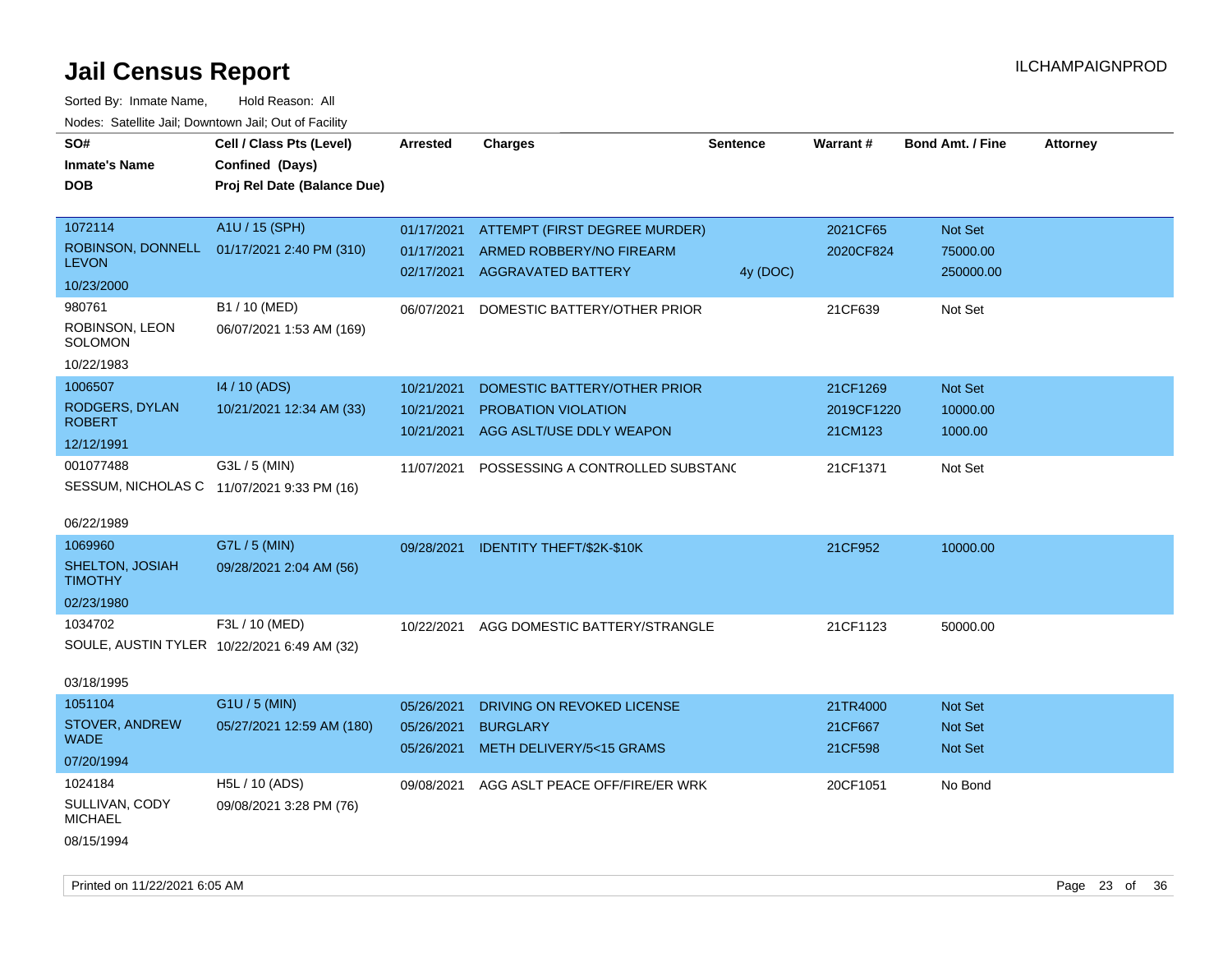Sorted By: Inmate Name, Hold Reason: All Nodes: Satellite Jail; Downtown Jail; Out of Facility

| SO#                                     | Cell / Class Pts (Level)    | <b>Arrested</b>   | <b>Charges</b>                          | <b>Sentence</b> | Warrant#   | <b>Bond Amt. / Fine</b> | <b>Attorney</b> |
|-----------------------------------------|-----------------------------|-------------------|-----------------------------------------|-----------------|------------|-------------------------|-----------------|
| <b>Inmate's Name</b>                    | Confined (Days)             |                   |                                         |                 |            |                         |                 |
| <b>DOB</b>                              | Proj Rel Date (Balance Due) |                   |                                         |                 |            |                         |                 |
|                                         |                             |                   |                                         |                 |            |                         |                 |
| 1035647                                 | I3 / 10 (ADS)               | 10/29/2021        | CRIM DMG TO PROP \$500-10K              |                 | 21CF983    | 10000.00                |                 |
| SUMO, DAVID KLON                        | 10/29/2021 6:36 PM (25)     | 10/29/2021        | CRIM DMG/GOVT PROP/>\$500-\$10K         |                 | 21CF984    | 10000.00                |                 |
| 06/23/1975                              |                             |                   |                                         |                 |            |                         |                 |
| 1068839                                 | F8L / 15 (MAX)              |                   | 08/07/2020 HOMICIDE                     |                 | 2020-CF851 | 1000000.00              |                 |
| TAYLOR, LONDON<br><b>JAVON</b>          | 08/07/2020 10:30 AM (473)   |                   |                                         |                 |            |                         |                 |
| 08/16/1999                              |                             |                   |                                         |                 |            |                         |                 |
| 1004142                                 | F9L / 15 (MAX)              | 10/22/2021        | PAROLE REVOCATION                       |                 |            | Not Set                 |                 |
| TOY, KAYON LARENZ                       | 10/22/2021 1:01 PM (32)     | 10/27/2021        | POSSESSION OF METH/15<100GRAMS          |                 | 2021CF1298 | 1500000.00              |                 |
| 09/12/1991                              |                             |                   |                                         |                 |            |                         |                 |
| 1056971                                 | D6 / 10 (ADS)               | 08/07/2021        | FELON POSS/USE WEAPON/FIREARM           |                 | 21CF948    | No Bond                 |                 |
| TRAVIS, DENZEL<br><b>DANTRELL</b>       | 08/07/2021 7:36 AM (108)    | 08/08/2021        | AGG BATTERY/PUBLIC PLACE                |                 | 2020CF647  | 25000.00                |                 |
| 03/21/1993                              |                             |                   |                                         |                 |            |                         |                 |
| 001078250                               | F2L / 10 (MED)              |                   | 08/07/2021 FELON POSS WEAPON/BODY ARMOR |                 | 21CF950    | Not Set                 |                 |
| <b>TRAVIS, JORDAN</b><br><b>TESHAUN</b> | 08/07/2021 10:27 AM (108)   |                   |                                         |                 |            |                         |                 |
| 03/03/1996                              |                             |                   |                                         |                 |            |                         |                 |
| 969709                                  | G2U / 5 (MIN)               | 10/29/2021        | CRIM DMG TO PROP \$500-10K              |                 |            | Not Set                 |                 |
| TUFTE, BRYCE<br><b>MATTHEW</b>          | 10/29/2021 3:14 PM (25)     | 10/29/2021        | DRIVING ON SUSPENDED LICENSE            |                 | 20TR2181   | 5000.00                 |                 |
| 05/30/1988                              | 12/20/2021 (0.00)           |                   |                                         |                 |            |                         |                 |
| 30108                                   | J4L / 15 (ADS)              | 07/30/2021 MURDER |                                         |                 | 21CF902    | 2000000.00              |                 |
| VANDYKE, DARYL<br><b>ANTHONY</b>        | 07/30/2021 8:29 PM (116)    |                   |                                         |                 |            |                         |                 |
| 10/04/1965                              |                             |                   |                                         |                 |            |                         |                 |
| 968681                                  | D5 / 15 (ADS)               | 08/27/2021        | AGG CRIM SX AB/VIC 13<18/TRUST          |                 | 2020CF499  | 250000.00               |                 |
| WADE, DEMETRIUS<br><b>DARYL</b>         | 08/27/2021 2:25 AM (88)     | 08/27/2021        | INDIRECT CRIMINAL CONTEMPT              | 5y(DOC)         | 2021CC16   | No Bond                 |                 |
|                                         |                             |                   |                                         |                 |            |                         |                 |

01/07/1987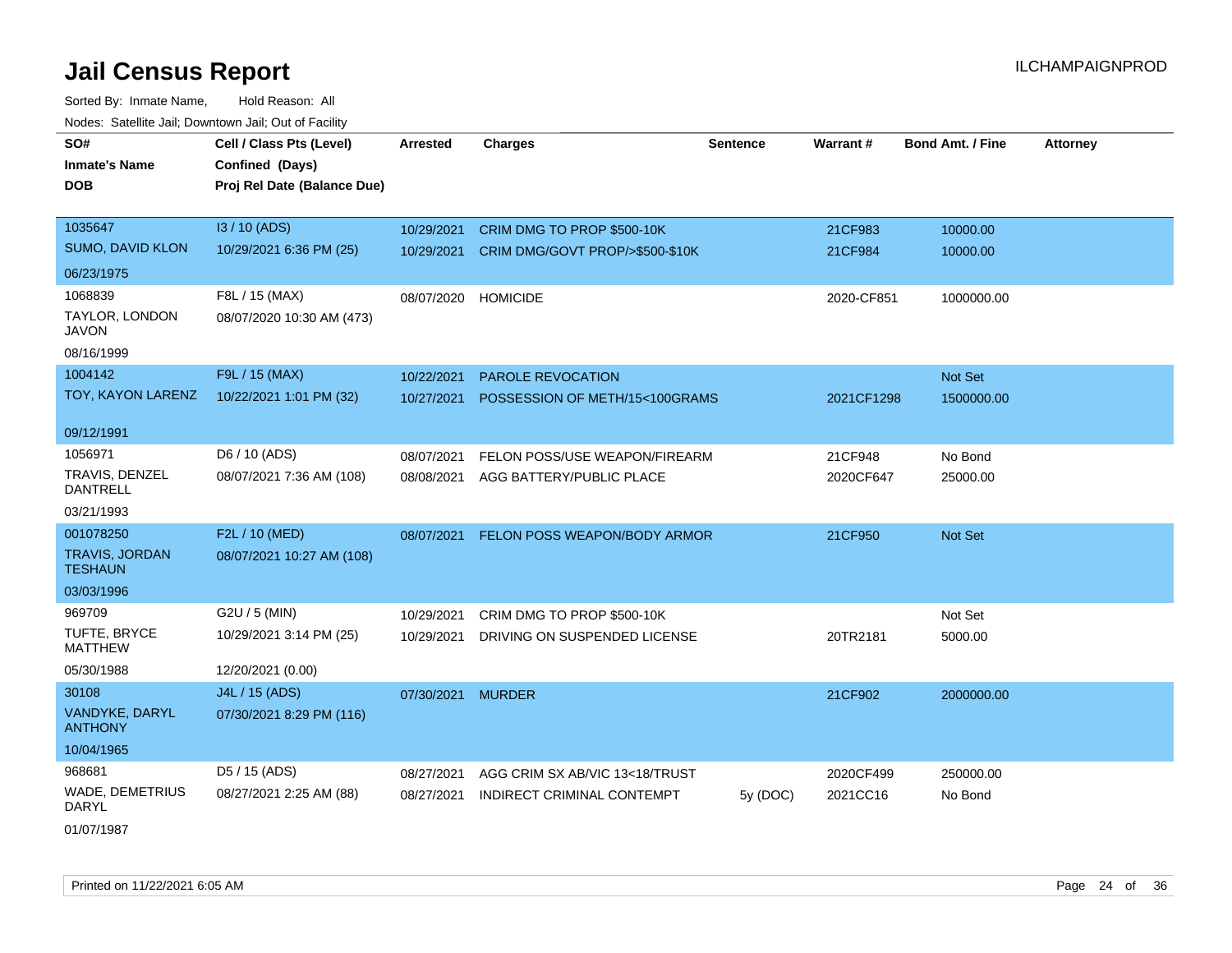| vouco. Odichite Jan, Downtown Jan, Out of Facility |                             |                 |                                    |                 |                 |                         |                 |
|----------------------------------------------------|-----------------------------|-----------------|------------------------------------|-----------------|-----------------|-------------------------|-----------------|
| SO#                                                | Cell / Class Pts (Level)    | <b>Arrested</b> | <b>Charges</b>                     | <b>Sentence</b> | <b>Warrant#</b> | <b>Bond Amt. / Fine</b> | <b>Attorney</b> |
| <b>Inmate's Name</b>                               | Confined (Days)             |                 |                                    |                 |                 |                         |                 |
| <b>DOB</b>                                         | Proj Rel Date (Balance Due) |                 |                                    |                 |                 |                         |                 |
|                                                    |                             |                 |                                    |                 |                 |                         |                 |
| 1070904                                            | G7U / 5 (MIN)               | 10/28/2021      | <b>BURGLARY</b>                    |                 | 2021CF321       | 15000.00                |                 |
| <b>WANKEL, JONAH</b><br><b>JAMES</b>               | 10/28/2021 3:42 AM (26)     |                 |                                    |                 |                 |                         |                 |
| 12/15/1993                                         |                             |                 |                                    |                 |                 |                         |                 |
| 44836                                              | E2L / 15 (ADS)              | 11/02/2021      | <b>THEFT</b>                       |                 |                 | Not Set                 |                 |
| <b>WESLEY, FRANK</b>                               | 11/02/2021 4:08 AM (21)     | 11/02/2021      | <b>DISORDERLY CONDUCT</b>          |                 |                 | Not Set                 |                 |
| LADELL                                             |                             | 11/02/2021      | <b>CRIM TRESPASS TO STATE LAND</b> |                 | 21118875        | Not Set                 |                 |
| 09/17/1977                                         |                             |                 |                                    |                 |                 |                         |                 |
| 001078511                                          | G5U / 5 (MIN)               | 10/18/2021      | WRIT                               |                 | 20CF1318        | No Bond                 |                 |
| <b>WILLIAMS, KANAAN</b><br><b>AUBREY</b>           | 10/18/2021 2:21 PM (36)     |                 |                                    |                 |                 |                         |                 |
| 03/17/2000                                         |                             |                 |                                    |                 |                 |                         |                 |
| 1058072                                            | A2U / 15 (SPH)              | 02/25/2021      | ARMED HABITUAL CRIMINAL            |                 |                 | Not Set                 |                 |
| <b>WILLIAMS, KENNETH</b><br><b>BERNARD</b>         | 02/25/2021 3:24 PM (271)    |                 |                                    |                 |                 |                         |                 |
| 10/04/1985                                         |                             |                 |                                    |                 |                 |                         |                 |
| 53518                                              | $15/15$ (ADS)               | 08/19/2021      | <b>AGGRAVATED BATTERY</b>          |                 | 21CF1014        | <b>Not Set</b>          |                 |
| <b>WILLIAMS, TORREY</b><br><b>TOSHIBA</b>          | 08/19/2021 10:10 AM (96)    | 09/01/2021      | <b>PROBATION VIOLATION</b>         |                 | 20CF381         | <b>Not Set</b>          |                 |
| 03/30/1975                                         |                             |                 |                                    |                 |                 |                         |                 |
| 9326                                               | $12/5$ (ADS)                | 06/14/2021      | <b>BURGLARY</b>                    |                 | 2020-CF-625     | Not Set                 |                 |
| YOUNG, ANTHONY<br><b>PAUL</b>                      | 06/14/2021 12:07 PM (162)   |                 |                                    |                 |                 |                         |                 |
| 03/13/1954                                         |                             |                 |                                    |                 |                 |                         |                 |
| <b>Total Downtown Jail: 61</b>                     |                             | Males: 61       | Females: 0<br>Unknown: 0           |                 |                 |                         |                 |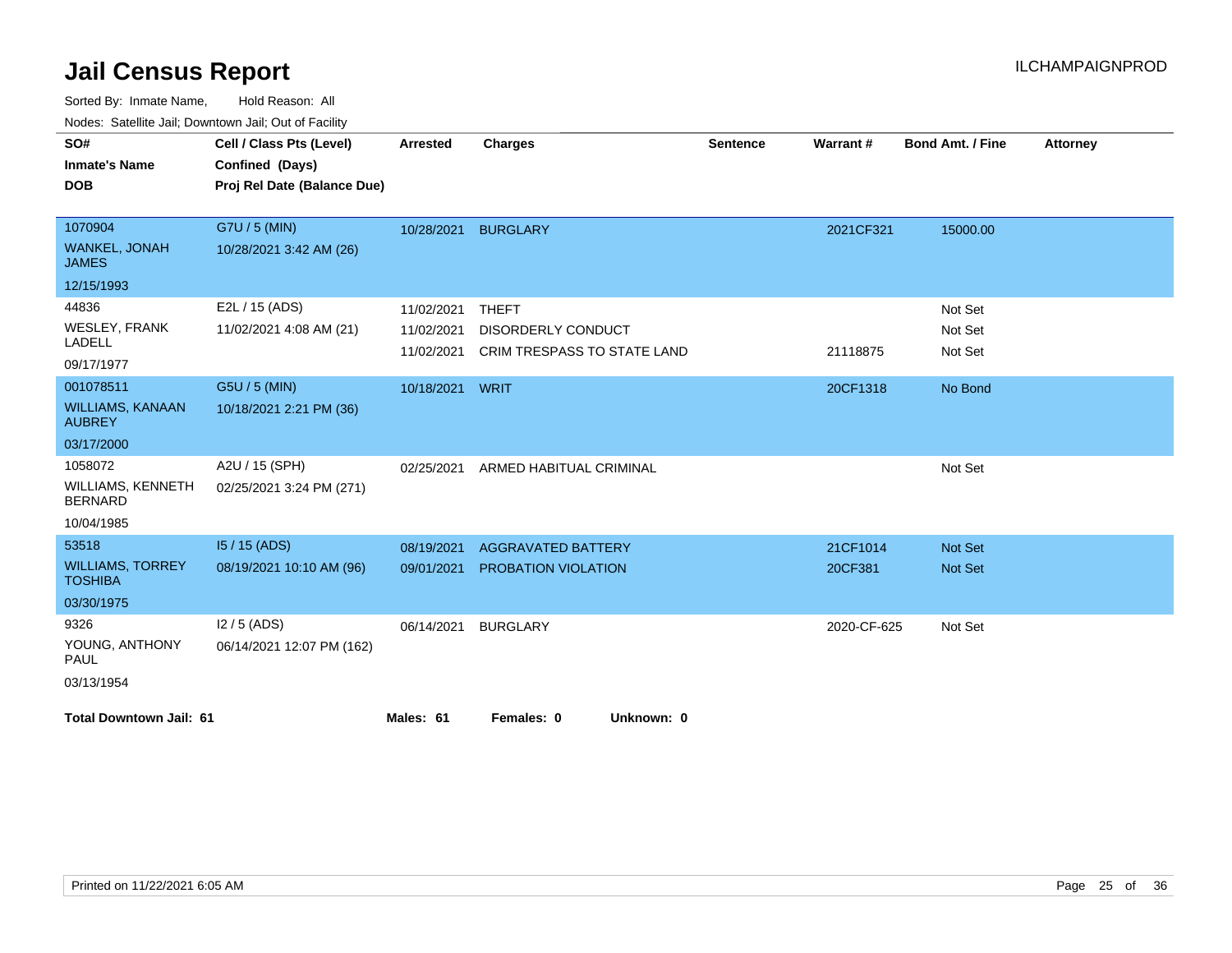|  |  | <b>Out of Facility</b> |
|--|--|------------------------|
|  |  |                        |

| SO#<br><b>Inmate's Name</b><br><b>DOB</b>                                     | Cell / Class Pts (Level)<br>Confined (Days)<br>Proj Rel Date (Balance Due) | <b>Arrested</b>                        | <b>Charges</b>                                                                              | <b>Sentence</b> | Warrant#                        | <b>Bond Amt. / Fine</b>              | <b>Attorney</b> |
|-------------------------------------------------------------------------------|----------------------------------------------------------------------------|----------------------------------------|---------------------------------------------------------------------------------------------|-----------------|---------------------------------|--------------------------------------|-----------------|
| 61095<br>AMOS, DERRICK<br><b>JAMES</b>                                        | <b>DEW / 10 (ADS)</b><br>05/02/2021 9:02 PM (205)                          | 05/02/2021                             | HOME INVASION/CAUSE INJURY                                                                  |                 | 2021CF323                       | 100000.00                            |                 |
| 06/12/1985<br>19971<br><b>LYNN</b><br>08/17/1961                              | <b>EHD</b><br>BARNESKE, RAYMOND 11/09/2021 9:32 AM (14)<br>5/6/2022 (0.00) | 11/09/2021                             | DRIVING RVK/SUSP DUI/SSS 4-9                                                                |                 | 2021CF968                       | Not Set                              |                 |
| 516062<br><b>BENNETT, JOHN</b><br><b>MICHAEL</b><br>04/30/1986                | <b>DEW / 15 (MAX)</b><br>02/22/2021 10:47 AM (274)                         | 02/22/2021<br>02/22/2021               | <b>PHONE HARASSMENT/2+</b><br>AGG DISCH FIR/VEH/PC OFF/FRMAN                                |                 | 20CF194<br>21CF210              | 5000.00<br>No Bond                   |                 |
| 976538                                                                        | EHD<br>BLISSIT, WYATT TYRES 10/12/2021 10:05 AM (42)                       | 10/12/2021                             | DOMESTIC BATTERY/OTHER PRIOR                                                                |                 | 2020CF1095                      | Not Set                              |                 |
| 09/05/1989<br>33993<br><b>BOOKER, STEPHON</b><br><b>MONTELL</b><br>06/11/1971 | 1/6/2022 (0.00)<br><b>DEW / 10 (MED)</b><br>06/14/2021 7:42 PM (162)       | 06/14/2021<br>06/14/2021<br>06/14/2021 | AGGRAVATED DOMESTIC BATTERY<br>POSSESSING A CONTROLLED SUBSTANC<br><b>PAROLE REVOCATION</b> |                 | 21CF688<br>21CF657<br>CH2103612 | <b>Not Set</b><br>Not Set<br>No Bond |                 |
| 1074315<br><b>BRIGGS, PATRICK</b><br><b>MONTAY</b><br>08/05/2001              | DEW / 15 (MAX)<br>08/03/2021 4:56 PM (112)                                 | 07/27/2021                             | AGG DISCHARGE FIREARM/VEH/SCH                                                               |                 | 21CF927                         | Not Set                              |                 |
| 001078065<br><b>BROWN, CHARMAN</b><br><b>LAKEEF</b><br>11/30/2002             | <b>KAN / 10 (ADS)</b><br>06/17/2021 12:32 PM (159)                         | 06/17/2021                             | AGG BATTERY/DISCHARGE FIREARM                                                               |                 | 21CF704                         | 1000000.00                           |                 |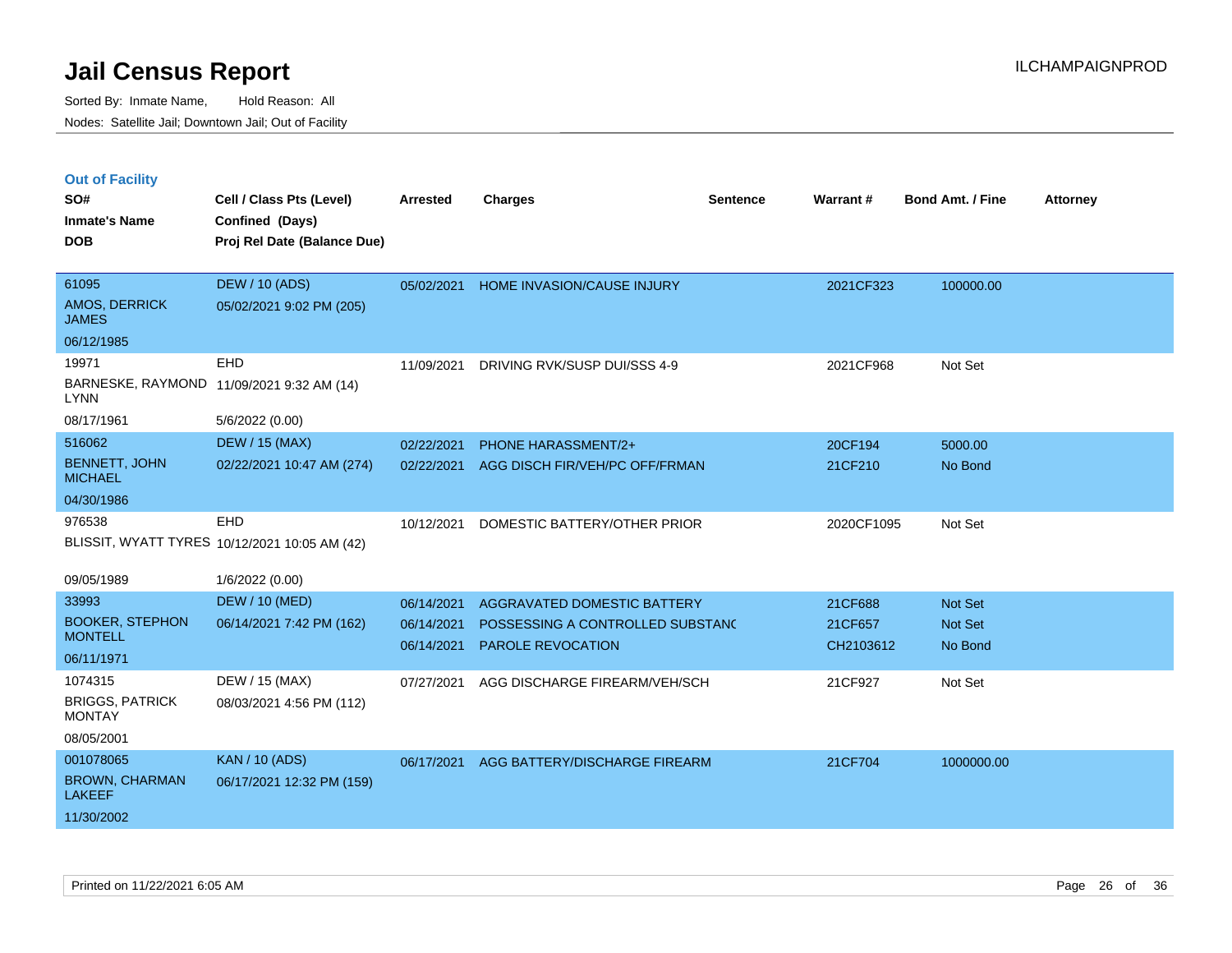| roaco. Oatomto dan, Downtown dan, Oat or Fability |                                             |                 |                                     |                 |            |                         |                 |
|---------------------------------------------------|---------------------------------------------|-----------------|-------------------------------------|-----------------|------------|-------------------------|-----------------|
| SO#<br><b>Inmate's Name</b>                       | Cell / Class Pts (Level)<br>Confined (Days) | <b>Arrested</b> | <b>Charges</b>                      | <b>Sentence</b> | Warrant#   | <b>Bond Amt. / Fine</b> | <b>Attorney</b> |
| <b>DOB</b>                                        | Proj Rel Date (Balance Due)                 |                 |                                     |                 |            |                         |                 |
| 1038554                                           | <b>KAN / 15 (MAX)</b>                       | 08/18/2021      | ARMED HABITUAL CRIMINAL             |                 | 21CF1162   | <b>Not Set</b>          |                 |
| <b>BROWN, CORRION</b><br>DEVONTAE                 | 08/18/2021 5:40 PM (97)                     | 08/18/2021      | DELIVERY OF OR POSSESSION OF W/ INT |                 | 21CF1009   | No Bond                 |                 |
| 04/19/1995                                        |                                             |                 |                                     |                 |            |                         |                 |
| 1071662                                           | KAN / 15 (MAX)                              | 12/07/2020      | FELON POSS/USE FIREARM PRIOR        | 7y (DOC)        | 20CF1418   | 250000.00               |                 |
| BROWN, JAWON<br>EDWARD                            | 12/14/2020 6:02 PM (344)                    |                 |                                     |                 |            |                         |                 |
| 04/21/2000                                        |                                             |                 |                                     |                 |            |                         |                 |
| 1038579                                           | <b>KAN / 15 (MAX)</b>                       | 08/18/2021      | FELON POSS/USE WEAPON/FIREARM       |                 | 21CF1010   | <b>Not Set</b>          |                 |
| <b>BROWN, MARKEL</b><br>rikki                     | 08/18/2021 2:05 PM (97)                     |                 |                                     |                 |            |                         |                 |
| 01/06/1995                                        |                                             |                 |                                     |                 |            |                         |                 |
| 1003006                                           | KAN / 15 (MAX)                              | 08/19/2021      | FELON POSS/USE MACHINE GUN          |                 | 21CF1011   | No Bond                 |                 |
| <b>BROWN, ROCKEITH</b><br><b>JAVONTE</b>          | 08/19/2021 12:55 AM (96)                    |                 |                                     |                 |            |                         |                 |
| 07/23/1991                                        |                                             |                 |                                     |                 |            |                         |                 |
| 987334                                            | <b>DEW / 15 (MAX)</b>                       | 03/10/2021      | ATTEMPT (FIRST DEGREE MURDER)       |                 | 19CF689    | <b>Not Set</b>          |                 |
| CAIN, ISAIAH<br><b>DEPRIEST</b>                   | 03/10/2021 2:22 PM (258)                    |                 |                                     |                 |            |                         |                 |
| 12/23/1990                                        |                                             |                 |                                     |                 |            |                         |                 |
| 992962                                            | DEW / 15 (ADS)                              | 05/25/2021      | MURDER/INTENT TO KILL/INJURE        |                 | 2018CF1045 | 1000000.00              |                 |
| CAMPBELL, KEITH<br>KNAQEEB                        | 05/25/2021 1:19 PM (182)                    |                 |                                     |                 |            |                         |                 |
| 07/22/1991                                        |                                             |                 |                                     |                 |            |                         |                 |
| 1064992                                           | <b>KAN / 15 (MAX)</b>                       | 09/20/2021      | ARMED VIOLENCE/CATEGORY I           |                 | 21CF1137   | Not Set                 |                 |
| <b>CARTER, KEJUAN</b><br><b>JAVONTE</b>           | 09/20/2021 11:42 PM (64)                    |                 |                                     |                 |            |                         |                 |
| 06/27/1998                                        |                                             |                 |                                     |                 |            |                         |                 |
| 959420                                            | <b>EHD</b>                                  | 11/16/2021      | AGG DUI/NO VALID DL                 |                 | 2021CF673  | Not Set                 |                 |
| CHAPPLE, RAYMOND<br><b>DEONTE</b>                 | 11/16/2021 9:49 AM (7)                      |                 |                                     |                 |            |                         |                 |
| 06/30/1988                                        | 12/29/2021 (0.00)                           |                 |                                     |                 |            |                         |                 |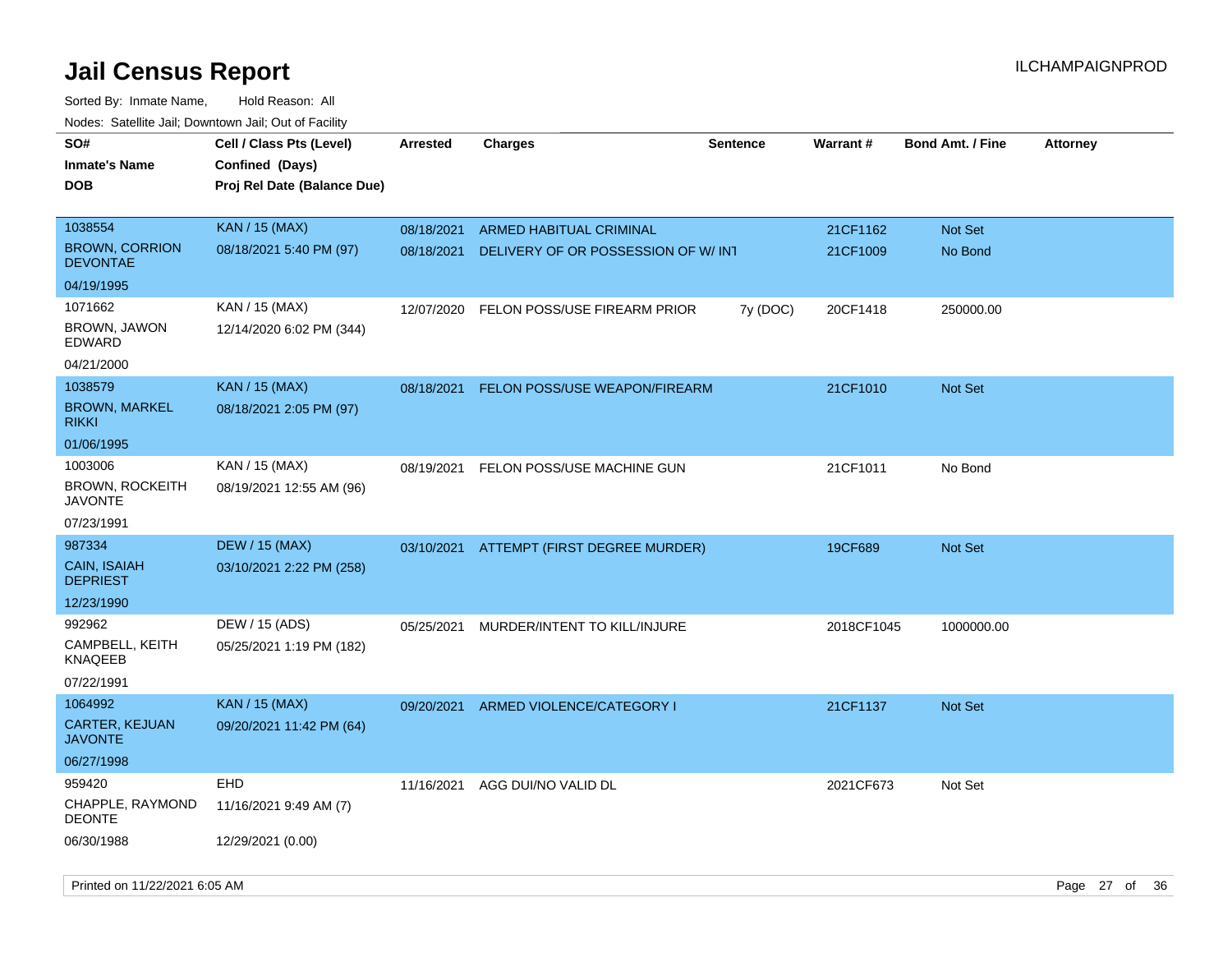| SO#<br><b>Inmate's Name</b><br><b>DOB</b>                            | Cell / Class Pts (Level)<br>Confined (Days)<br>Proj Rel Date (Balance Due) | <b>Arrested</b>                        | <b>Charges</b>                                                                                   | <b>Sentence</b> | Warrant#                             | <b>Bond Amt. / Fine</b>       | <b>Attorney</b> |
|----------------------------------------------------------------------|----------------------------------------------------------------------------|----------------------------------------|--------------------------------------------------------------------------------------------------|-----------------|--------------------------------------|-------------------------------|-----------------|
|                                                                      |                                                                            |                                        |                                                                                                  |                 |                                      |                               |                 |
| 1068848<br><b>CHATMAN, MICHAEL</b><br><b>DAISEAN</b>                 | <b>KAN / 15 (MAX)</b><br>02/06/2020 5:22 PM (656)                          | 02/06/2020                             | MURDER/INTENT TO KILL/INJURE                                                                     |                 | 20CF-156                             | No Bond                       |                 |
| 11/12/1999                                                           |                                                                            |                                        |                                                                                                  |                 |                                      |                               |                 |
| 001078461<br>COLE, ERIC JOSE<br>01/24/2002                           | <b>KAN / 10 (MED)</b><br>10/08/2021 12:25 AM (46)                          | 10/07/2021<br>10/07/2021<br>10/08/2021 | AGG UNLAWFUL USE WEAPON/PERSON<br>AGG DOMESTIC BATTERY/STRANGLE<br>HARASS WITNESS/FAMILY MBR/REP |                 | 2021CF1209<br>2021CF1208<br>21CF1218 | No Bond<br>Not Set<br>Not Set |                 |
| 57733<br><b>CRAIG, ANTOINE</b><br><b>DARRELL</b><br>10/09/1982       | <b>KAN / 15 (SPH)</b><br>02/25/2020 4:08 PM (637)                          | 02/25/2020<br>02/25/2020               | <b>HOMICIDE</b><br>FELON POSS/USE WEAPON/FIREARM                                                 |                 | 2020-CF250<br>19CF-1827              | 2000000.00<br>80000.00        |                 |
| 001077939<br><b>CROSS, PATRICK</b><br><b>DONTRELLE</b><br>11/07/2001 | DEW / 10 (MED)<br>05/10/2021 7:31 PM (197)                                 | 05/10/2021<br>06/02/2021               | FIREARM/FOID INVALID/NOT ELIG<br>POSS STOLEN VEHICLE > \$25,000                                  |                 | 21CF526<br>21CF612                   | No Bond<br>Not Set            |                 |
| 62096<br><b>DEES, CHARLES</b><br><b>ANTHONY</b><br>02/24/1981        | <b>EHD</b><br>11/16/2021 11:13 AM (7)<br>11/25/2021 (0.00)                 | 11/16/2021                             | DRIVING ON REVOKED LICENSE                                                                       |                 | 2020TR9624                           | Not Set                       |                 |
| 1061304<br>DORRIS, KEMION<br><b>DAETOCE</b><br>11/19/1997            | DEW / 15 (MAX)<br>10/11/2021 7:30 PM (43)                                  | 10/11/2021<br>10/11/2021<br>10/11/2021 | ARMED HABITUAL CRIMINAL<br>ARMED HABITUAL CRIMINAL<br>HOME INVASION/FIREARM                      |                 | 21CF1226<br>21CF1227<br>21CF1228     | No Bond<br>No Bond<br>No Bond |                 |
| 1076663<br>DYE, KENNE YAKIEM<br>05/30/1988                           | <b>DEW / 15 (MAX)</b><br>07/15/2020 11:49 AM (496)                         | 07/15/2020                             | *ARMED HABITUAL CRIMINAL                                                                         |                 | 2020-CF783                           | 500000.00                     |                 |
| 27428<br>FRANKLIN, TYRONE<br>Senior<br>09/12/1966                    | <b>EHD</b><br>09/21/2021 9:27 AM (63)<br>12/19/2021 (0.00)                 | 09/21/2021<br>09/21/2021               | DRIVING RVK/SUSP DUI/SSS 3RD<br>DRIVING RVK/SUSP DUI/SSS 3RD                                     |                 | 2020CF1368<br>2021CF435              | Not Set<br>Not Set            |                 |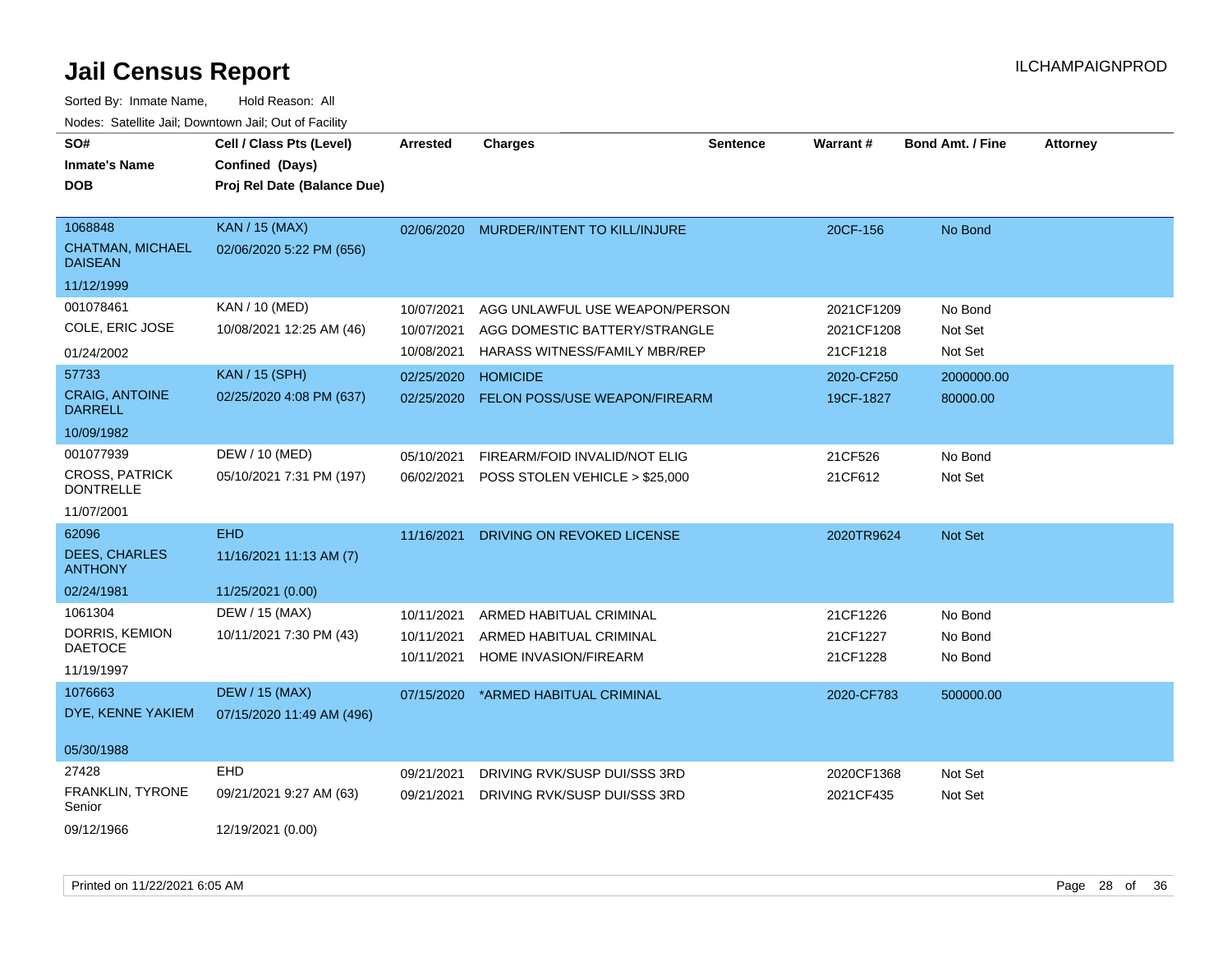Sorted By: Inmate Name, Hold Reason: All Nodes: Satellite Jail; Downtown Jail; Out of Facility

| SO#<br><b>Inmate's Name</b>                | Cell / Class Pts (Level)<br>Confined (Days) | Arrested   | <b>Charges</b>                            | <b>Sentence</b> | Warrant#  | <b>Bond Amt. / Fine</b> | <b>Attorney</b> |
|--------------------------------------------|---------------------------------------------|------------|-------------------------------------------|-----------------|-----------|-------------------------|-----------------|
| <b>DOB</b>                                 | Proj Rel Date (Balance Due)                 |            |                                           |                 |           |                         |                 |
| 60154                                      | <b>EHD</b>                                  | 10/20/2021 | AGG DUI/LIC SUSP OR REVOKED               |                 | 2021cf261 | Not Set                 |                 |
| GARCIA-MEZA,<br><b>CARLOS</b>              | 10/20/2021 9:23 AM (34)                     |            |                                           |                 |           |                         |                 |
| 03/06/1983                                 | 1/16/2022 (0.00)                            |            |                                           |                 |           |                         |                 |
| 001077363                                  | KAN / 25 (SPH)                              | 10/30/2020 | <b>HOME INVASION/FIREARM</b>              |                 | 20CF1202  | 500000.00               |                 |
| GARY, DAKOTA<br><b>TREVON</b>              | 10/30/2020 10:41 AM (389)                   |            |                                           |                 |           |                         |                 |
| 12/31/2001                                 |                                             |            |                                           |                 |           |                         |                 |
| 1065946                                    | <b>KAN / 10 (MED)</b>                       | 09/04/2021 | AGG BATTERY/DISCHARGE FIREARM             |                 | 21CF1057  | 750000.00               |                 |
| <b>GODBOLT, DESMOND</b><br><b>DEVONTAE</b> | 09/04/2021 1:17 AM (80)                     | 09/04/2021 | <b>RESIST/OBSTRUCTING A PEACE OFFICEF</b> |                 | 21CM407   | <b>Not Set</b>          |                 |
| 11/15/1997                                 |                                             |            |                                           |                 |           |                         |                 |
| 1070118                                    | KAN / 15 (MAX)                              | 08/31/2021 | AGGRAVATED DOMESTIC BATTERY               |                 | 21CF1049  | No Bond                 |                 |
| <b>GRAHAM, CORTEZ</b><br>LAMON             | 08/31/2021 9:32 PM (84)                     | 09/02/2021 | PROBATION VIOLATION                       |                 | 21CF55    | Not Set                 |                 |
| 03/31/1976                                 |                                             |            |                                           |                 |           |                         |                 |
| 1000641                                    | <b>KAN / 10 (MED)</b>                       | 09/14/2021 | <b>ARMED HABITUAL CRIMINAL</b>            |                 | 21CF1116  | No Bond                 |                 |
| <b>GRANT, CEDRIC</b><br><b>DYSHAWN</b>     | 09/14/2021 6:32 PM (70)                     |            |                                           |                 |           |                         |                 |
| 01/03/1991                                 |                                             |            |                                           |                 |           |                         |                 |
| 46548                                      | EHD                                         | 11/16/2021 | DRIVING RVK/SUSP DUI/SSS 2ND              |                 | 2021CF739 | Not Set                 |                 |
| <b>GRAY, DEMARCO</b><br>COTESS             | 11/16/2021 9:13 AM (7)                      |            |                                           |                 |           |                         |                 |
| 10/19/1976                                 | 12/15/2021 (0.00)                           |            |                                           |                 |           |                         |                 |
| 1076506                                    | <b>KAN / 15 (MAX)</b>                       | 09/17/2021 | AGG UUW/PERSON/CM THREAT VIOL             |                 | 21CF1131  | Not Set                 |                 |
|                                            | GRAY, JAMARH EMERE 09/17/2021 10:41 AM (67) | 09/20/2021 | <b>DOMESTIC BATTERY</b>                   |                 | 21CM430   | <b>Not Set</b>          |                 |
| 06/21/2003                                 |                                             |            |                                           |                 |           |                         |                 |
| 1045186                                    | DEW / 15 (MAX)                              | 08/16/2021 | ARMED VIOLENCE/CATEGORY I                 |                 | 21CF934   | 1000000.00              |                 |
| HOLBROOK, JOHNNIE                          | 08/16/2021 11:07 AM (99)                    | 08/16/2021 | FELON POSS/USE WEAPON/FIREARM             |                 | 19CF968   | Not Set                 |                 |
| <b>MATHIS</b>                              |                                             | 08/16/2021 | AGG FLEEING POLICE/21 MPH OVER            |                 | 21CF988   | Not Set                 |                 |
| 07/19/1996                                 |                                             | 08/16/2021 | FELON POSS/USE WEAPON/FIREARM             |                 | 21CF989   | Not Set                 |                 |

Printed on 11/22/2021 6:05 AM Page 29 of 36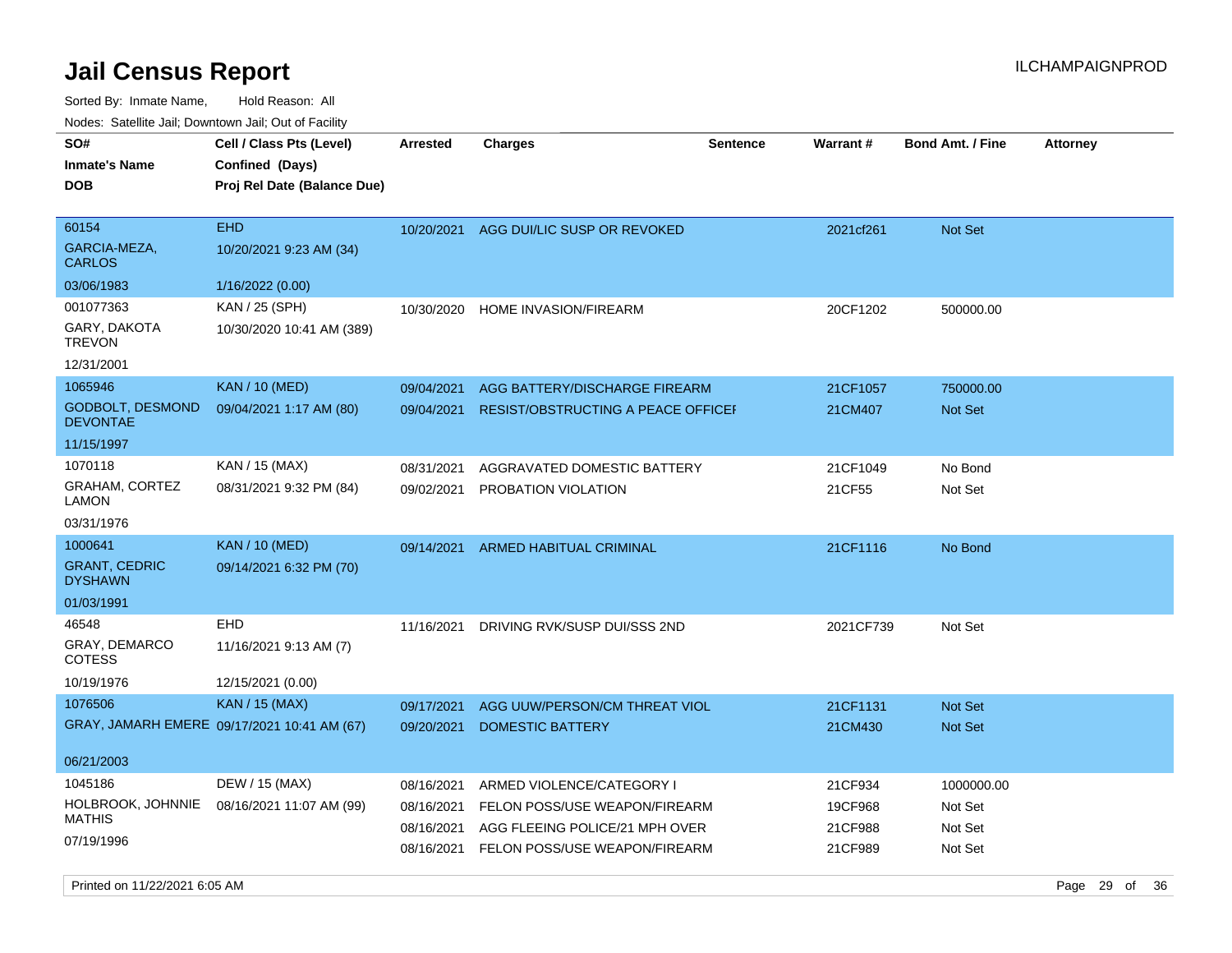| SO#<br><b>Inmate's Name</b>             | Cell / Class Pts (Level)<br>Confined (Days) | Arrested   | <b>Charges</b>                    | <b>Sentence</b> | Warrant#   | <b>Bond Amt. / Fine</b> | <b>Attorney</b> |
|-----------------------------------------|---------------------------------------------|------------|-----------------------------------|-----------------|------------|-------------------------|-----------------|
| <b>DOB</b>                              | Proj Rel Date (Balance Due)                 |            |                                   |                 |            |                         |                 |
| 001078146                               | <b>DEW / 15 (MAX)</b>                       | 07/09/2021 | AGG BATTERY/DISCHARGE FIREARM     |                 | 21CF795    | 1000000.00              |                 |
| HUNT, TEIGAN<br><b>JAZAIREO</b>         | 07/09/2021 12:41 PM (137)                   | 07/09/2021 | ARMED ROBBERY/ARMED W/FIREARM     |                 | 21CF806    | Not Set                 |                 |
| 05/14/2003                              |                                             |            |                                   |                 |            |                         |                 |
| 989743                                  | DEW / 15 (ADS)                              | 04/13/2021 | AGG DISCHARGE FIREARM/VEH/SCH     |                 | 21CF400    | Not Set                 |                 |
| JACKSON, STEVE<br>ALLEN                 | 04/13/2021 2:45 AM (224)                    | 04/13/2021 | AGGRAVATED DOMESTIC BATTERY       |                 | 21CF399    | Not Set                 |                 |
| 06/04/1991                              |                                             |            |                                   |                 |            |                         |                 |
| 50495                                   | <b>EHD</b>                                  | 08/10/2021 | DRIVING RVK/SUSP DUI/SSS 10-14    |                 | 2020CF997  | Not Set                 |                 |
| <b>JENKINS, ARNOLD</b><br><b>FARRIS</b> | 08/10/2021 9:08 AM (105)                    | 08/10/2021 | DRIVING RVK/SUSP DUI/SSS 10-14    |                 | 2019CF1363 | Not Set                 |                 |
| 04/19/1962                              | 2/4/2022 (0.00)                             |            |                                   |                 |            |                         |                 |
| 001077709                               | EHD                                         | 07/06/2021 | DRIVING RVK/SUSP DUI/SSS 4-9      |                 | 2021CF167  | Not Set                 |                 |
| JINKINS, DEWAYNE<br><b>ALLEN</b>        | 07/06/2021 9:00 AM (140)                    |            |                                   |                 |            |                         |                 |
| 01/02/1967                              | 1/1/2022 (0.00)                             |            |                                   |                 |            |                         |                 |
| 1076450                                 | <b>DEW / 15 (MAX)</b>                       | 06/25/2020 | MURDER/INTENT TO KILL/INJURE      |                 | 2020-CF703 | 750000.00               |                 |
| <b>JONES, CARLOS</b><br><b>ANTONIO</b>  | 06/25/2020 2:13 PM (516)                    | 11/02/2020 | <b>HOME INVASION/FIREARM</b>      |                 | 20CF1204   | 500000.00               |                 |
| 11/18/2001                              |                                             |            |                                   |                 |            |                         |                 |
| 001077877                               | DEW / 10 (MED)                              | 04/24/2021 | AGG DISCHARGE FIREARM/OCC BLDG    |                 | 21CF459    | Not Set                 |                 |
| <b>JORDAN, PATRICK</b><br>RODEL         | 04/24/2021 3:53 PM (213)                    |            |                                   |                 |            |                         |                 |
| 10/22/2002                              |                                             |            |                                   |                 |            |                         |                 |
| 998873                                  | <b>EHD</b>                                  | 10/12/2021 | DRIVING RVK/SUSP DUI/SSS 3RD      |                 | 2021CF235  | <b>Not Set</b>          |                 |
| KINCAID, AMANDA<br><b>MICHELLE</b>      | 10/12/2021 11:31 AM (42)                    |            |                                   |                 |            |                         |                 |
| 01/07/1990                              | 1/9/2022 (0.00)                             |            |                                   |                 |            |                         |                 |
| 001078401                               | DEW / 10 (ADS)                              | 09/19/2021 | UNLAWFUL VEHICULAR INVASION       |                 | 21CF1134   | Not Set                 |                 |
| <b>KNIGHT, ERIC</b>                     | 09/19/2021 7:32 PM (65)                     | 09/19/2021 | <b>HRSMT/THREATEN PERSON/KILL</b> |                 | 2021CF561  | 50000.00                |                 |
| 07/11/1991                              |                                             | 09/21/2021 | <b>BURGLARY</b>                   |                 | 21CF1139   | Not Set                 |                 |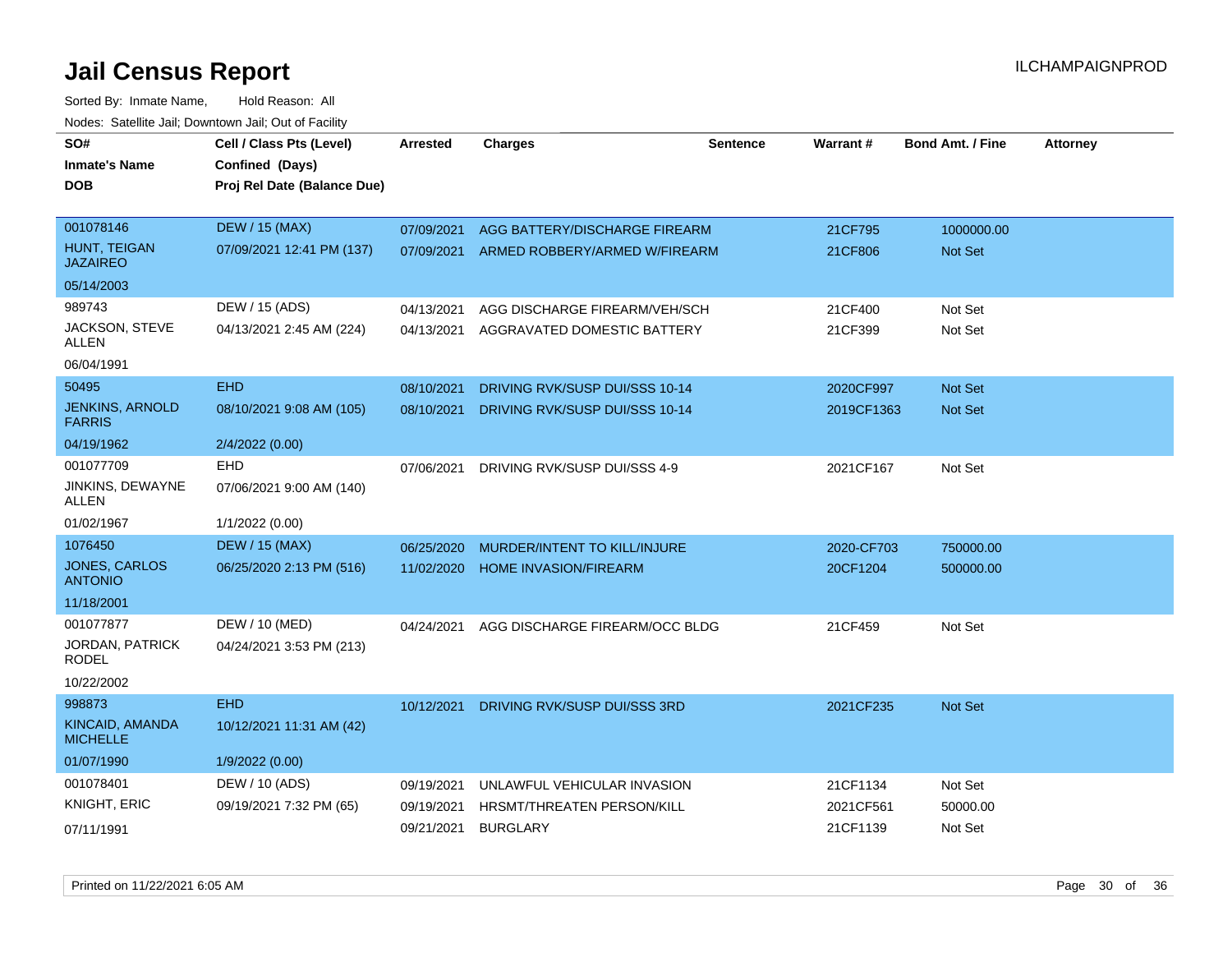| SO#<br><b>Inmate's Name</b><br><b>DOB</b> | Cell / Class Pts (Level)<br>Confined (Days)<br>Proj Rel Date (Balance Due) | Arrested   | <b>Charges</b>                          | <b>Sentence</b> | <b>Warrant#</b> | <b>Bond Amt. / Fine</b> | <b>Attorney</b> |
|-------------------------------------------|----------------------------------------------------------------------------|------------|-----------------------------------------|-----------------|-----------------|-------------------------|-----------------|
| 1064445                                   | <b>DEW / 15 (MAX)</b>                                                      | 04/23/2021 | AGG DISCHARGE FIREARM/OCC VEH           |                 | 2021CF295       | 500000.00               |                 |
| LARUE, TERENCE<br><b>TRAMEL</b>           | 04/23/2021 11:18 AM (214)                                                  | 04/23/2021 | POSSESS 15<100 GRAMS COCAINE            |                 | 19CF1052        | 10000.00                |                 |
|                                           |                                                                            | 04/23/2021 | FELON POSS/USE FIREARM/PAROLE           |                 | 21CF899         | Not Set                 |                 |
| 12/23/1998                                |                                                                            |            |                                         |                 |                 |                         |                 |
| 001078237                                 | KAN / 15 (ADS)                                                             | 08/03/2021 | AGG DISCHARGE FIREARM/OCC VEH           |                 | 21CF928         | No Bond                 |                 |
| LAWS, TERON<br><b>RAMONTE</b>             | 08/03/2021 6:29 PM (112)                                                   |            |                                         |                 |                 |                         |                 |
| 04/03/2001                                |                                                                            |            |                                         |                 |                 |                         |                 |
| 001078470                                 | <b>DEW / 15 (MAX)</b>                                                      |            | 10/10/2021 MURDER/INTENT TO KILL/INJURE |                 | 21CF1221        | Not Set                 |                 |
| LEE, AMAHRION<br><b>JA'MERE</b>           | 10/10/2021 1:23 PM (44)                                                    |            |                                         |                 |                 |                         |                 |
| 11/05/2002                                |                                                                            |            |                                         |                 |                 |                         |                 |
| 001078170                                 | KAN / 10 (MED)                                                             | 09/07/2021 | AGG UNLAWFUL USE OF WEAPON/VEH          |                 | 21CF1060        | Not Set                 |                 |
| LEMONS, DEANGELO<br><b>DEVELLE</b>        | 09/07/2021 12:49 AM (77)                                                   |            |                                         |                 |                 |                         |                 |
| 05/29/2003                                |                                                                            |            |                                         |                 |                 |                         |                 |
| 56792                                     | <b>DEW / 10 (MED)</b>                                                      | 02/02/2021 | ARMED HABITUAL CRIMINAL                 |                 | 2021CF141       | 500000.00               |                 |
| LILLARD, LAWRENCE<br><b>TYRONE</b>        | 02/02/2021 2:11 PM (294)                                                   | 02/22/2021 | DRIVING ON REVOKED LICENSE              |                 | 21TR426         | 5000.00                 |                 |
| 10/20/1982                                |                                                                            |            |                                         |                 |                 |                         |                 |
| 964047                                    | <b>EHD</b>                                                                 | 11/16/2021 | DRIVING ON REVOKED LICENSE              |                 | 2021TR1346      | Not Set                 |                 |
| LODEN, ROBERT<br><b>WAYNE</b>             | 11/16/2021 8:29 AM (7)                                                     |            |                                         |                 |                 |                         |                 |
| 08/10/1989                                | 11/25/2021 (0.00)                                                          |            |                                         |                 |                 |                         |                 |
| 001078407                                 | <b>EHD</b>                                                                 | 09/21/2021 | DRIVING ON SUSPENDED LICENSE            |                 | 2019TR16777     | <b>Not Set</b>          |                 |
| LOVE, BRANDON<br><b>TERRELL</b>           | 09/21/2021 11:26 AM (63)                                                   |            |                                         |                 |                 |                         |                 |
| 06/13/1994                                | 12/19/2021 (0.00)                                                          |            |                                         |                 |                 |                         |                 |
| 46837                                     | KAN / 15 (MAX)                                                             | 09/07/2021 | <b>RESIDENTIAL BURGLARY</b>             |                 | 2019-CF-1207    | 25000.00                |                 |
| MARCRUM, JEFFERY<br>LEE                   | 09/07/2021 11:43 AM (77)                                                   |            |                                         |                 |                 |                         |                 |
| 11/17/1968                                |                                                                            |            |                                         |                 |                 |                         |                 |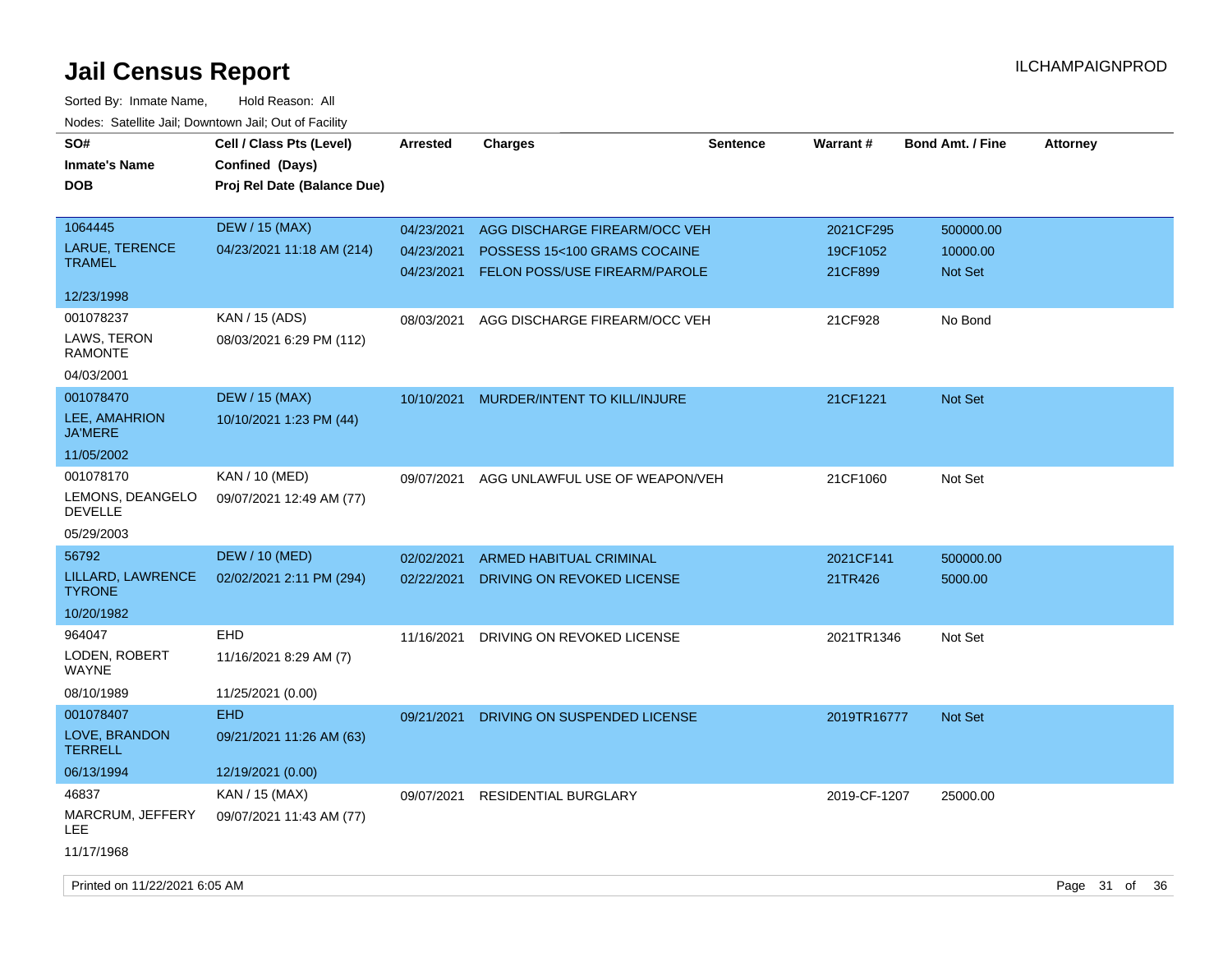| SO#<br><b>Inmate's Name</b><br><b>DOB</b>                  | Cell / Class Pts (Level)<br>Confined (Days)<br>Proj Rel Date (Balance Due) | Arrested   | <b>Charges</b>                           | <b>Sentence</b> | <b>Warrant#</b> | <b>Bond Amt. / Fine</b> | <b>Attorney</b> |
|------------------------------------------------------------|----------------------------------------------------------------------------|------------|------------------------------------------|-----------------|-----------------|-------------------------|-----------------|
| 1011046<br><b>MILES, DARRION</b><br><b>ANTONIO KEVONTA</b> | <b>KAN / 15 (ADS)</b><br>04/11/2021 12:46 AM (226)                         |            | 04/10/2021 ATTEMPT (FIRST DEGREE MURDER) |                 | 21CF392         | Not Set                 |                 |
| 03/18/1990                                                 |                                                                            |            |                                          |                 |                 |                         |                 |
| 001077278                                                  | DEW / 15 (MAX)                                                             | 10/06/2020 | MURDER/INTENT TO KILL/INJURE             |                 | 2020CF146       | 2000000.00              |                 |
| MILLER, D'ANDRE                                            | 10/06/2020 12:49 PM (413)                                                  | 10/06/2020 | AGG FLEEING POLICE/21 MPH OVER           |                 | 2019CF1171      | 50000.00                |                 |
| 09/08/1986                                                 |                                                                            |            |                                          |                 |                 |                         |                 |
| 963426                                                     | <b>EHD</b>                                                                 | 09/14/2021 | ACCIDENT INJURY/DEATH/11-403             |                 | 2020CF1367      | Not Set                 |                 |
| MITCHELL, MARCELL<br><b>MARTELL</b>                        | 09/14/2021 9:03 AM (70)                                                    |            |                                          |                 |                 |                         |                 |
| 12/19/1987                                                 | 12/10/2021 (0.00)                                                          |            |                                          |                 |                 |                         |                 |
| 1026477                                                    | KAN / 15 (ADS)                                                             | 09/21/2021 | AGG DISCHARGE FIREARM/OCC VEH            |                 | 21CF1138        | Not Set                 |                 |
| NEWBILL, DEVONTRE<br><b>LAMONT</b>                         | 09/21/2021 2:27 AM (63)                                                    | 09/22/2021 | PROBATION VIOLATION                      |                 | 20CF577         | Not Set                 |                 |
| 11/22/1993                                                 |                                                                            |            |                                          |                 |                 |                         |                 |
| 1072907                                                    | <b>KAN</b>                                                                 | 07/14/2021 | ATTEMPT (FIRST DEGREE MURDER)            |                 | 2021-CF-832     | 2000000.00              |                 |
|                                                            | NIKOLAEV, YEVGENIY 07/14/2021 10:10 PM (132)                               |            |                                          |                 |                 |                         |                 |
| 10/06/1983                                                 |                                                                            |            |                                          |                 |                 |                         |                 |
| 001077928                                                  | EHD                                                                        | 09/01/2021 | AGG DOMESTIC BATTERY/STRANGLE            |                 | 2021CF515       | Not Set                 |                 |
| PATTON, MICHAEL<br>RYAN                                    | 09/01/2021 9:43 AM (83)                                                    |            |                                          |                 |                 |                         |                 |
| 08/15/1994                                                 | 12/31/2021 (0.00)                                                          |            |                                          |                 |                 |                         |                 |
| 001078063                                                  | <b>DEW / 15 (MAX)</b>                                                      | 06/15/2021 | AGG CRIM SEX ASSAULT/WEAPON              |                 | 2021CF678       | 1000000.00              |                 |
|                                                            | PERRY, ROBERT Junior 06/15/2021 4:37 PM (161)                              | 06/15/2021 | <b>ROBBERY</b>                           |                 | 2021CF159       | 25000.00                |                 |
| 12/21/1990                                                 |                                                                            |            |                                          |                 |                 |                         |                 |
| 1072761                                                    | <b>EHD</b>                                                                 |            | 11/03/2021 DRIVING ON SUSPENDED LICENSE  |                 | 2020TR5958      | Not Set                 |                 |
| POWELL, KYESHA<br><b>MONAE</b>                             | 11/03/2021 10:01 AM (20)                                                   |            |                                          |                 |                 |                         |                 |
| 07/14/2000                                                 | 12/17/2021 (0.00)                                                          |            |                                          |                 |                 |                         |                 |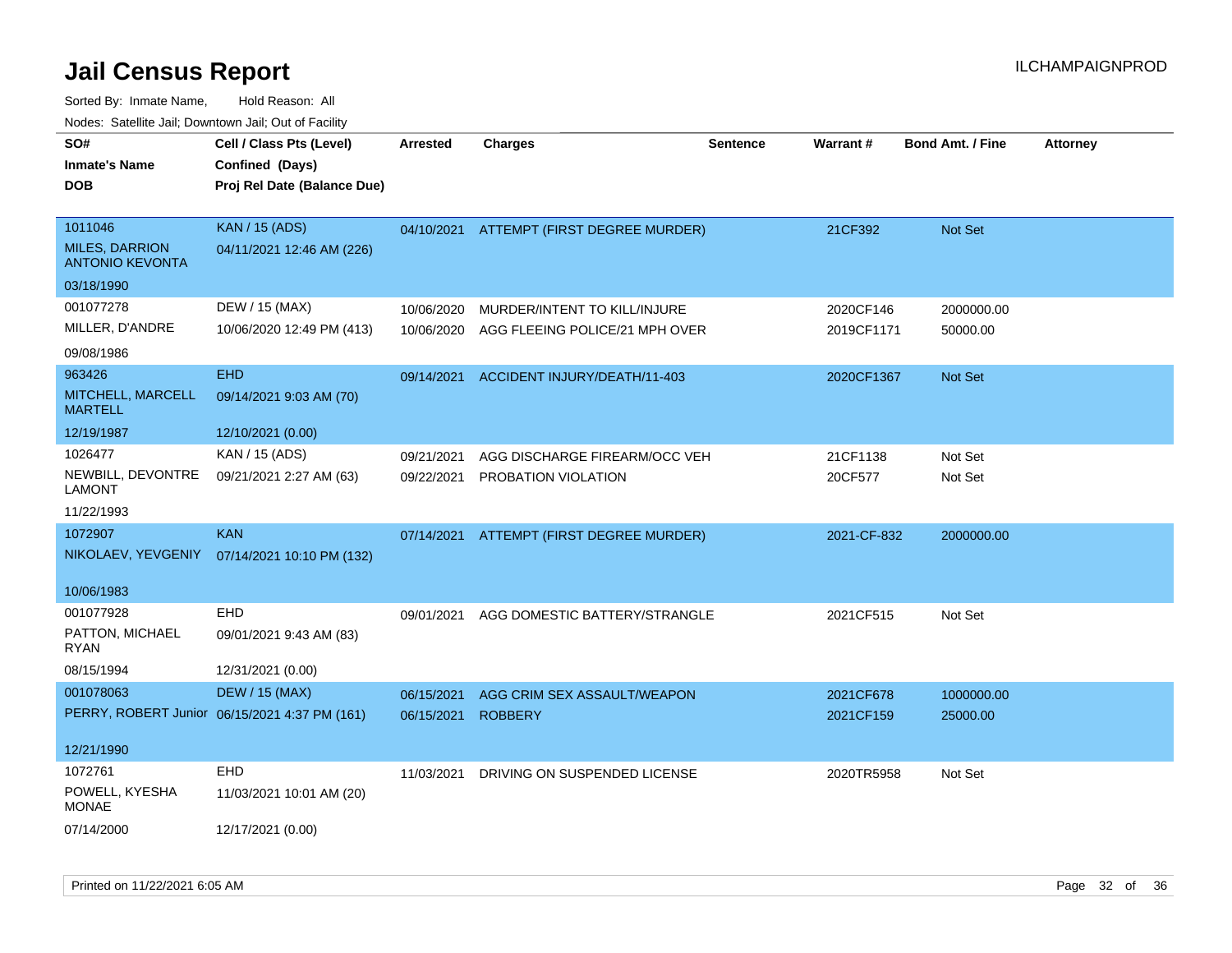| SO#                                     | Cell / Class Pts (Level)                    | <b>Arrested</b> | <b>Charges</b>                           | <b>Sentence</b> | Warrant#    | <b>Bond Amt. / Fine</b> | <b>Attorney</b> |
|-----------------------------------------|---------------------------------------------|-----------------|------------------------------------------|-----------------|-------------|-------------------------|-----------------|
| <b>Inmate's Name</b>                    | Confined (Days)                             |                 |                                          |                 |             |                         |                 |
| <b>DOB</b>                              | Proj Rel Date (Balance Due)                 |                 |                                          |                 |             |                         |                 |
|                                         |                                             |                 |                                          |                 |             |                         |                 |
| 001077614                               | <b>KAN / 15 (MAX)</b>                       |                 | 01/17/2021 ATTEMPT (FIRST DEGREE MURDER) |                 | 21CF66      | <b>Not Set</b>          |                 |
| <b>DEVON</b>                            | ROBINSON, DONTRELL 01/17/2021 3:08 PM (310) |                 |                                          |                 |             |                         |                 |
| 09/22/2002                              |                                             |                 |                                          |                 |             |                         |                 |
| 1061216                                 | KAN / 10 (MED)                              | 06/22/2021      | HOME INVASION/FIREARM                    |                 | 21CF727     | Not Set                 |                 |
| RUNGE, ANDRE<br><b>MARSEAN</b>          | 06/22/2021 4:42 PM (154)                    |                 |                                          |                 |             |                         |                 |
| 12/05/1997                              |                                             |                 |                                          |                 |             |                         |                 |
| 650295                                  | <b>PIA / 50 (MAX)</b>                       | 04/22/2020      | <b>CRIMINAL SEXUAL ASSAULT</b>           |                 | 2020-CF407  | 750000.00               |                 |
| SANDAGE, JERALD                         | 04/22/2020 6:30 AM (580)                    | 04/22/2020      | <b>CRIMINAL SEXUAL ASSAULT</b>           |                 | 2020-CF408  | 750000.00               |                 |
| <b>EUGENE</b>                           |                                             | 04/22/2020      | <b>CRIMINAL SEXUAL ABUSE</b>             |                 | 2020-CF409  | 750000.00               |                 |
| 06/07/1971                              |                                             | 04/22/2020      | <b>CRIMINAL SEXUAL ASSAULT</b>           |                 | 2020-CF410  | 750000.00               |                 |
|                                         |                                             | 04/22/2020      | <b>OFFICIAL MISCONDUCT</b>               |                 | 2019-CF1811 | 25000.00                |                 |
| 1062194                                 | DEW / 15 (MAX)                              | 02/27/2020      | MURDER/OTHER FORCIBLE FELONY             |                 | 20CF-247    | 1000000.00              |                 |
| SIMMONS, MICHAEL<br>JAMAL               | 02/27/2020 1:11 PM (635)                    | 09/23/2020      | AGG BATTERY/DISCHARGE FIREARM            |                 | 20CF1061    | Not Set                 |                 |
| 11/03/1997                              |                                             |                 |                                          |                 |             |                         |                 |
| 55331                                   | <b>DEW / 15 (MAX)</b>                       | 07/31/2021      | <b>ARMED HABITUAL CRIMINAL</b>           |                 | 21CF900     | <b>Not Set</b>          |                 |
| <b>SMITH, TARRIO</b><br><b>TERRELLE</b> | 07/31/2021 2:22 AM (115)                    |                 |                                          |                 |             |                         |                 |
| 04/25/1982                              |                                             |                 |                                          |                 |             |                         |                 |
| 001077868                               | DEW / 15 (MAX)                              | 04/21/2021      | ARMED ROBBERY/ARMED W/FIREARM            |                 | 21CF445     | Not Set                 |                 |
| SPEARMENT,<br><b>KENTRELL</b>           | 04/21/2021 9:48 PM (216)                    | 08/19/2021      | FLEEING/ATTEMPT ELUDE OFFICER            |                 | 2021TR1053  | 1000.00                 |                 |
| 01/21/2002                              |                                             |                 |                                          |                 |             |                         |                 |
| 759816                                  | <b>EHD</b>                                  | 11/17/2021      | AGG DUI/3                                |                 | 2021CF382   | <b>Not Set</b>          |                 |
| <b>ST AUBIN, LACY</b><br><b>NICOLE</b>  | 11/17/2021 10:17 AM (6)                     |                 |                                          |                 |             |                         |                 |
| 07/20/1984                              | 11/30/2021 (0.00)                           |                 |                                          |                 |             |                         |                 |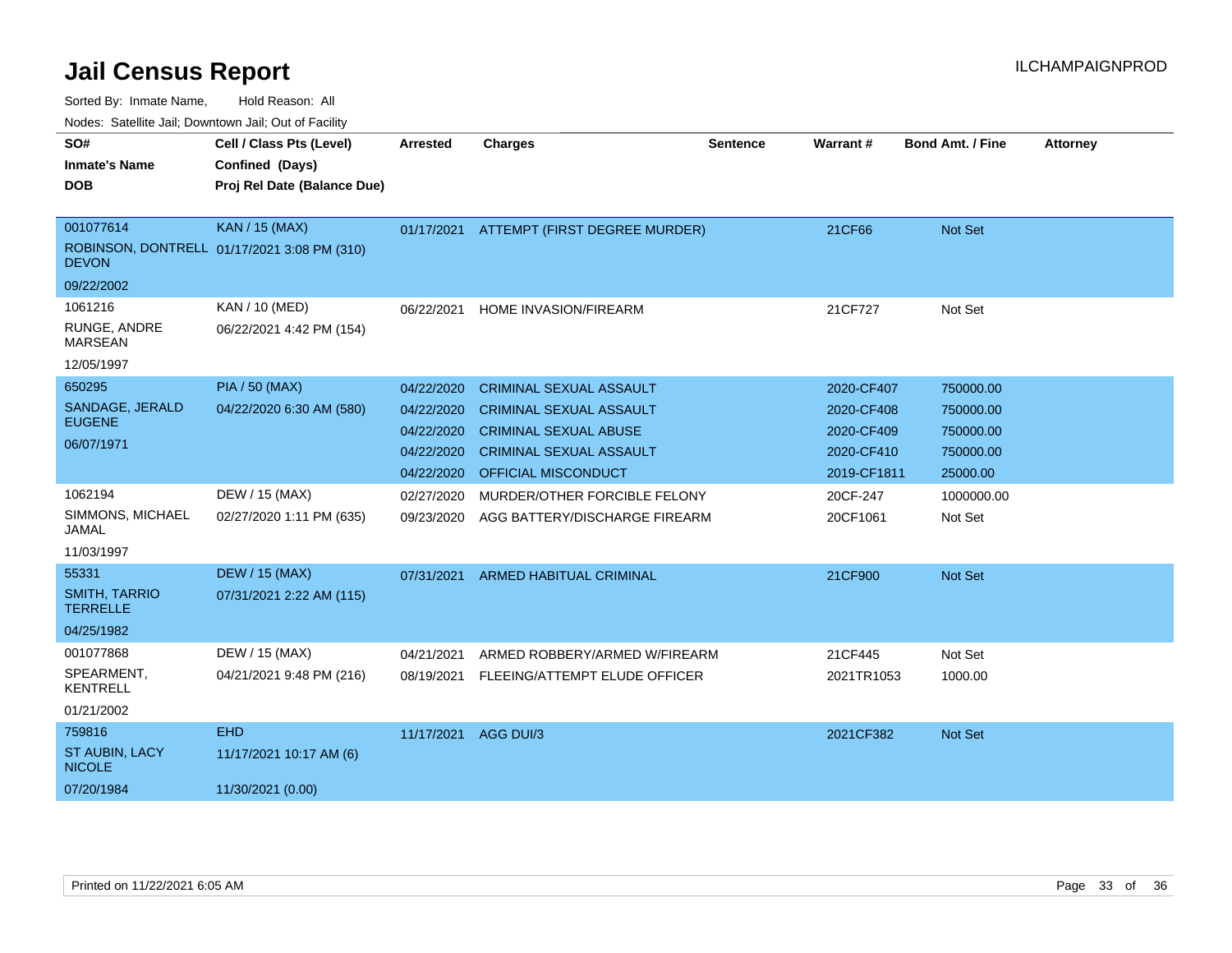Sorted By: Inmate Name, Hold Reason: All

|                                   | Nodes: Satellite Jail; Downtown Jail; Out of Facility |                 |                               |                 |                 |                  |                 |  |  |  |  |
|-----------------------------------|-------------------------------------------------------|-----------------|-------------------------------|-----------------|-----------------|------------------|-----------------|--|--|--|--|
| SO#                               | Cell / Class Pts (Level)                              | <b>Arrested</b> | <b>Charges</b>                | <b>Sentence</b> | <b>Warrant#</b> | Bond Amt. / Fine | <b>Attorney</b> |  |  |  |  |
| <b>Inmate's Name</b>              | Confined (Days)                                       |                 |                               |                 |                 |                  |                 |  |  |  |  |
| <b>DOB</b>                        | Proj Rel Date (Balance Due)                           |                 |                               |                 |                 |                  |                 |  |  |  |  |
|                                   |                                                       |                 |                               |                 |                 |                  |                 |  |  |  |  |
| 001077854                         | <b>EHD</b>                                            | 09/15/2021      | DRIVING RVK/SUSP DUI/SSS 4-9  |                 | 2021CF306       | Not Set          |                 |  |  |  |  |
| STUKINS, DANNY RAY                | 09/15/2021 10:17 AM (69)                              |                 |                               |                 |                 |                  |                 |  |  |  |  |
| 07/05/1985                        | 3/13/2022 (0.00)                                      |                 |                               |                 |                 |                  |                 |  |  |  |  |
| 1046632                           | KAN / 15 (MAX)                                        |                 |                               |                 |                 |                  |                 |  |  |  |  |
|                                   | TATE, JAVON MARQUIS 09/14/2021 12:10 PM (70)          | 09/14/2021      | ARMED VIOLENCE/CATEGORY II    |                 | 21CF912         | 750000.00        |                 |  |  |  |  |
|                                   |                                                       |                 |                               |                 |                 |                  |                 |  |  |  |  |
| 08/10/1996                        |                                                       |                 |                               |                 |                 |                  |                 |  |  |  |  |
| 949990                            | <b>DEW / 15 (MAX)</b>                                 | 07/27/2021      | AGG DISCHARGE FIREARM/OCC VEH |                 | 2021CF829       | 750000.00        |                 |  |  |  |  |
| THATCH, CALVIN                    | 07/27/2021 5:12 PM (119)                              | 07/27/2021      | <b>WARRANT OUT OF COUNTY</b>  |                 | 21TR49          | 1500.00          |                 |  |  |  |  |
| <b>ANTHONY</b>                    |                                                       |                 |                               |                 |                 |                  |                 |  |  |  |  |
| 07/09/1986                        |                                                       |                 |                               |                 |                 |                  |                 |  |  |  |  |
| 001077662                         | DEW / 15 (MAX)                                        | 02/03/2021      | ARMED ROBBERY/ARMED W/FIREARM |                 | 21CF123         | 250000.00        |                 |  |  |  |  |
| TIPSORD, NOAH LEE                 | 02/03/2021 4:33 PM (293)                              |                 |                               |                 |                 |                  |                 |  |  |  |  |
| 08/14/1998                        |                                                       |                 |                               |                 |                 |                  |                 |  |  |  |  |
| 1033031                           | KAN / 15 (MAX)                                        | 08/19/2020      | *AGG BATTERY W/FIREARM/PERSON |                 | 2020-CF923      | 500000.00        |                 |  |  |  |  |
| TOMS, ANDREW                      | 08/19/2020 5:59 PM (461)                              |                 |                               |                 |                 |                  |                 |  |  |  |  |
| <b>CHUCKY</b>                     |                                                       |                 |                               |                 |                 |                  |                 |  |  |  |  |
| 09/28/1978                        |                                                       |                 |                               |                 |                 |                  |                 |  |  |  |  |
| 27007                             | KAN / 15 (MAX)                                        | 09/19/2021      | DOMESTIC BATTERY/OTHER PRIOR  |                 | 21CF1133        | No Bond          |                 |  |  |  |  |
| TUELL, ROBERT                     | 09/19/2021 9:51 AM (65)                               |                 |                               |                 |                 |                  |                 |  |  |  |  |
| <b>STEPHEN</b>                    |                                                       |                 |                               |                 |                 |                  |                 |  |  |  |  |
| 09/25/1967                        |                                                       |                 |                               |                 |                 |                  |                 |  |  |  |  |
| 001078263<br><b>TURK, BRANDON</b> | <b>KAN / 10 (ADS)</b>                                 | 08/11/2021      | AGG BATTERY/PUBLIC PLACE      |                 | 2020CF420       | 7500.00          |                 |  |  |  |  |
| <b>LARSHAWN</b>                   | 08/11/2021 6:23 PM (104)                              | 08/11/2021      | RECEIVE/POSS/SELL STOLEN VEH  |                 | 2020CF928       | 200000.00        |                 |  |  |  |  |
| 10/18/1995                        |                                                       |                 |                               |                 |                 |                  |                 |  |  |  |  |
| 64700                             | KAN / 10 (MED)                                        | 09/07/2021      | UNLAWFUL USE OF A WEAPON      |                 | 21CF1074        | Not Set          |                 |  |  |  |  |
| TURNER, ADAM                      | 09/08/2021 12:49 AM (76)                              |                 |                               |                 |                 |                  |                 |  |  |  |  |
| <b>ANTONIO</b>                    |                                                       |                 |                               |                 |                 |                  |                 |  |  |  |  |
| 08/29/1985                        |                                                       |                 |                               |                 |                 |                  |                 |  |  |  |  |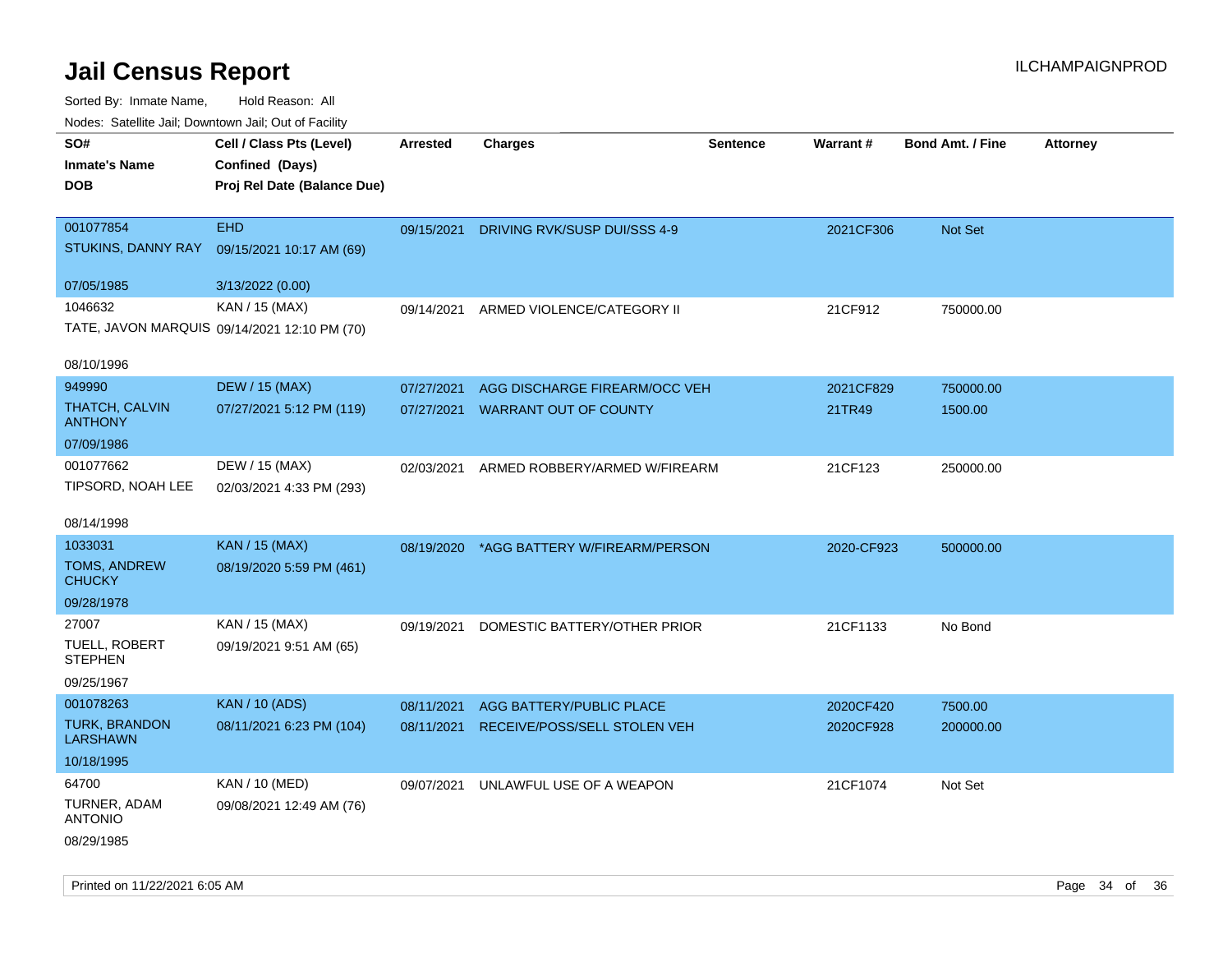| SO#                                            | Cell / Class Pts (Level)    | <b>Arrested</b> | <b>Charges</b>                            | <b>Sentence</b> | Warrant #     | Bond Amt. / Fine | <b>Attorney</b> |
|------------------------------------------------|-----------------------------|-----------------|-------------------------------------------|-----------------|---------------|------------------|-----------------|
| <b>Inmate's Name</b>                           | Confined (Days)             |                 |                                           |                 |               |                  |                 |
| <b>DOB</b>                                     | Proj Rel Date (Balance Due) |                 |                                           |                 |               |                  |                 |
| 001078386                                      | <b>KAN / 10 (MED)</b>       |                 |                                           |                 |               |                  |                 |
| <b>TURNER, AMARIO</b>                          | 09/14/2021 11:42 PM (70)    | 09/14/2021      | POSSESSION OF STOLEN FIREARM              |                 | 2021CF1099    | 250000.00        |                 |
| 09/23/2002                                     |                             |                 |                                           |                 |               |                  |                 |
|                                                |                             |                 |                                           |                 |               |                  |                 |
| 1050636                                        | KAN / 15 (MAX)              | 09/24/2021      | FELON POSS/USE WEAPON/FIREARM             |                 | 21CF1154      | Not Set          |                 |
| <b>TURNER, TIMOTHY</b><br><b>SEANTEZ</b>       | 09/24/2021 9:18 PM (60)     |                 |                                           |                 |               |                  |                 |
| 09/27/1994                                     |                             |                 |                                           |                 |               |                  |                 |
| 1040925                                        | <b>KAN / 10 (MED)</b>       | 10/05/2021      | AGG BATTERY/DISCHARGE FIREARM             |                 | 2021CF1105    | 1000000.00       |                 |
| <b>WEATHERALL,</b><br><b>JOHNNY EARL JAMES</b> | 10/05/2021 4:17 PM (49)     |                 |                                           |                 |               |                  |                 |
| 04/29/1994                                     |                             |                 |                                           |                 |               |                  |                 |
| 1062558                                        | DEW / 10 (MED)              |                 | 10/02/2021 FELON POSS/USE WEAPON/FIREARM  |                 | 21CF1185      | Not Set          |                 |
| <b>WELLS, JIAMANTE</b><br><b>AMORE</b>         | 10/02/2021 8:29 PM (52)     |                 |                                           |                 |               |                  |                 |
| 09/02/1995                                     |                             |                 |                                           |                 |               |                  |                 |
| 1002033                                        | <b>KAN / 15 (MAX)</b>       | 09/08/2021      | DRIVING ON SUSPENDED LICENSE              |                 | 2019-TR-11944 | 5000.00          |                 |
| <b>WEST, ANTONIO</b>                           | 09/08/2021 11:01 PM (76)    | 09/08/2021      | ARMED ROBBERY/ARMED W/FIREARM             |                 | 2020-CF-1406  | 500000.00        |                 |
| <b>DEONTA</b>                                  |                             | 09/08/2021      | AGG UNLAWFUL USE OF WEAPON/VEH            |                 | 2021-CF-AWOW  | <b>Not Set</b>   |                 |
| 04/15/1992                                     |                             | 09/08/2021      | OBSTRCT JUSTICE/LEAVE STATE               |                 | 2021-CF-AWOW  | <b>Not Set</b>   |                 |
|                                                |                             | 09/08/2021      | ARMED VIOLENCE/CATEGORY I                 |                 | 2021-CF-AWOW  | <b>Not Set</b>   |                 |
| 1022068                                        | DEW / 15 (ADS)              | 10/10/2021      | FELON POSS/USE WEAPON/FIREARM             |                 | 21CF1212      | Not Set          |                 |
| <b>WILKINS, MICHAEL</b><br>CARL                | 10/10/2021 5:07 AM (44)     |                 |                                           |                 |               |                  |                 |
| 07/10/1992                                     |                             |                 |                                           |                 |               |                  |                 |
| 001077508                                      | <b>DEW / 15 (ADS)</b>       |                 | 12/10/2020 MURDER/STRONG PROB KILL/INJURE |                 | 2020CF1293    | No Bond          |                 |
| <b>WILLIAMS, CALVIN</b><br><b>TIMOTHY</b>      | 12/10/2020 8:55 PM (348)    |                 |                                           |                 |               |                  |                 |
| 10/23/2002                                     |                             |                 |                                           |                 |               |                  |                 |